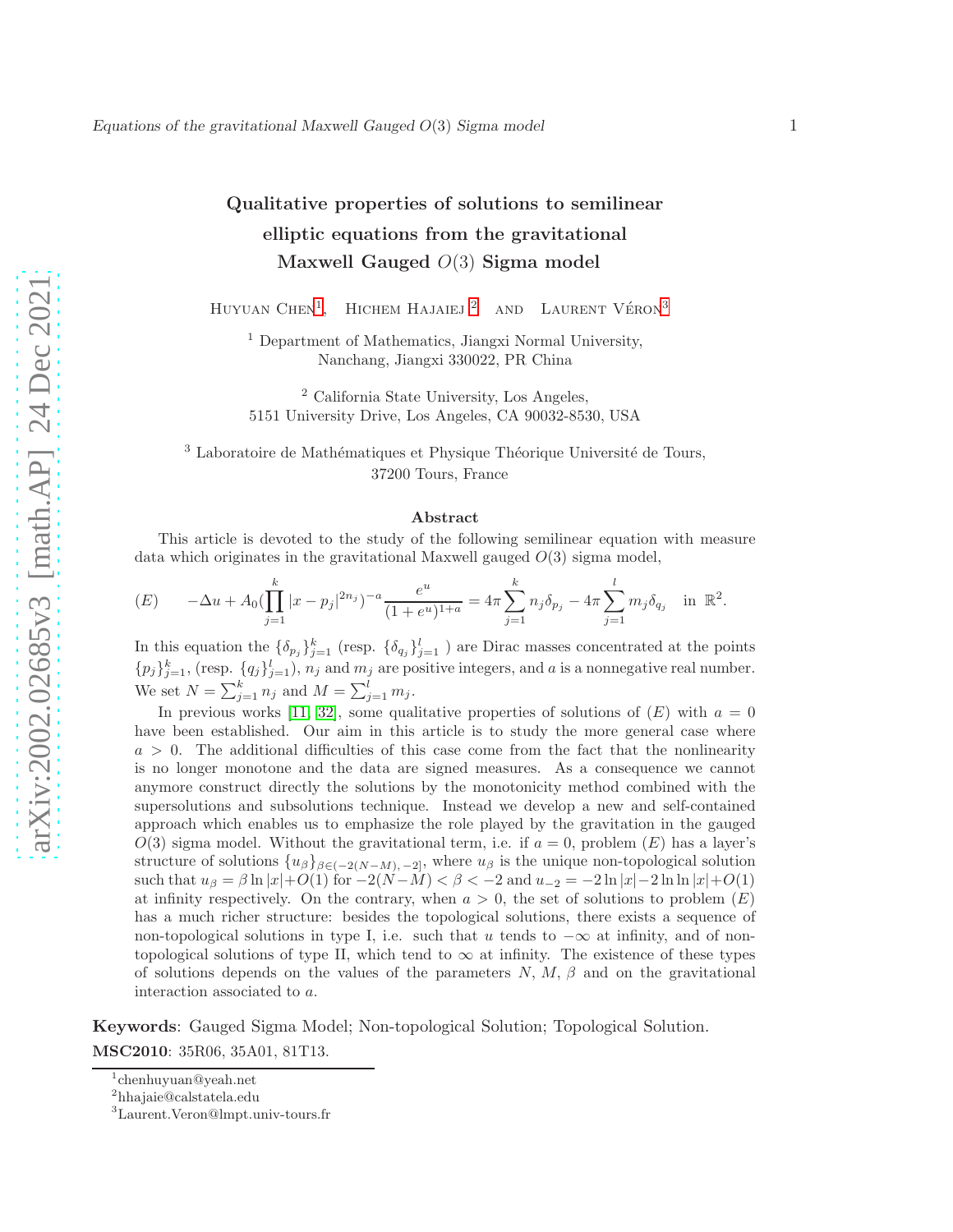# Contents

|              | Introduction                                                                                                                                                                                                                          |                           |  |  |  |
|--------------|---------------------------------------------------------------------------------------------------------------------------------------------------------------------------------------------------------------------------------------|---------------------------|--|--|--|
|              | Physical models and related equations $\dots \dots \dots \dots \dots \dots \dots \dots \dots$<br>1.1                                                                                                                                  | $\overline{\phantom{a}3}$ |  |  |  |
|              | 1.2                                                                                                                                                                                                                                   | - 6                       |  |  |  |
| $\mathbf{2}$ | Preliminary                                                                                                                                                                                                                           |                           |  |  |  |
|              | 2.1                                                                                                                                                                                                                                   | - 9                       |  |  |  |
|              | 2.2                                                                                                                                                                                                                                   |                           |  |  |  |
|              | 2.3                                                                                                                                                                                                                                   | 17                        |  |  |  |
|              | Minimal solution                                                                                                                                                                                                                      | 24                        |  |  |  |
|              | Critical-minimal solutions                                                                                                                                                                                                            | 29                        |  |  |  |
|              | 4.1                                                                                                                                                                                                                                   | 29                        |  |  |  |
|              | 4.2                                                                                                                                                                                                                                   | 31                        |  |  |  |
| $\mathbf{5}$ | Multiple solutions                                                                                                                                                                                                                    | 32                        |  |  |  |
|              | Non-topological solutions $\ldots \ldots \ldots \ldots \ldots \ldots \ldots \ldots \ldots \ldots$<br>5.1                                                                                                                              | 32                        |  |  |  |
|              | Topological solution with the set of the set of the set of the set of the set of the set of the set of the set of the set of the set of the set of the set of the set of the set of the set of the set of the set of the set o<br>5.2 | 36                        |  |  |  |
| 6            | Nonexistence                                                                                                                                                                                                                          | 37                        |  |  |  |

# <span id="page-1-0"></span>1 Introduction

In this paper our goal is to classify the solutions of the following equation with measure data

<span id="page-1-1"></span>
$$
-\Delta u + A_0 \left(\prod_{j=1}^k |x - p_j|^{2n_j}\right)^{-a} \frac{e^u}{(1 + e^u)^{1+a}} = 4\pi \sum_{j=1}^k n_j \delta_{p_j} - 4\pi \sum_{j=1}^l m_j \delta_{q_j} \quad \text{in } \mathbb{R}^2,
$$
 (1.1)

where  $\{\delta_{p_j}\}_{j=1}^k$  (resp.  $\{\delta_{q_j}\}_{j=1}^l$ ) are Dirac masses concentrated at the points  $\{p_j\}_{j=1}^k$ , (resp.  ${q_j}_{j=1}^l$ ,  $p_j \neq p_{j'}$  for  $j \neq j'$ , the related coefficients  $n_j$  and  $m_j$  are positive integers,  $A_0 > 0$  is a given constant,  $a = 16\pi G$  with G being the Newton's gravitational constant (or more precisely a dimensionless rescaling factor of the gravitational constant [\[31\]](#page-39-1)) which is of the order of  $10^{-30}$ . This means that physically speaking the exponent  $a$  is very small. Set

$$
\mathbf{P}(x) = A_0 \left( \prod_{j=1}^k |x - p_j|^{2n_j} \right)^{-a}.
$$
 (1.2)

Since

$$
2^{-1-a}\min\{e^u, e^{-au}\} \le \frac{e^u}{(1+e^u)^{1+a}} \le \min\{e^u, e^{-au}\},\tag{1.3}
$$

we define the notion of weak solution as follows: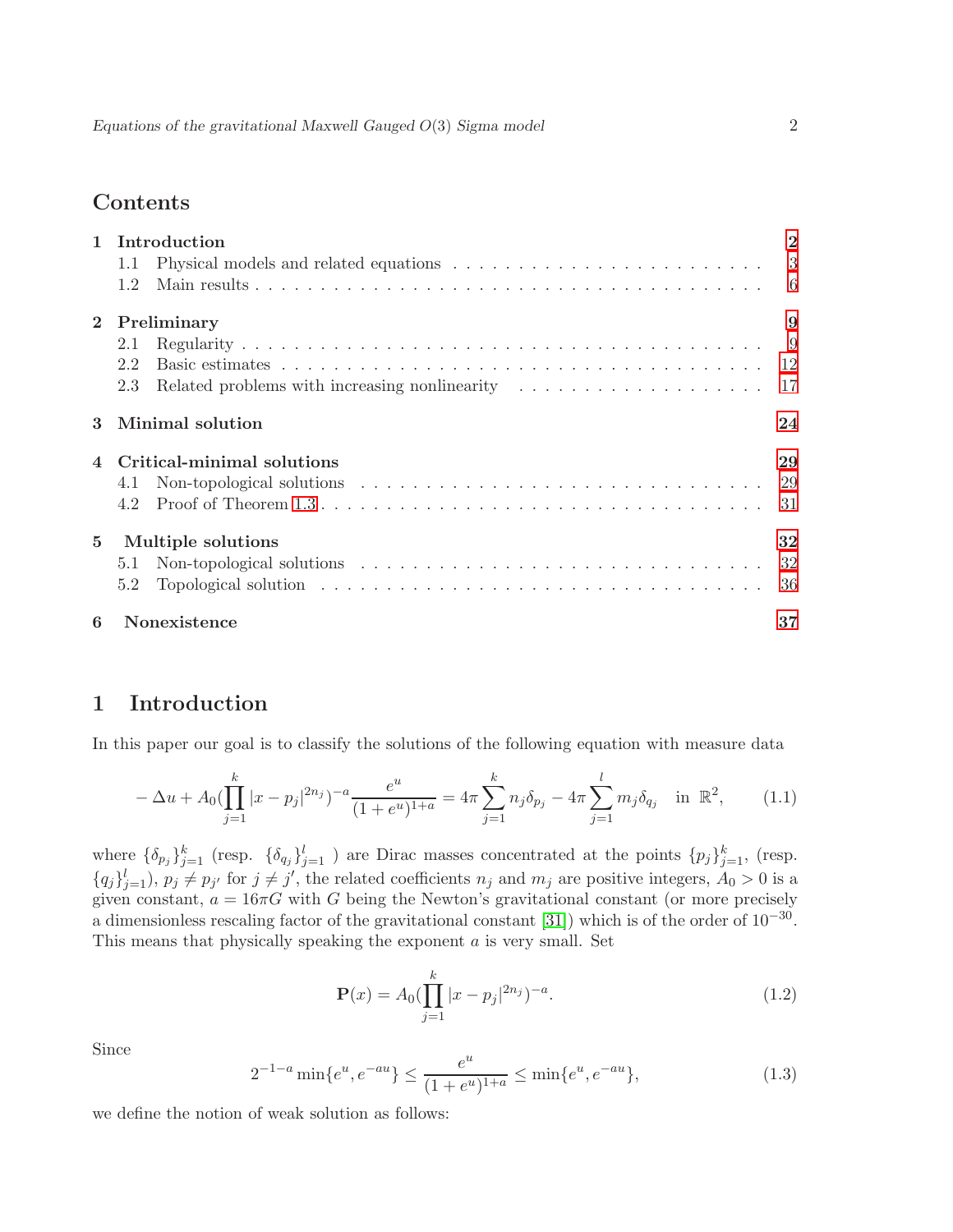**Definition 1.1** A function  $u \in L^1_{loc}(\mathbb{R}^2)$  such that  $\mathbf{P} \min\{e^u, e^{-au}\} \in L^1_{loc}(\mathbb{R}^2)$  is called a weak solution of  $(E)$ , if for any  $\xi \in C_c^{\infty}(\mathbb{R}^2)$ ,

$$
\int_{\mathbb{R}^2} u(-\Delta) \xi \, dx + \int_{\mathbb{R}^2} \mathbf{P} \frac{e^u}{(1+e^u)^{1+a}} \xi \, dx = 4\pi \sum_{j=1}^k n_j \xi(p_j) - 4\pi \sum_{j=1}^l m_j \xi(q_j).
$$

This definition means that the following equation holds in the sense of distributions in  $\mathbb{R}^2$ ,

<span id="page-2-1"></span>
$$
-\Delta u + \mathbf{P} \frac{e^u}{(1+e^u)^{1+a}} = 4\pi \sum_{j=1}^k n_j \delta_{p_j} - 4\pi \sum_{j=1}^l m_j \delta_{q_j}.
$$
 (1.4)

We denote by  $\Sigma := \{p_1, \dots, p_k, q_1, \dots, q_l\}$  the set of the supports of the measures in the right-hand side of [\(1.1\)](#page-1-1). Since the nonlinearity in [\(1.4\)](#page-2-1) is locally bounded in  $\mathbb{R}^2 \setminus \Sigma$ , a weak solution of [\(1.4\)](#page-2-1) belongs to  $C^2(\mathbb{R}^2 \setminus \Sigma)$  and is a strong solution of

$$
-\Delta u + \mathbf{P} \frac{e^u}{(1 + e^u)^{1+a}} = 0 \quad \text{in } \mathbb{R}^2 \setminus \Sigma.
$$
 (1.5)

The nonlinear term is not monotone, actually the function  $u \mapsto \frac{e^u}{(1+e^u)}$  $\frac{e^u}{(1+e^u)^{1+a}}$  is increasing on  $(-\infty, -\ln a)$ , and decreasing on  $(-\ln a, \infty)$ . This makes the structure of solutions of our problem much more complicated than the case where  $a = 0$ .

#### <span id="page-2-0"></span>1.1 Physical models and related equations

Equation [\(1.1\)](#page-1-1) comes from the Maxwell gauged  $O(3)$  sigma model. When  $a = 0$ , it governs the self-dual  $O(3)$  gauged sigma model developed from Heisenberg ferromagnet, see references [\[1,](#page-38-1) [2,](#page-38-2) [25,](#page-39-2) [28\]](#page-39-3). When the sigma model for Heisenberg ferromagnet with magnetic field is twodimensional, it can be expressed by a local  $U(1)$ -invariant action density [\[32,](#page-39-0) p. 43-49]:

$$
\mathcal{L} = -\frac{1}{4}F_{\mu\nu}F^{\mu\nu} + \frac{1}{2}D_{\mu}\phi\overline{D^{\mu}\phi} - \frac{1}{2}(1 - \vec{n} \cdot \phi)^2,
$$

where  $\vec{n} = (0, 0, 1), \phi = (\phi_1, \phi_2, \phi_3)$  is a spin vector defined over the  $(2 + 1)$ -dimensional Minkowski spacetime  $\mathbb{R}^{2,1}$ , with value in the unit sphere  $\mathbb{S}^2$ , i.e.  $|\phi|=1$ ,  $D_{\mu}$  are gauge-covariant derivatives on  $\phi$ , defined by

$$
D_{\mu}\phi = \partial_{\mu}\phi + A_{\mu}(\vec{n} \times \phi) \text{ where } \mu = 0, 1, 2
$$

and  $F_{\mu\nu} = \partial_{\mu}A_{\nu} - \partial_{\nu}A_{\mu}$  is the electromagnetic curvature induced from the 3-vector connection  $A_{\nu}$ ,  $\nu = 0, 1, 2$  as detailled in [\[34,](#page-39-4) p. 177-189]. When the time gauge  $A_0$  is zero, that is in the static situation, the functional of total energy can be expressed by the following expressions

$$
E(\phi, A) = \frac{1}{2} \int_{\mathbb{R}^2} \left( (D_1 \phi)^2 + (D_2 \phi)^2 + (1 - \vec{n} \cdot \phi)^2 + F_{12}^2 \right) dx
$$
  
=  $4\pi |deg(\phi)| + \frac{1}{2} \int_{\mathbb{R}^2} \left( (D_1 \phi \pm \phi \times D_2 \phi)^2 + (F_{12} \mp (1 - \vec{n} \cdot \phi))^2 \right) dx,$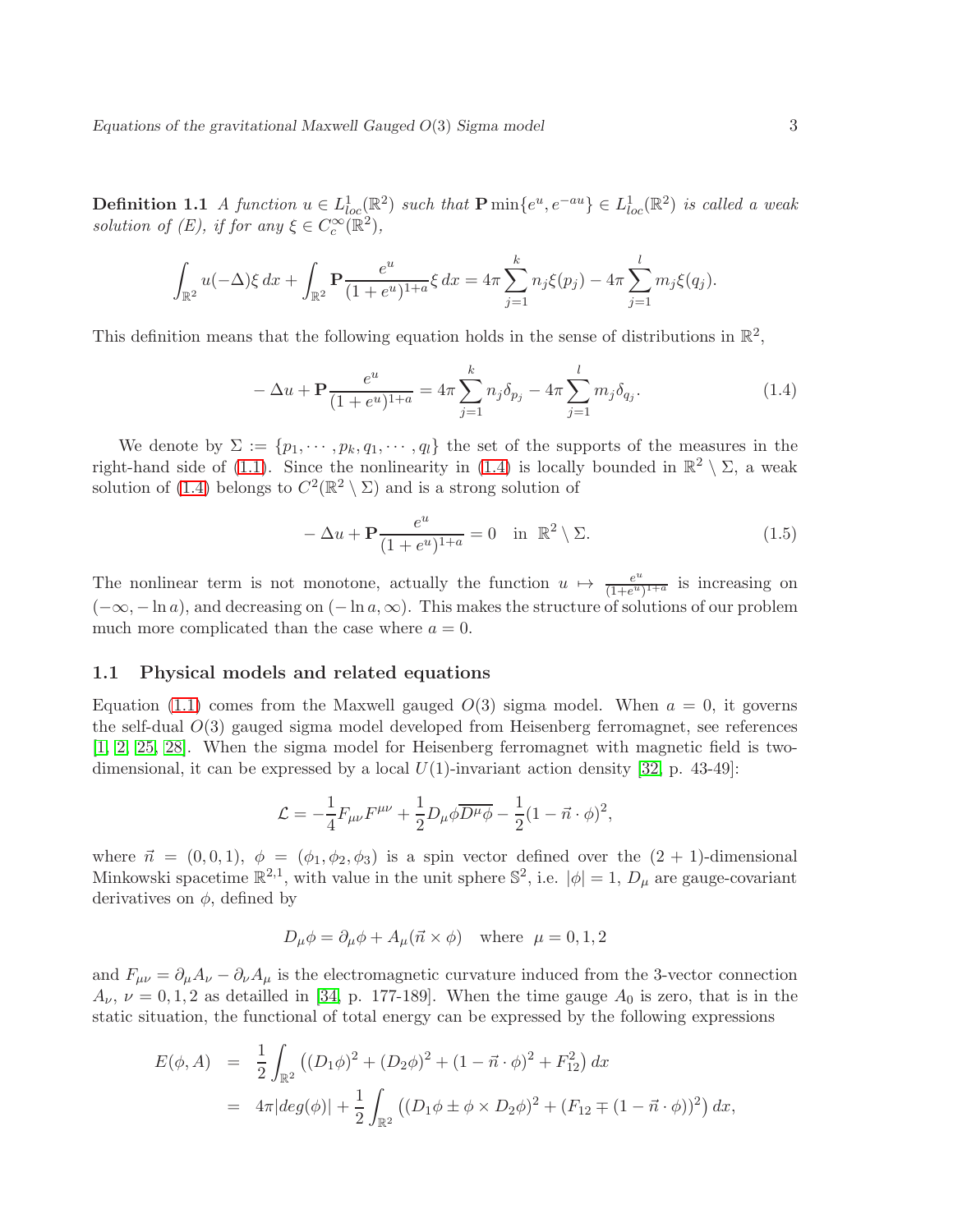where  $deg(\phi)$  denotes the Brouwer's degree of  $\phi$ . The related Bogomol'nyi equation is obtained by using the stereographic projection  $\phi \mapsto \tilde{\phi}$  from the south pole  $\mathcal{S} = (0, 0, -1)$  of  $\mathbb{S}^2 \setminus {\mathcal{S}}$  onto  $\mathbb{R}^2$  (see e.g. [\[7,](#page-38-3) [34\]](#page-39-4) for details). Then the function  $u = \ln |\tilde{\phi}|^2$  satisfies

<span id="page-3-0"></span>
$$
-\Delta u + \frac{4e^u}{1+e^u} = 4\pi \sum_{j=1}^k n_j \delta_{p_j} - 4\pi \sum_{j=1}^l m_j \delta_{q_j} \quad \text{in } \mathbb{R}^2.
$$
 (1.6)

It is pointed out in [\[32\]](#page-39-0) that the points  $p_j$   $(j = 1, \dots, k)$ , which are the poles of  $\phi$  can be viewed as magnetic monopoles and the points  $q_j$   $(j = 1, \dots, l)$ , which are the zeros of  $\tilde{\phi}$  as antimonopoles (see [\[34,](#page-39-4) p. 55]). They are also called magnetic vortices and anti-vortices respectively.

An important quantity for the gauged sigma model is the total magnetic flux. It is customary [\[27\]](#page-39-5) to identity it to the integral of the curvature as follows:

$$
\mathcal{M}(\phi) = \int_{\mathbb{R}^2} F_{12}.\tag{1.7}
$$

Using the variable u its value coincides with  $\int_{\mathbb{R}^2} \Delta u dx$  (the Laplacian being taken a.e.). Thus, for the sake of simplicity, we identify  $\mathcal{M}(\phi)$  and  $\mathcal{M}(u)$ , an expression which will be called the total flux in the sequel. Here and in what follows, we denote

$$
N = \sum_{j=1}^{k} n_j
$$
 and  $M = \sum_{j=1}^{l} m_j$ .

When the gravitation constant G is replaced by zero, a layer's structure of solutions of  $(1.1)$ has been determined in the following result:

**Theorem 1.1** [\[11,](#page-38-0) [32\]](#page-39-0) (i) If  $M = N - 1$ , then problem [\(1.6\)](#page-3-0) has no solution. (ii) If  $M < N - 1$ , then for any  $\beta \in [2, 2(N - M))$  problem [\(1.6\)](#page-3-0) has a unique solution  $u_{\beta}$ verifying

$$
\mathcal{M}(u_{\beta}) = 2\pi (2(N-M) + \beta),
$$

with the following behaviour as  $|x| \to \infty$ ,

$$
u_{\beta}(x) = \begin{cases} -\beta \ln|x| + O(1) & \text{if } \beta \in (2, 2(N - M)), \\ -2\ln|x| - 2\ln|x| + O(1) & \text{if } \beta = 2. \end{cases}
$$

Furthermore the correspondence  $\beta \mapsto u_{\beta}$  is decreasing. (iii) If  $M < N - 1$  and u is a non-topological solution of [\(1.6\)](#page-3-0) with finite total magnetic flux, i.e.  $\mathcal{M}(u) < \infty$ , then there exists a unique  $\beta \in [2, 2(N - M))$  such that  $u = u_{\beta}$ .

These equations have been studied extensively, motivated by a large range of many applications in physics such as the gauged sigma models with broken symmetry [\[33\]](#page-39-6), the gravitational Maxwell gauged  $O(3)$  sigma model [\[7,](#page-38-3) [9,](#page-38-4) [27,](#page-39-5) [28\]](#page-39-3), the self-dual Chern-Simons-Higgs model [\[8,](#page-38-5) [21\]](#page-39-7), magnetic vortices [\[19\]](#page-39-8), Toda system [\[20,](#page-39-9) [24\]](#page-39-10), Liouville equation [\[18\]](#page-39-11) and the references therein. It is also motivated by important questions in the theory of nonlinear partial differential equations [\[5,](#page-38-6) [29,](#page-39-12) [30\]](#page-39-13), which has its own features in two dimensional space.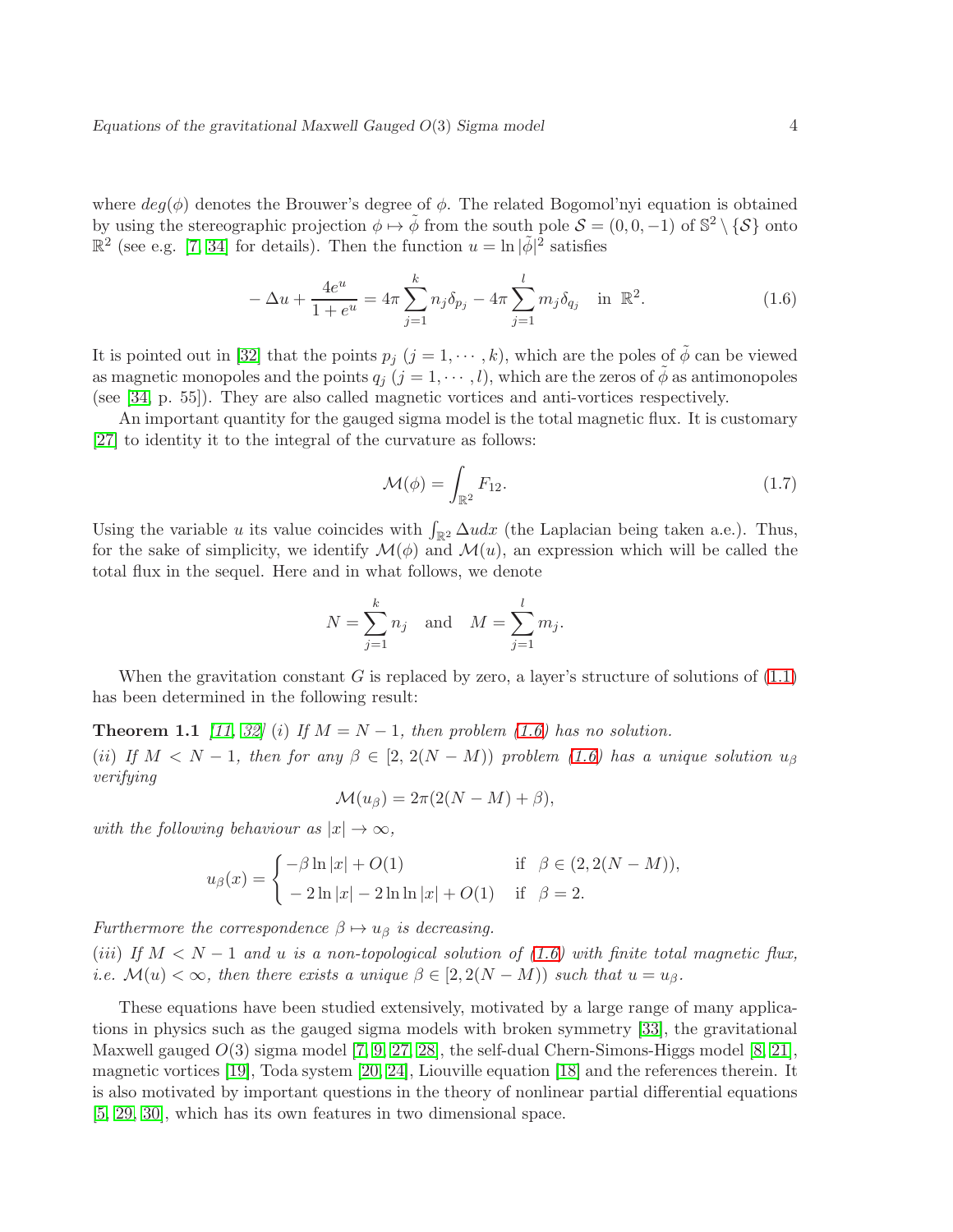When  $a = 16\pi G$ , equation [\(1.1\)](#page-1-1) governs the gravitational Maxwell gauged  $O(3)$  sigma model restricted to a plane. Because of the gravitational interaction between particles, the Lagrangian density becomes

$$
\mathcal{L} = \frac{1}{4} g^{\mu \mu'} g^{\nu \nu'} F_{\mu \nu} F_{\mu' \nu'} + \frac{1}{2} D_{\mu} \phi \overline{D^{\mu} \phi} - \frac{1}{2} (1 - \vec{n} \cdot \phi)^2
$$

with stress energy tensor

$$
T_{\mu\nu} = g^{\mu'\nu'} F_{\mu\nu} F_{\mu'\nu'} + D_\mu \phi D_\mu \phi - g_{\mu\nu} \mathcal{L}.
$$

We simplify the Einstein equation

$$
R_{\mu\nu} - \frac{1}{2} R g_{\mu\nu} = -8\pi G T_{\mu\nu},
$$

where  $R_{\mu\nu}$  is the Ricci tensor and R is a scalar tensor of the metric in considering a metric conformal to the  $(2 + 1)$ -dimensional Minkowski one

$$
g_{\mu\nu} = \begin{pmatrix} -1 & 0 & 0 \\ 0 & e^{\eta} & 0 \\ 0 & 0 & e^{\eta} \end{pmatrix}.
$$

Then

$$
\frac{1}{2}e^{-\eta}\Delta\eta = -8\pi GT_{00},
$$

where

$$
T_{00} = \frac{1}{2} (e^{-\eta} F_{12} \pm (1 - \vec{n} \cdot \phi))^2 \pm e^{-\eta} F_{12} (1 - \vec{n} \cdot \phi)) \pm e^{-\eta} \phi (D_1 \phi \times D_2 \phi) + \frac{1}{2} (D_1 \phi \pm \phi \times D_2 \phi)^2.
$$

The minimum of the energy is achieved if and only if  $(\phi, A)$  satisfies the self-dual equations (the Bogomol'nyi equations)

$$
D_1 \phi = \mp \phi \times D_2 \phi, \quad F_{12} = \pm e^{\eta} (1 - \vec{n} \cdot \phi).
$$

Furthermore, a standard analysis yields equation [\(1.1\)](#page-1-1). In particular, Yang in [\[34\]](#page-39-4) studied equation [\(1.1\)](#page-1-1) when there is only one concentrated pole, i.e.  $k = 1$  and  $l = 0$ . For multiple poles, Chae showed in [\[7\]](#page-38-3) that problem [\(1.1\)](#page-1-1) has a sequence of non-topological solutions  $u_{\beta}$  such that

$$
u_{\beta}(x) = \beta \ln |x| + O(1)
$$
 when  $|x| \to \infty$ 

for  $\beta \in (-\min\{6, 2(N-M)\}, -2)$ , when

<span id="page-4-0"></span>
$$
aN < 1 \quad \text{and} \quad N - M \ge 2. \tag{1.8}
$$

Under the assumption [\(1.8\)](#page-4-0), the existence of solutions has been improved up to the range  $\beta \in (-2(N-M), -2)$  by Song in [\[28\]](#page-39-3). However, these existence results do not show the role of the gravitation played in the gauged sigma model and the features of the interaction of the diffusion and the non-monotone nonlinearity of equation [\(1.1\)](#page-1-1) in the whole two dimensional space.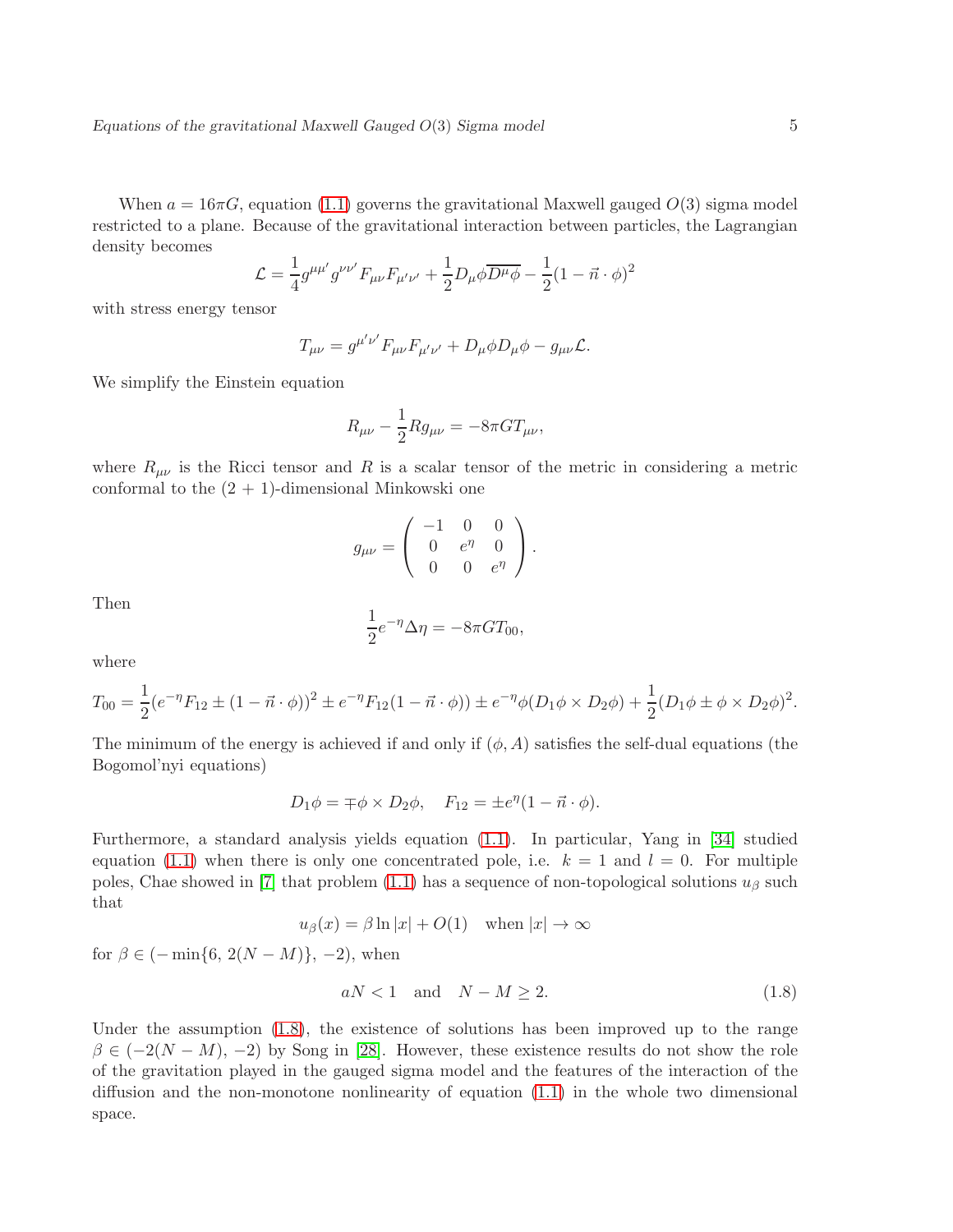### <span id="page-5-0"></span>1.2 Main results

Note that if we take into account the gravitation, the total magnetic flux turns out to be

<span id="page-5-1"></span>
$$
\mathcal{M}(u) = \int_{\mathbb{R}^2} \mathbf{P}(x) \frac{e^u}{(1 + e^u)^{1+a}} dx,
$$
\n(1.9)

which, due to the potential and the decay to zero for  $\frac{e^t}{(1+e^t)}$  $\frac{e^{\epsilon}}{(1+e^t)^{1+a}}$  as  $t \to \infty$ , allows the existence of solutions with very wild behaviors at infinity. In fact, the following three types of solutions are considered in this paper

| a solution $u$ of $(1.1)$ is topological                   | if $\lim_{ x \to+\infty} u(x) = \ell \in \mathbb{R},$   |
|------------------------------------------------------------|---------------------------------------------------------|
| a solution u of $(1.1)$ is non-topological of type I       | if $\lim u(x) = -\infty$ ,<br>$ x  \rightarrow +\infty$ |
| a solution $u$ of $(1.1)$ is non-topological of type II if | $\lim u(x) = +\infty.$<br>$ x  \rightarrow +\infty$     |

The first result of this paper deals with non-topological solutions of type I for [\(1.1\)](#page-1-1). For such a task we introduce two important quantities:

<span id="page-5-4"></span>
$$
\beta^{\#} = \max\left\{-2(N-M), \frac{2-2aN}{a}\right\} \quad \text{and} \quad \beta^* = \min\left\{0, 2aN - 2, \alpha^* - 2(N-M)\right\}, \tag{1.10}
$$

where

$$
\alpha^* := \frac{1}{2\pi} \int_{\mathbb{R}^2} \mathbf{P}(x) dx.
$$
\n(1.11)

<span id="page-5-3"></span>Notice that  $\alpha^* = \infty$  if  $a_n \geq 1$  for some j or  $a_n \leq 1$ , otherwise  $\alpha^*$  is finite, in this case, a free parameter  $A_0$  should be taken into account. If  $aN \leq 1$ , we have that  $\beta^* = 2aN - 2 \leq 0$ .

**Theorem 1.2** Let  $a = 16\pi G$ ,  $an_j < 1$  for  $j = 1, \dots, k$  and M be the total magnetic flux given in [\(1.9\)](#page-5-1).

 $(i)$  If

<span id="page-5-2"></span> $aN \le 1$  and  $M < (1+a)N-1$ , (1.12)

then for any  $\beta \in (-2(N-M), \beta^*)$ , problem [\(1.1\)](#page-1-1) possesses a minimal solution  $u_{\beta,min}$  satisfying

$$
u_{\beta,min}(x) = \beta \ln |x| + O(1)
$$
 as  $|x| \to +\infty$ .

Moreover, for some real number  $C_*,$ 

<span id="page-5-6"></span>
$$
u_{\beta,min}(x) = \beta \ln|x| + C_* + O(|x|^{-\frac{aN-\beta-2}{aN-\beta-1}}) \quad \text{as} \quad |x| \to +\infty,
$$
 (1.13)

and the total magnetic flux of the solution  $u_{\beta,min}$  is equal to  $2\pi[2(N-M)+\beta]$ , i.e.

$$
\mathcal{M}(u_{\beta,min}) = 2\pi [2(N-M) + \beta]. \tag{1.14}
$$

 $(ii)$  If

<span id="page-5-5"></span>
$$
aN > 1 \quad \text{and} \quad M < N,\tag{1.15}
$$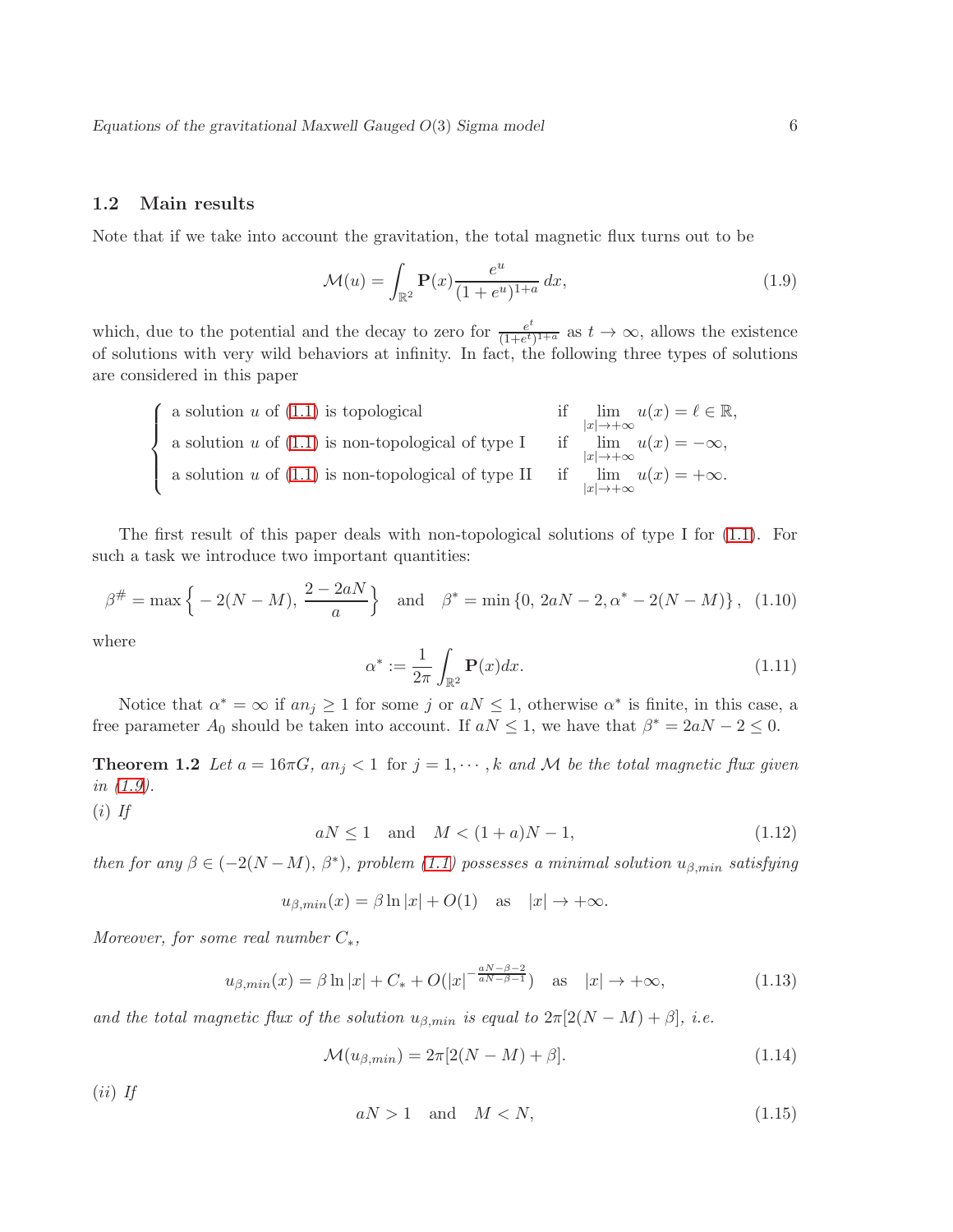then  $\beta^{\#} < 0$  and for any  $\beta \in (\beta^{\#}, 0)$ , problem [\(1.1\)](#page-1-1) possesses a sequence of non-topological solutions  $u_{\beta,i}$  of type I satisfying

$$
u_{\beta,i}(x) = \beta \ln|x| + C_i + O(|x|^{-\frac{2aN - 2\beta - 2}{2aN - 2\beta - 1}}) \quad \text{as} \quad |x| \to \infty,
$$
 (1.16)

where

$$
C_i < C_{i+1} \to \infty \quad \text{as} \quad i \to +\infty.
$$

Moreover, the total magnetic flux of the solutions  $\{u_{\beta,i}\}_i$  is equal to  $2\pi[2(N-M)+\beta]$ .

Note that our assumption [\(1.12\)](#page-5-2) is much weaker than [\(1.8\)](#page-4-0) and Theorem [1.2](#page-5-3) provides a larger range of β for existence of solutions  $u_\beta$  verifying  $u_\beta = \beta \ln |x| + o(1)$  at infinity. Furthermore we obtain a minimal solution and not just a finite energy solution as in [\[28,](#page-39-3) Theorem 1.3]. Note also that the assumption  $M < (1 + a)N - 1$  implies that  $\beta^* > -2(N - M)$ , and our second interest is to consider this extremal case  $\beta = \beta^*$ , which is  $2aN - 2$  under the assumption [\(1.12\)](#page-5-2).

<span id="page-6-0"></span>**Theorem 1.3** Assume that  $a = 16\pi G$ ,  $an_j < 1$  for  $j = 1, \dots, k$ , the magnetic flux M is given by  $(1.9)$  and let  $(1.12)$  hold.

Then problem [\(1.1\)](#page-1-1) possesses a minimal non-topological solution  $u_{\beta^*,min}$  satisfying

$$
u_{\beta^*,\min}(x) = \beta^* \ln|x| - 2\ln\ln|x| + O(1) \quad \text{as } |x| \to +\infty,
$$
 (1.17)

and the total magnetic flux of  $u_{\beta^*,min}$  is equal to  $2\pi[2(N-M)+\beta^*].$ 

<span id="page-6-1"></span>The existence of non-topological states of type II to [\(1.1\)](#page-1-1) states as follows.

**Theorem 1.4** Assume that  $a = 16\pi G$ ,  $an_j < 1$  for  $j = 1, \dots, k$  and  $\beta^{\#}$  is given by [\(1.10\)](#page-5-4), then for any  $\beta > \beta_+^{\#} = \max\{0, \beta^{\#}\},$  problem [\(1.1\)](#page-1-1) possesses a sequence of non-topological solutions  ${u_{\beta,i}}_i$  such that

$$
u_{\beta,i}(x) = \beta \ln|x| + C_i + O(|x|^{-\frac{2aN - 2\beta - 2}{2aN - 2\beta - 1}}) \quad \text{as } |x| \to +\infty,
$$
 (1.18)

where

$$
C_i < C_{i+1} \to +\infty \quad \text{as } i \to +\infty.
$$

Moreover, the total magnetic flux of the solutions  $\{u_{\beta,i}\}_i$  is equal to  $2\pi[2(N-M)+\beta]$ .

<span id="page-6-2"></span>Concerning topological solutions of [\(1.1\)](#page-1-1), we have following result,

**Theorem 1.5** Let  $a = 16\pi G$ ,  $an_j < 1$  for  $j = 1, \dots, k$  and [\(1.15\)](#page-5-5) hold true. Then problem [\(1.1\)](#page-1-1) possesses infinitely many topological solutions  $u_{0,i}$  satisfying

$$
u_{0,i}(x) = C_i + O(|x|^{-\frac{2aN-2}{2aN-1}}) \quad \text{as } |x| \to \infty,
$$
\n(1.19)

where

$$
C_i < C_{i+1} \to \infty \quad \text{as } i \to \infty.
$$

Moreover, the total magnetic flux of the solutions  $\{u_{0,i}\}_i$  is equal to  $4\pi(N-M)$ .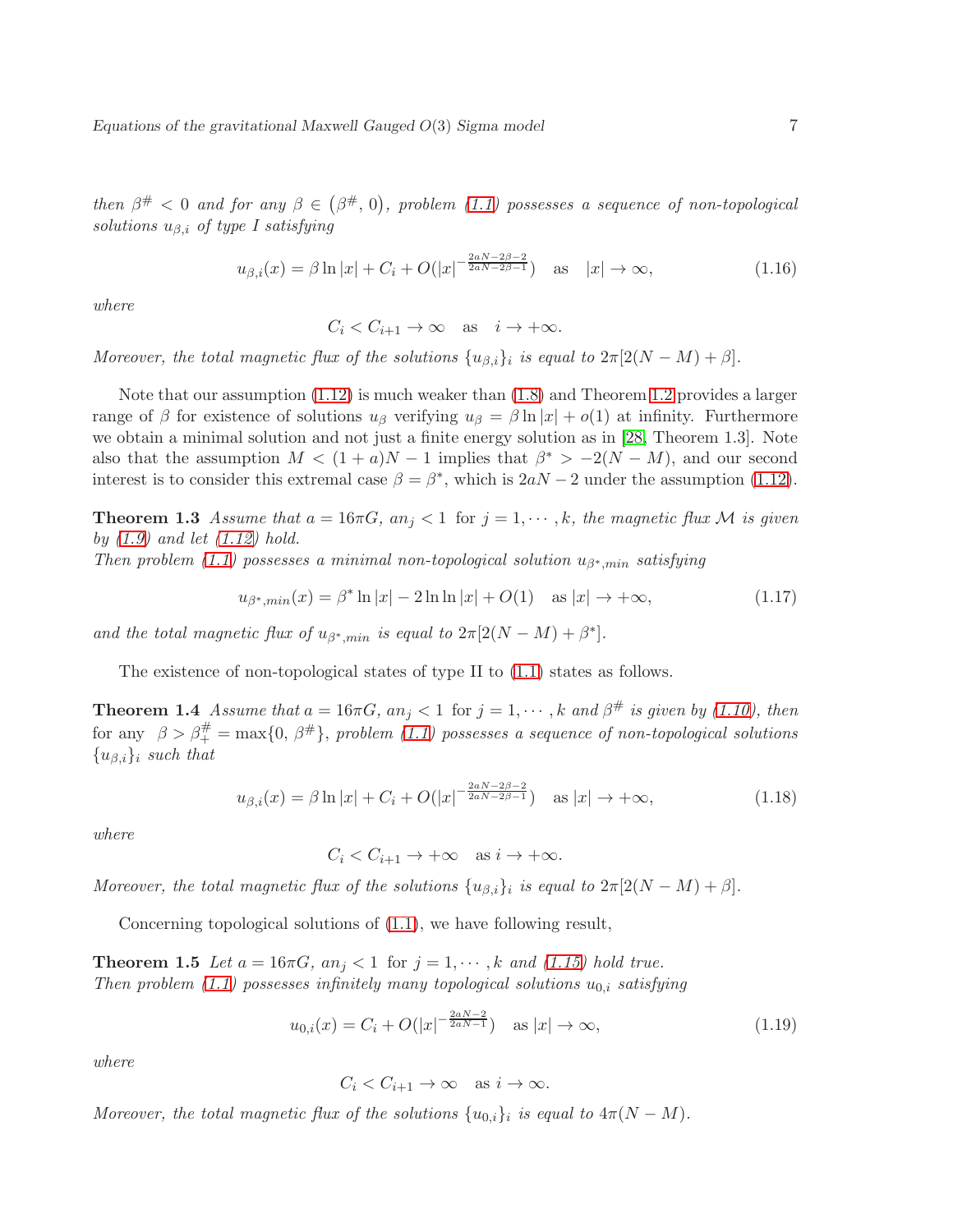Note that Theorem [1.4](#page-6-1) and Theorem [1.5](#page-6-2) provide respectively infinitely many non-topological solutions of Type II and topological solutions. Furthermore, there is no upper bound for these solutions, this is due to the failure of the Keller-Osserman condition for the nonlinearity  $\frac{4e^u}{(1+e^u)}$  $\frac{4e^u}{(1+e^u)^{1+a}},$ see [\[17,](#page-39-14) [23\]](#page-39-15). More precisely equation [\(1.1\)](#page-1-1) admits no solution with boundary blow-up in a bounded domain. The existence of these solutions illustrates that the gravitation plays an important role in the Maxwell gauged  $O(3)$  sigma model:

 $(i)$  the set of solutions is extended to topological and two types of non-topological solutions;

(ii) the uniqueness fails for the solution under the given condition  $u_{\beta}(x) = \beta \ln |x| + O(1)$  at infinity;

(*iii*) the numbers (counted with multiplicity) of magnetic poles  $N, M$  do no longer verify  $M <$  $N+1$ . In fact, for the non-topological solution of type I, it becomes  $M < (1+a)N+1$ , but for the non-topological solution of type II, there is no restriction on N and M, if  $\beta > 0$  is large enough.

Our existence statements of solutions of [\(1.1\)](#page-1-1) are summarized in the three tables above.

| Assumptions on $a, N, M$  | range of $\beta$      | solutions | asymptotic behavior at $\infty$                    |
|---------------------------|-----------------------|-----------|----------------------------------------------------|
| $aN \leq 1, M < (1+a)N-1$ | $(-2(N-M), \beta^*)$  | Minimal   | $\beta \ln  x  + O(1)$                             |
| $aN \leq 1, M < (1+a)N-1$ | $\beta^* = 2(aN - 1)$ | Minimal   | $\beta^*$ ln $ x  - 2 \ln \ln  x  + O(1)$          |
| $N > M$ , $aN > 1$        | $(\beta^{\#}, 0)$     | Multiple  | $\beta \ln  x  + c_i + o(1)$ , $\lim c_i = \infty$ |

Table 1: Non-topological solutions of Type I

Table 2: Non-topological solutions of Type II

| range of $\beta$ solutions | asymptotic behavior at $\infty$                              |
|----------------------------|--------------------------------------------------------------|
| $(\beta_+^{\#}, \infty)$   | Multiple $ \beta \ln  x  + c_i + o(1)$ , $\lim c_i = \infty$ |

|               | Table 3: Topological solutions |                                                                      |
|---------------|--------------------------------|----------------------------------------------------------------------|
|               |                                | Assumptions on a, N, M   solutions   asymptotic behavior at $\infty$ |
| aN > 1, M < N | Multiple                       | $c_i + o(1), \lim_{i \to \infty} c_i = \infty$                       |

The biggest difference with the case that  $a = 0$  is that the nonlinearity is no longer monotone, which makes more difficult to construct super and sub solutions to [\(1.1\)](#page-1-1). Our main idea is to approximate the solution by monotone iterative schemes for some related equations with an increasing nonlinearity.

<span id="page-7-0"></span>Finally, we concentrate on the nonexistence of solutions  $u_\beta$  for [\(1.1\)](#page-1-1) with the behavior  $\beta \ln |x| + O(1)$  at infinity for some  $\beta$ .

**Theorem 1.6** Assume that  $a = 16\pi G$  and  $an_i < 1$  for  $j = 1, \dots, k$ .

(i) If  $aN < 1$  and  $\beta^* < \beta < \frac{2-aN}{a}$ , then problem [\(1.1\)](#page-1-1) has no solution  $u_{\beta}$  with the aymptotic behavior

$$
u_{\beta}(x) = \beta \ln |x| + o(\ln |x|)
$$
 as  $|x| \to \infty$ .

(ii) If  $aN = 1$ , then problem [\(1.1\)](#page-1-1) has no topological solution.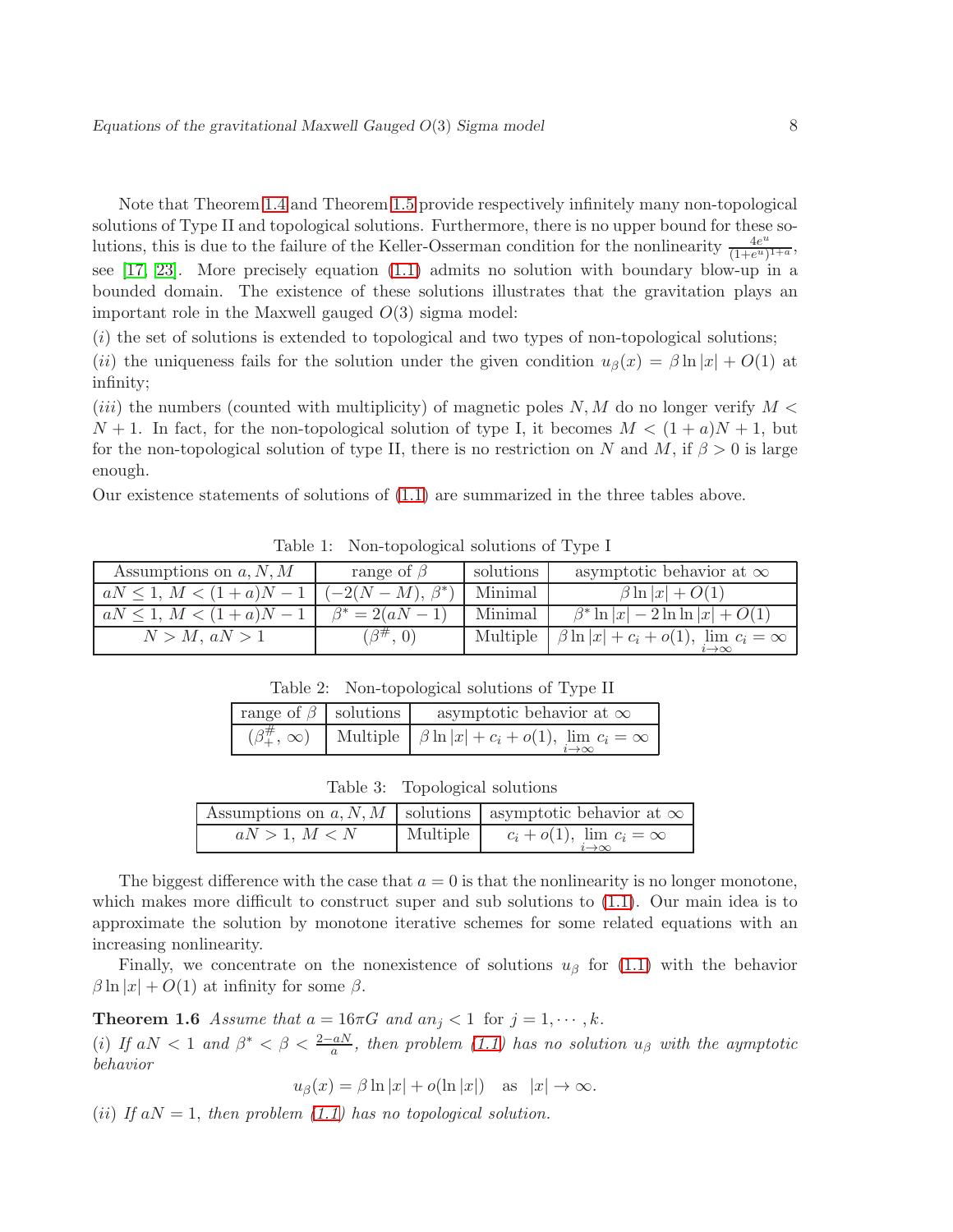The remaining of this paper is organized as follows. In Section 2, we present some decompositions of solutions of [\(1.1\)](#page-1-1), some important estimates are provided and related forms of equations are considered. We prove that problem [1.1](#page-1-1) has a minimal non-topological solution of Type I and minimal solutions in Section 3. Existence of infinitely many non-topological solutions of Type II is obtained in Section 4. Infinitely many topological solutions and minimal topological solution are constructed in Section 5. Finally, Section 6 deals with the classification of general non-topological solutions of [\(1.1\)](#page-1-1) with infinite total magnetic flux.

# <span id="page-8-1"></span><span id="page-8-0"></span>2 Preliminary

### 2.1 Regularity

We begin our analysis by considering the regularity of weak solutions of  $(1.1)$ . Let  $\zeta$  be a smooth and increasing function defined in  $(0, \infty)$  and such that

$$
\zeta(t) = \begin{cases} \ln t & \text{for } 0 < t \le 1/2, \\ 0 & \text{for } t \ge 1. \end{cases}
$$

Set

$$
\nu_1(x) = 2 \sum_{i=1}^k n_i \zeta\left(\frac{|x - p_i|}{\sigma}\right) \quad \text{and} \quad \nu_2(x) = 2 \sum_{j=1}^l m_j \zeta\left(\frac{|x - q_j|}{\sigma}\right),\tag{2.1}
$$

where  $\sigma \in (0, 1)$  is chosen such that any two balls of the set

$$
\{B_{\sigma}(p_i),\,B_{\sigma}(q_j):\,i=1,\cdots k,\,j=1,\cdots l\}
$$

do not intersect. We fix a positive number  $r_0 \geq e^e$  large enough such that  $B_{\sigma}(p_i), B_{\sigma}(q_j) \subset$  $B_{r_0}(0)$  for  $i = 1, \dots, k$  and  $j = 1, \dots, l$ , and we denote

$$
\Sigma_1 = \{p_1, \cdots, p_k\}, \quad \Sigma_2 = \{q_1, \cdots, q_l\} \quad \text{and} \quad \Sigma = \Sigma_1 \cup \Sigma_2.
$$

If  $u$  is a weak solution of  $(1.1)$ , we set

$$
u = w - \nu_1 + \nu_2 \quad \text{in } \mathbb{R}^2 \setminus \Sigma. \tag{2.2}
$$

Then w is a weak solution of

<span id="page-8-2"></span>
$$
-\Delta w + V \frac{e^w}{(e^{\nu_1 - \nu_2} + e^w)^{1+a}} = f_1 - f_2 \quad \text{in } \mathbb{R}^2,
$$
\n(2.3)

with

<span id="page-8-4"></span>
$$
V = \mathbf{P}e^{a(\nu_1 - \nu_2)}, \ f_1 = 4\pi \sum_{i=1}^k n_i \delta_{p_i} - \Delta \nu_1 \text{ and } f_2 = 4\pi \sum_{j=1}^l m_j \delta_{q_j} - \Delta \nu_2. \tag{2.4}
$$

The functions  $f_1, f_2$  are smooth with compact supports in  $B_{r_0}(0)$  and they satisfy

<span id="page-8-3"></span>
$$
\int_{\mathbb{R}^2} (f_1 - f_2) \, dx = 4\pi (N - M). \tag{2.5}
$$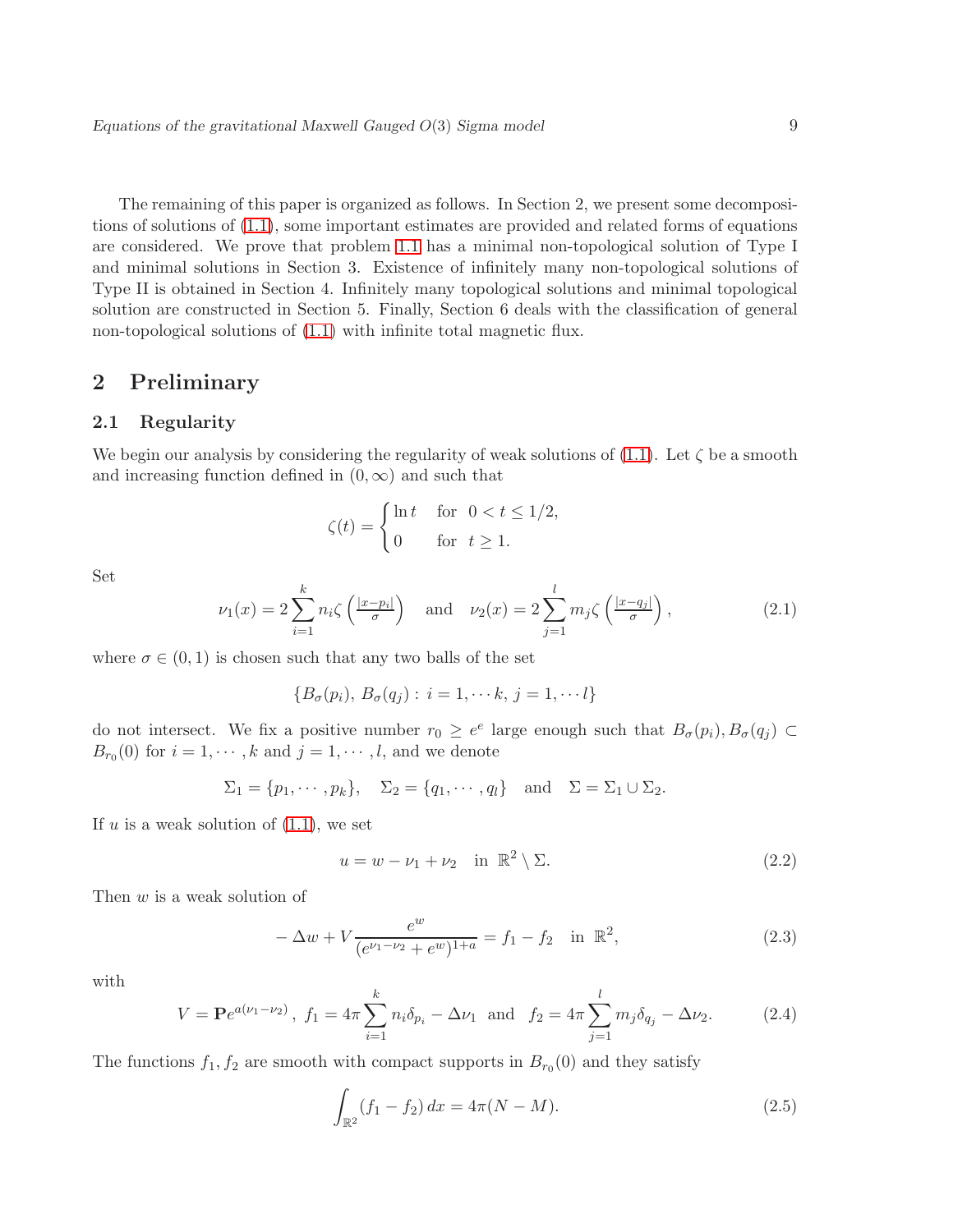**Proposition 2.1** Assume that u is a weak solution of  $(1.1)$ , then u is a classical solution of

<span id="page-9-0"></span>
$$
-\Delta u + \mathbf{P}(x)\frac{e^u}{(1+e^u)^{1+a}} = 0 \quad \text{in } \mathbb{R}^2 \setminus \Sigma,
$$
\n(2.6)

and  $w = u - \nu_1 + \nu_2$  is a classical solution of [\(2.3\)](#page-8-2) in whole  $\mathbb{R}^2$ .

**Proof.** Let u be a weak solution of [\(1.1\)](#page-1-1). Since  $\frac{e^u}{(1+e^u)}$  $\frac{e^u}{(1+e^u)^{1+a}}$  is uniformly bounded in  $\mathbb{R}^2$  and **P** is locally bounded and smooth in  $\mathbb{R}^2 \setminus \Sigma$ , the function u is a classical solution of  $(2.6)$  in  $\mathbb{R}^2 \setminus \Sigma$ . By standard regularity theory it belongs to  $C^{\infty}(\mathbb{R}^2 \setminus \Sigma)$ . Then w is a smooth locally bounded function in  $\mathbb{R}^2 \setminus \Sigma$  satisfying [\(2.3\)](#page-8-2), an equation that we rewrite under the form

$$
-\Delta w + h(\cdot, w) = f_1 - f_2 \quad \text{in } \mathcal{D}'(\mathbb{R}^2), \tag{2.7}
$$

where the function  $h(x, z)$  is defined in  $\mathbb{R}^2 \times \mathbb{R}$  by

$$
h(x,z) = \begin{cases} V(x) \frac{e^z}{(e^{\nu_1 - \nu_2} + e^z)^{1+a}} & \text{for } x \in \mathbb{R}^2 \setminus \Sigma, \\ 0 & \text{for } x \in \Sigma_2, \\ \sigma^{-2an_j} \prod_{i \neq k} |p_j - p_i|^{-2an_i} e^{-az} & \text{for } x = p_j \in \Sigma_1. \end{cases}
$$

The function h is nonnegative and smooth in  $\mathbb{R}^2 \setminus \Sigma$  and continuous in  $\mathbb{R}^2 \times \mathbb{R}$ . Since w is smooth in  $\mathbb{R}^2 \setminus \Sigma$ , so is  $h(\cdot, w)$ . Next we set, with  $Z = e^z \geq 0$ 

$$
\phi(Z) = \frac{Ze^{a(\nu_1 - \nu_2)}}{\left(e^{a(\nu_1 - \nu_2)} + Z\right)^{1+a}} \Longrightarrow \phi'(Z) = \frac{e^{a(\nu_1 - \nu_2)}\left(e^{a(\nu_1 - \nu_2)} - aZ\right)}{\left(e^{a(\nu_1 - \nu_2)} + Z\right)^{2+a}}.
$$
\n(2.8)

Then

$$
\phi'(Z_0) = 0 \quad \text{with} \ \ Z_0 = \frac{e^{a(\nu_1 - \nu_2)}}{a} \Longrightarrow \phi(Z_0) = \frac{a^a}{(a+1)^{1+a}} e^{(a-a^2)(\nu_1 - \nu_2)} = \max\{\phi(Z) : Z > 0\}.
$$
\n
$$
(2.9)
$$

Hence

$$
0 \le h(x, w) \le \mathbf{P}(x) \frac{a^a}{(a+1)^{1+a}} e^{(a-a^2)(\nu_1 - \nu_2)}.
$$
\n(2.10)

Note that **P** is locally bounded in  $\mathbb{R}^2 \setminus \Sigma_1$ , then it follows by standard regularity arguments, (see e.g. [\[13\]](#page-38-7)) that w belongs to  $W^{2,t}_{loc}(\mathbb{R}^2 \setminus \Sigma_1)$  for any  $1 < t < \infty$ . Hence  $h(\cdot, w) \in C^{1,\theta}(\mathbb{R}^2 \setminus \Sigma_1)$  for any  $\theta \in (0,1)$ , and finally  $w \in C^{3,\theta}(\mathbb{R}^2 \setminus \Sigma_1)$  is a strong solution in  $\mathbb{R}^2 \setminus \Sigma_1$ . In a neighborhood of  $\Sigma_1$  we write h under the form

$$
h(x, z) = \mathbf{P}(x)e^{a\nu_1} \frac{e^{z - a\nu_2}}{(e^{\nu_1 - \nu_2} + e^z)^{1+a}}.
$$

Since  $h$  is nonnegative, then  $w$  satisfies the inequality

$$
-\Delta w \le f_1 - f_2 \quad \text{in } \mathcal{D}'(\mathbb{R}^2),
$$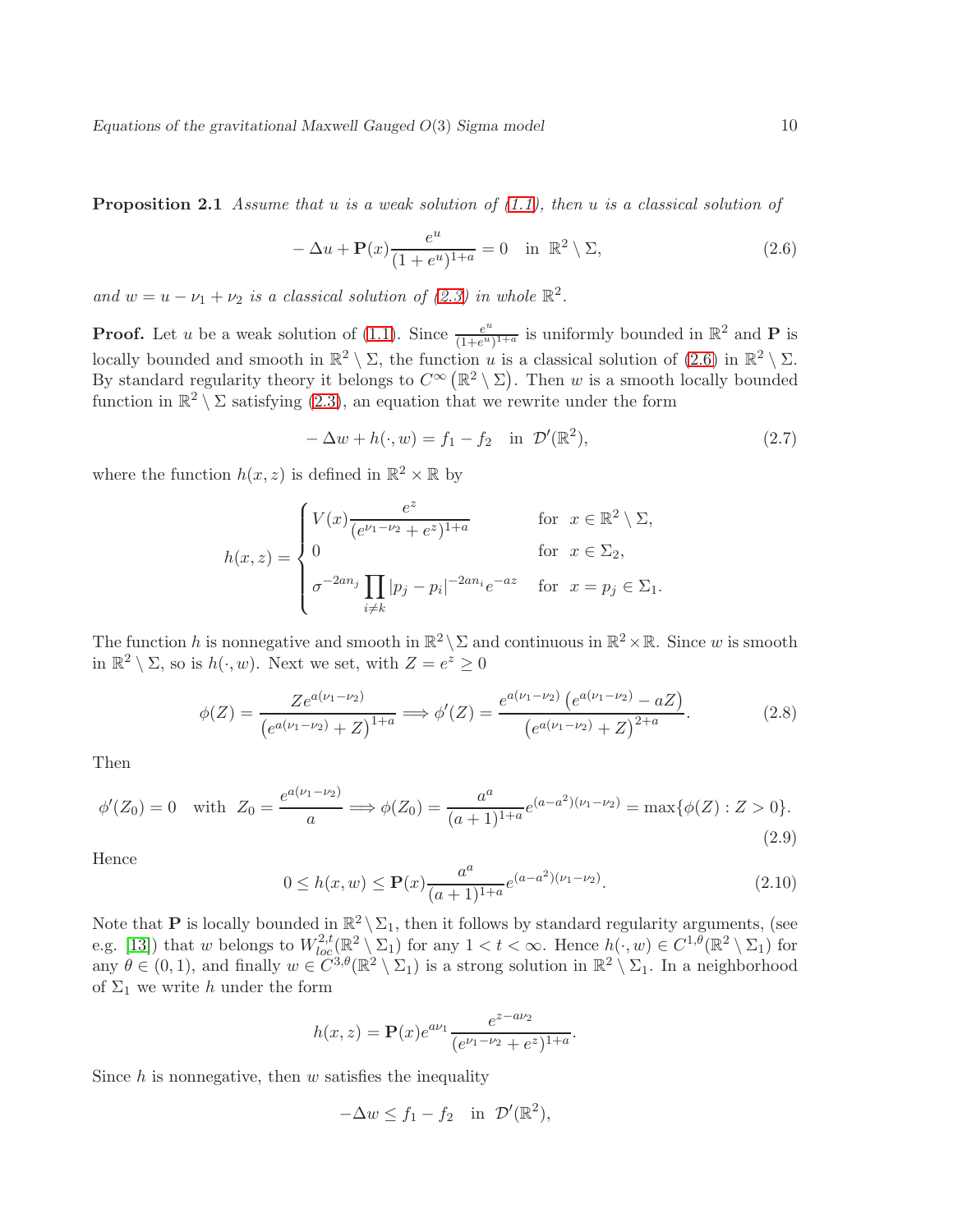and as  $f_1 - f_2$  is bounded with compact support, it follows that w is locally bounded from above in  $\mathbb{R}^2$ . Furthermore, there exist an open set  $\mathcal{O}$  such that  $\Sigma_1 \subset \mathcal{O}$  and  $\overline{\mathcal{O}} \cap \Sigma_2 = \emptyset$  and a function  $\zeta_1 \in C(\overline{\mathcal{O}})$  such that

$$
h(x, z) = \zeta_1 \frac{e^z}{(e^{\nu_1 - \nu_2} + e^z)^{1+a}} \quad \text{for all} \ \ (x, z) \in \overline{\mathcal{O}} \times \mathbb{R}.
$$

For a given  $p_j \in \Sigma_1$ , we set  $r_j = \sup\{w(x) : x \in \overline{B}_{\sigma}(p_j)\}\$ and  $v_j = r_j - w$ . Then  $v_j \ge 0$  in  $\overline{B}_{\sigma}(p_i)$  and

$$
-\Delta v_j = f_2 - f_1 + \zeta_1 \frac{e^{r_j - v_j}}{(e^{\nu_1 - \nu_2} + e^{r_j - v_j})^{1+a}} = f_2 - f_1 + \zeta_1 e^{-ar_j} \frac{e^{-v_j}}{(e^{\nu_1 - \nu_2 - r_j} + e^{-v_j})^{1+a}}.
$$

Since  $f_1, f_2$  are smooth, hence  $\zeta_1 e^{-ar_j} \frac{e^{-v_j}}{(e^{\nu_1-\nu_2-r_j}+1)}$  $\frac{e^{-v_j}}{(e^{\nu_1-\nu_2-r_j}+e^{-v_j})^{1+a}} \in L^1(B_{\sigma}(p_j))$  by [\[4\]](#page-38-8). If  $0 < \sigma' \leq \sigma$ , we denote by  $\phi_j^{B_{\sigma'}}$  the harmonic lifting of  $v_j\vert_{\partial B_{\sigma'}}$  in  $B_{\sigma'}(p_j)$  and put  $\tilde{v}_{\sigma'} = v_j - \phi_j^{B_{\sigma'}}$ . Then for  $\sigma' \leq \sigma$ ,

$$
\begin{cases}\n-\Delta \tilde{v}_{\sigma'} = f_2 - f_1 + \zeta_1 e^{-ar_j} \frac{e^{-v_j}}{(e^{\nu_1 - \nu_2 - r_j} + e^{-v_j})^{1+a}} := F_j & \text{in } B_{\sigma'}(p_j), \\
\tilde{v}_{\sigma'} = 0 & \text{on } \partial B_{\sigma'}(p_j).\n\end{cases}
$$

Let  $M^2(B_{\sigma}(p_j))$  denote the Marcikiewicz space also known as the Lorentz space  $L^{2,\infty}(B_{\sigma}(p_j)).$ Then there holds

<span id="page-10-0"></span>
$$
\|\nabla \tilde{v}_{\sigma'}\|_{M^2(B_{\sigma'}(p_j))} \le c_0 \|F_j\|_{L^1(B_{\sigma'}(p_j))}
$$
\n(2.11)

and the constant  $c_0$  is independent of  $\sigma'$ . We recall below John-Nirenberg's theorem [\[13,](#page-38-7) Theorem 7.21]: Let  $u \in W^{1,1}(G)$  where  $G \subset \Omega$  is convex and suppose there is a constant K such that

$$
\int_{G \cap B_r} |\nabla u| dx \le Kr \quad \text{for any ball } B_r(0). \tag{2.12}
$$

Then there exist positive constants  $\mu_0$  and  $c_1$  such that

$$
\int_{G} \exp\left(\frac{\mu}{K}|u - u^G|\right) dx \le c_1 (diam(G))^2,
$$
\n(2.13)

where  $\mu = \mu_0 |G| (diam(G))^{-2}$  and  $u^G$  is the average of u on G. From [\(2.11\)](#page-10-0) with  $G = B_{\sigma}(p_i)$ ,

$$
\int_{B \cap B_r} |\nabla \tilde{v}_{\sigma'}| dx \le c_3 r \|F_j\|_{L^1(B_{\sigma'}(p_j))} := K(\sigma')r,
$$
\n(2.14)

and since  $|G|(diam(G))^{-2} = \pi$ , we obtain

<span id="page-10-1"></span>
$$
\int_{B_{\sigma'}(p_j)} \exp\left(\frac{\pi\mu_0}{K(\sigma')}\big|\tilde{v}_{\sigma'} - \tilde{v}_{\sigma'}^{B_{\sigma'}}|\right)dx \le c_1\sigma'^2.
$$
\n(2.15)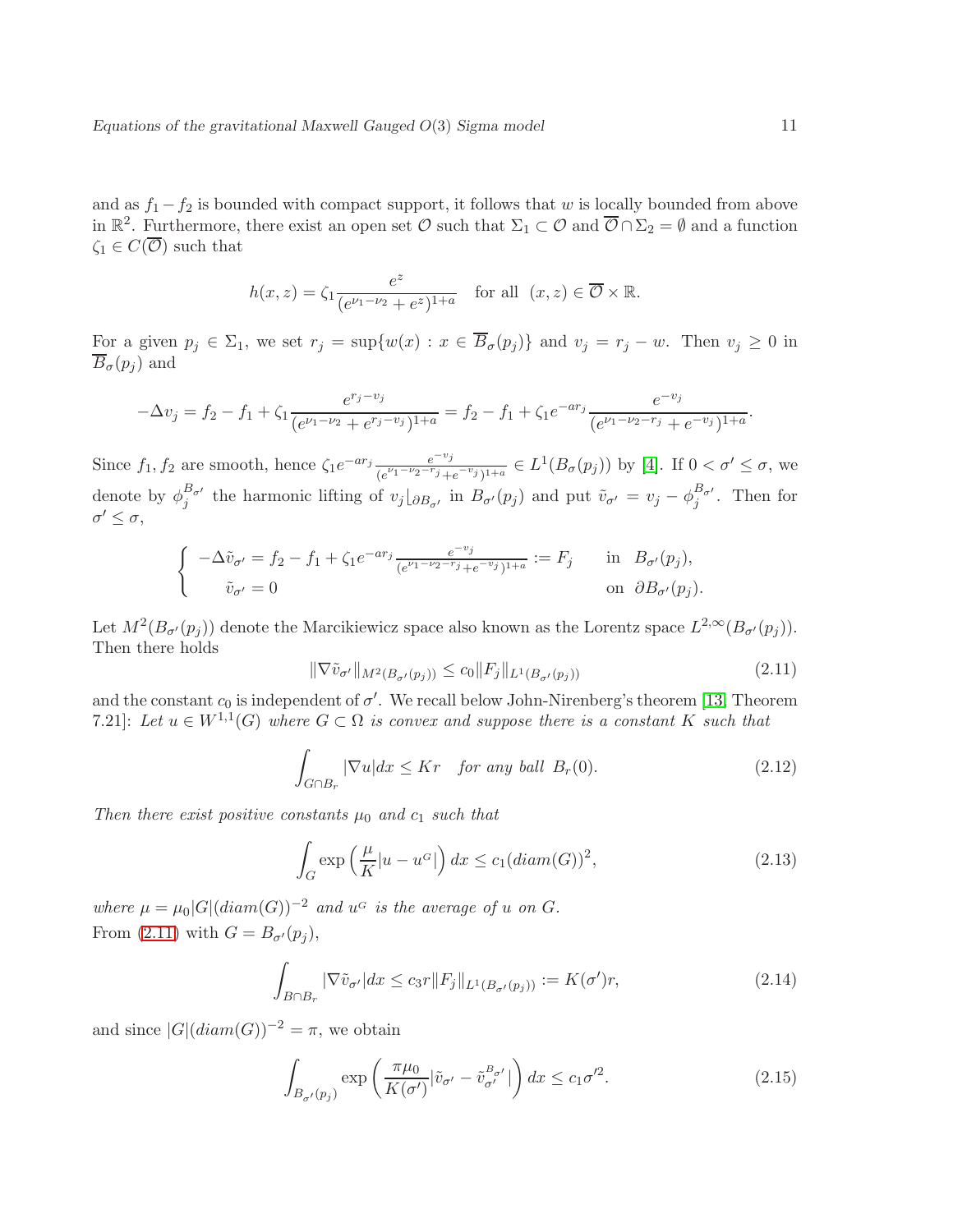Hence, for any  $\kappa > 0$  there exists  $\sigma' \in (0, \sigma]$  such that

$$
\int_{B_{\sigma'}(p_j)} \exp\left(\kappa|\tilde{v}_{\sigma'} - \tilde{v}_{\sigma'}^{B_{\sigma'}}|\right)dx \le c_1\sigma'^2 \Longrightarrow \int_{B_{\sigma'}(p_j)} \exp(\kappa\tilde{v}_{\sigma'})dx \le c_1\sigma'^2 \exp(\kappa\tilde{v}_{\sigma'}^{B_{\sigma'}}). \tag{2.16}
$$

Now we observe that there holds in  $B_{\sigma}(p_i)$ ,

$$
|F_j| \le |f_2 - f_1| + \zeta_1 e^{-ar_j} e^{av_j} \le |f_2 - f_1| + \zeta_1 e^{a \sup |v_j| \partial B_{\sigma'}|} e^{a \tilde{v}_{\sigma'}}.
$$

For  $\kappa > a$ ,

$$
\int_{B_{\sigma'}(p_j)}|F_j(x)|^{\frac{\kappa}{a}}dx\leq 2^{\frac{\kappa}{a}-1}\int_{B_{\sigma'}(p_j)}\left(|f_2-f_1|^{\frac{\kappa}{a}}+\left(\zeta_1e^{a\sup|v_j\lfloor_{\partial B_{\sigma'}}|\right)\frac{\kappa}{a}}e^{\kappa\tilde{v}_{\sigma'}}\right)dx.
$$

By [\(2.15\)](#page-10-1) the right-hand side of the above inequality is bounded, hence  $F_j \in L^{\frac{\kappa}{a}}(B_{\sigma}(p_j)).$ Since  $\tilde{v}_{\sigma'}$  vanishes on  $\partial B_{\sigma'}(p_j)$ , it follows by  $L^p$  regularity theory that  $\tilde{v}_{\sigma'} \in W^{2,\frac{\kappa}{a}}(B_{\sigma'}(p_j))$  $W_0^{1,\frac{\kappa}{a}}(B_{\sigma'}(p_j)).$  By Sobolev embedding theorem,  $\tilde{v}_{\sigma'} \in L^{\infty}(B_{\sigma'}(p_j)).$  Hence  $F_j \in L^{\infty}(B_{\sigma'}(p_j))$ and again  $\tilde{v}_{\sigma'} \in W^{2,q}(B_{\sigma'}(p_j))$  for any  $q \in [1,\infty)$  and thus  $\tilde{v}_{\sigma'} \in C^{1,\theta}(\overline{B}_{\sigma'}(p_j))$  for any  $\theta \in (0,1)$ . Therefore  $v_j$  remains bounded in  $C^{1,\theta}(\overline{B}_{\sigma''}(p_j))$  for any  $\sigma'' < \sigma'$ . In a neighborhood of  $p_j$ ,  $x \mapsto |x - p_j|^{-2an_j} e^{2a\zeta(\frac{|x-p_j|}{\sigma})}$  $\frac{r_{j+1}}{\sigma}$  is Hölder continuous (of order  $2an_j$  if  $2an_j < 1$ ), and so is  $x \mapsto$  $\mathbf{P}(x)e^{a(\nu_1-\nu_2)(x)}$ . For the same reason,  $x \mapsto \frac{e^{w(x)}}{(x-x)(x-x)}$  $\frac{e^{i\omega(x)}}{(e^{(\nu_1-\nu_2)(x)+e^{i\omega(x)}})^{1+a}}$  is Hölder continuous (with the same exponent) near  $p_j$ . Finally we infer that there exists  $\theta \in (0,1)$  such that  $v_j \in C^{2,\theta}(\overline{B}_{\sigma''}(p_j)),$ which implies that  $w \in C^{2,\theta}(\mathbb{R}^2)$  is a strong solution of  $(2.3)$  in  $\mathbb{R}^2$ .  $\Box$ 

Remark. Since  $\vartheta_1$  and  $\nu_2$  have compact support, we note that a weak solution  $u_\beta$  with the asymptotic behavior  $\beta \ln |x| + O(1)$  at infinity can be decomposed

$$
u_{\beta} = w_{\beta} - \nu_1 + \nu_2,\tag{2.17}
$$

where  $w_{\beta}$  is a classical solution of [\(2.3\)](#page-8-2) with the same asymptotic behavior  $\beta \ln |x| + O(1)$  at infinity. In fact, we shall continue to take out the singular source of the solution  $w<sub>β</sub>$  at infinity in our derivation of non-topological solutions of [\(1.1\)](#page-1-1).

#### <span id="page-11-0"></span>2.2 Basic estimates

<span id="page-11-4"></span>The following estimates play an important role in our construction of solutions to [\(1.1\)](#page-1-1).

**Lemma 2.1** Let  $\Gamma$  be the fundamental solution of  $-\Delta$  in  $\mathbb{R}^2$ ,  $F \in L^p_{loc}(\mathbb{R}^2)$ ,  $p > 1$ , with the support in  $B_R(0)$  for some  $R > 0$  such that

<span id="page-11-1"></span>
$$
\int_{\mathbb{R}^2} F(x)dx = 0.
$$
\n(2.18)

Then there holds

<span id="page-11-2"></span>
$$
|\Gamma * F(x)| \le \frac{R}{|x|} \|F\|_{L^1(\mathbb{R}^2)} \quad \text{for } |x| > 4R,\tag{2.19}
$$

and for some  $c_2 > 0$  depending on p and R,

<span id="page-11-3"></span>
$$
\|\Gamma * F\|_{L^{\infty}(\mathbb{R}^2)} \le c_2 \|F\|_{L^p(\mathbb{R}^2)}.
$$
\n(2.20)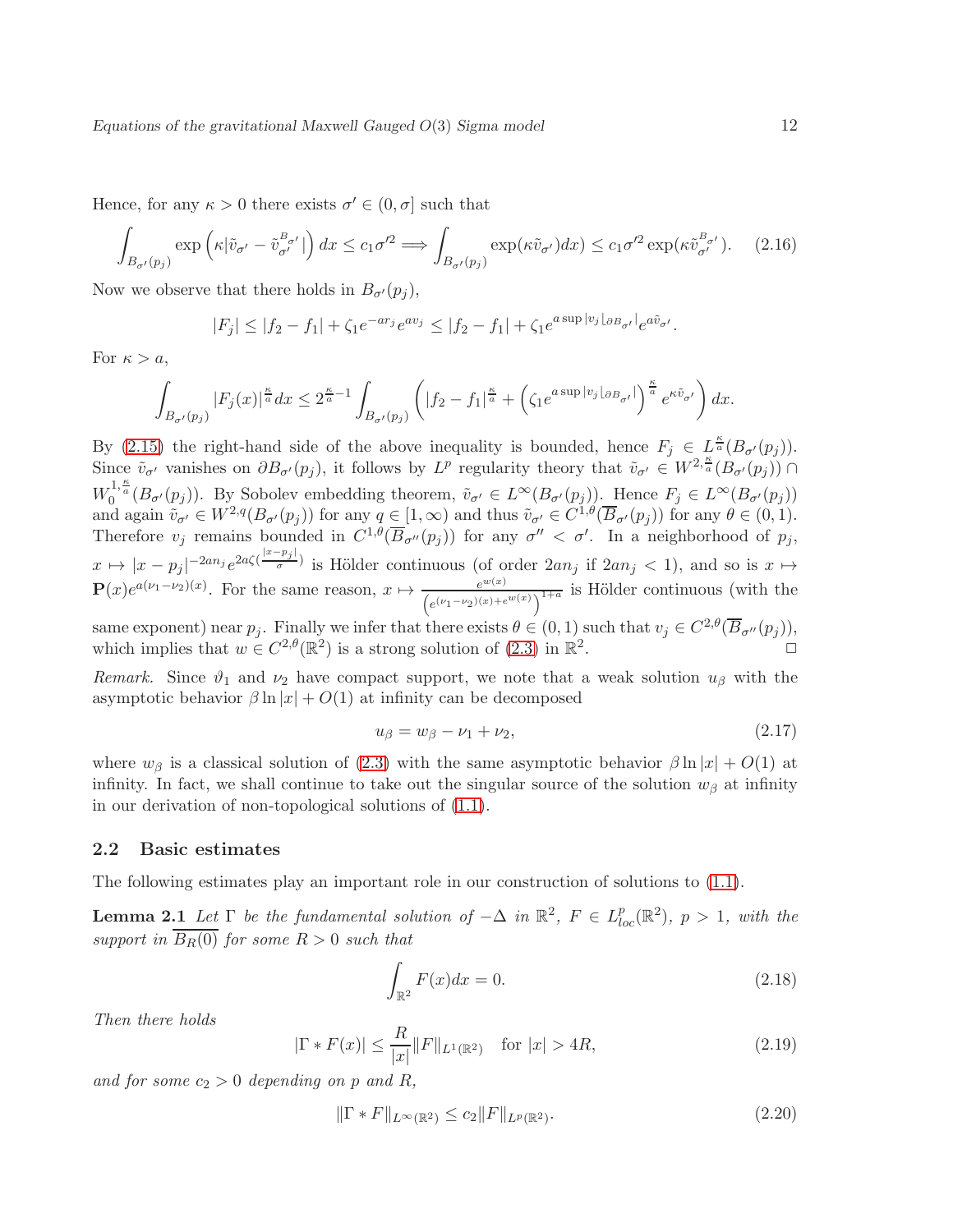**Proof.** As supp $(F) \subset \overline{B_R(0)}$  and  $F \in L^p_{loc}(\mathbb{R}^2)$ ,  $F \in L^1(\mathbb{R}^2) \cap L^p(\mathbb{R}^2)$  by Hölder's inequality. Since [\(2.18\)](#page-11-1) holds, we have for  $|x| > 4R$ ,

$$
\begin{array}{rcl} |\Gamma * F(x)| & = & \frac{1}{2\pi} \Big| \int_{B_R(0)} \ln |x - y| \, F(y) dy - \int_{B_R(0)} \ln |x| \, F(y) dy \Big| \\ \\ & = & \frac{|x|^2}{2\pi} \Big| \int_{B_{\frac{R}{|x|}}(0)} \ln |e_x - z| \, F(|x|z) dz \Big| \\ \\ & \leq & \frac{|x|^2}{\pi} \int_{B_{\frac{R}{|x|}}(0)} |z| |F(|x|z)| dz \\ \\ & \leq & \frac{2R}{\pi |x|} \int_{B_R(0)} |F(y)| dy \\ \\ & < & \frac{R}{|x|} \|F\|_{L^1(\mathbb{R}^2)}, \end{array}
$$

where  $e_x = \frac{x}{|x|}$ . Besides [\(2.18\)](#page-11-1) we have used the fact that

$$
|\ln |e_x - z|| \le 2|z| \le 2\frac{R}{|x|}
$$
 for any  $z \in B_{R/|x|}(0) \subset B_{1/4}(0)$ .

Therefore, [\(2.19\)](#page-11-2) is proved. On the other hand, for  $|x| \leq 4R$ , we have that

$$
\begin{array}{rcl} |\Gamma * F(x)| & = & \frac{1}{2\pi} \Big| \int_{B_R(0)} F(y) \ln|x - y| dy \Big| \\ & \leq & \Big( \int_{B_R(0)} |F(y)|^p dx \Big)^{\frac{1}{p}} \Big( \int_{B_R(0)} |\ln|x - y||^{p'} dx \Big)^{\frac{1}{p'}} \\ & \leq & c_p \|F\|_{L^p(B_R(0))}, \end{array}
$$

where  $p' = \frac{p}{n}$  $\frac{p}{p-1}$  and  $c_p = \max_{|x| \leq 4R}$  $B_R(0)$  $|\ln |x-y||^{p'} dx$ , Thus, [\(2.20\)](#page-11-3) follows and the proof is complete.  $\square$ 

<span id="page-12-3"></span>For functions with non-compact supports, we have the following estimates.

**Lemma 2.2** Let  $F \in L_{loc}^p(\mathbb{R}^2)$  with  $p > 1$  satisfy that

<span id="page-12-1"></span>
$$
\int_{\mathbb{R}^2} F(x) dx = 0 \tag{2.21}
$$

and

<span id="page-12-0"></span>
$$
|F(x)| \le c_3 |x|^{-\tau} \quad \text{for } |x| \ge r \tag{2.22}
$$

for some  $\tau > 2$ ,  $c_3 > 0$  and  $r > 0$ . Then for some  $c_4 > 0$ 

$$
\|\Gamma * F\|_{L^{\infty}(\mathbb{R}^2)} \leq c_4,
$$

and there exist  $c_5 > 0$  and  $r_0 > r$  such that for  $|x| \ge r_0$ 

<span id="page-12-2"></span>
$$
|x||\nabla\Gamma \ast F(x)| + |\Gamma \ast F(x)| \le \frac{c_5}{(\tau - 2)^2} |x|^{-\frac{\tau - 2}{\tau - 1}}.
$$
\n(2.23)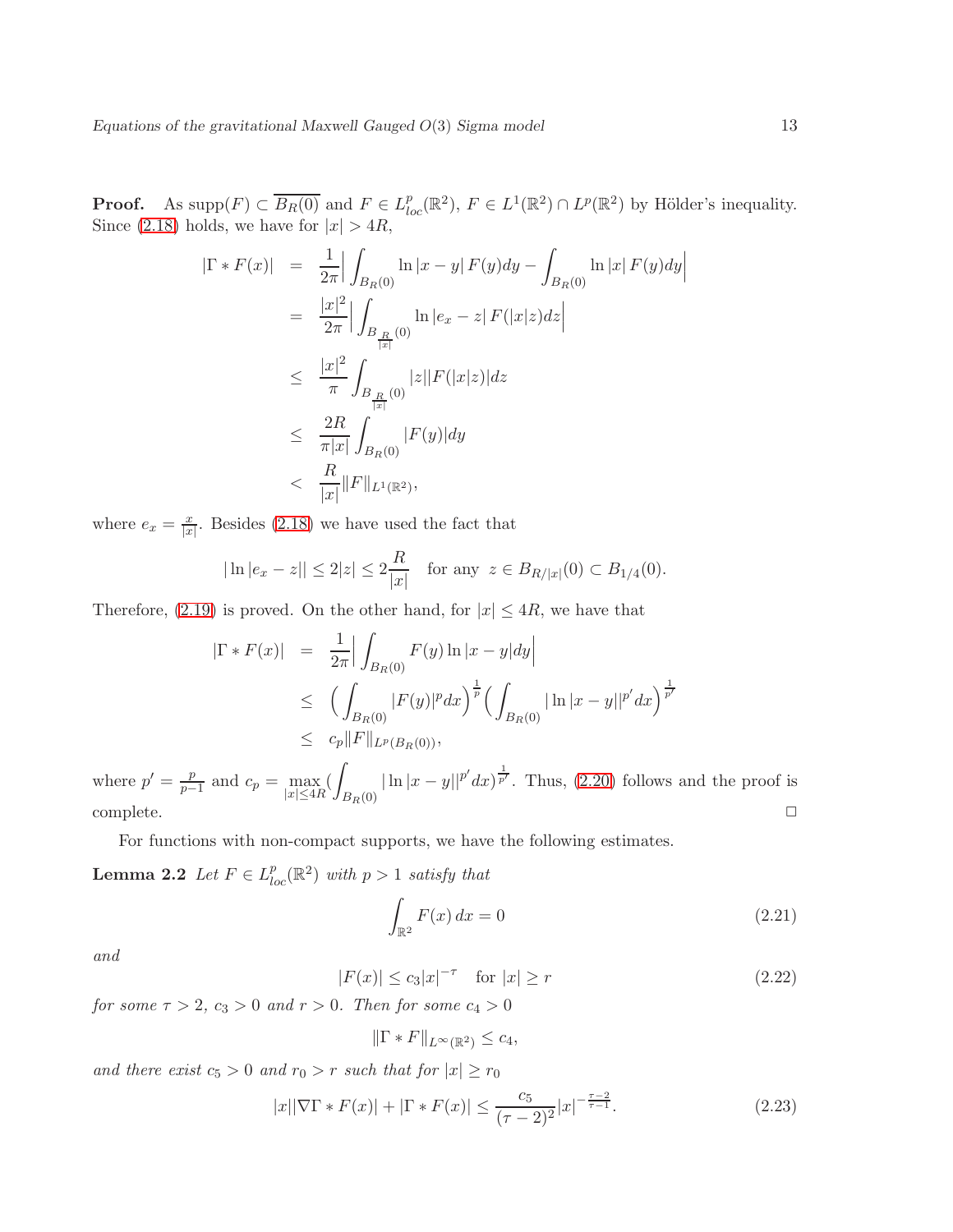**Proof.** If  $F \in L^p_{loc}(\mathbb{R}^2)$  satisfies  $(2.22)$ , then  $F \in L^1(\mathbb{R}^2)$ . Let  $\eta_r : \mathbb{R}^2 \to [0,1]$  be a smooth and radially symmetric function such that

$$
\eta_r = 1
$$
 in  $B_r(0)$ ,  $\eta_r = 0$  in  $B_{r+1}(0)$ ,

and denote

$$
F_1 = F\eta_r - \left(\int_{\mathbb{R}^2} F\eta_r dx\right) \frac{\eta_r}{\|\eta_r\|_{L^1(\mathbb{R}^2)}}, \quad F_2 = F - F_1.
$$

By  $(2.21)$ , we have that

$$
\int_{\mathbb{R}^2} F_1 \, dx = \int_{\mathbb{R}^2} F_2 \, dx = 0.
$$

Since  $F_1 \in L^p_{loc}(\mathbb{R}^2)$  has compact support, it follows by Lemma [2.1,](#page-11-4)  $\Gamma * F_1$  is bounded and satisfies  $(2.19)$ . Concerning  $F_2$ , we have

$$
F_2 = F - F_1 = \frac{\int_{\mathbb{R}^2} F \eta_r dx}{\|\eta_r\|_{L^1(\mathbb{R}^2)}} \text{ on } B_r,
$$

and  $F_2$  satisfies [\(2.22\)](#page-12-0) on  $B_r^c$ , with may be another constant. It is locally bounded hence  $\Gamma * F_2$ is also locally bounded in  $\mathbb{R}^2$ . If [\(2.22\)](#page-12-0) holds true, we have to prove that  $F_2$  verifies [\(2.23\)](#page-12-2). Since  $\int_{\mathbb{R}^2} F_2 dx = 0$ , then for all  $|x| > 4r$  and  $R \in (r, \frac{|x|}{4})$  $\frac{x_1}{4}$ ) which will be chosen latter on,

$$
2\pi(\Gamma * F_2)(x) = |x|^2 \int_{\mathbb{R}^2} \ln |e_x - z| F_2(|x|z) dz + |x|^2 \ln |x| \int_{\mathbb{R}^2} F_2(|x|z) dz
$$
  
\n
$$
= |x|^2 \int_{B_{R/|x|}(0)} \ln |e_x - z| F_2(|x|z) dz + |x|^2 \int_{B_{1/2}(e_x)} \ln |e_x - z| F(|x|z) dz
$$
  
\n
$$
+ |x|^2 \int_{\mathbb{R}^2 \setminus (B_{R/|x|}(0) \cup B_{1/2}(e_x))} \ln |e_x - z| F_2(|x|z) dz
$$
  
\n
$$
= I_1(x) + I_2(x) + I_3(x),
$$

using the fact that  $B_{R/|x|}(0) \cap B_{1/2}(e_x) = \emptyset$ . By a direct computation, we have that

$$
|I_1(x)| \le |x|^2 \int_{B_{R/|x|}(0)} |z||F_2(|x|z)| dz
$$
  
=  $2 \frac{R}{|x|} \int_{B_R(0)} |F_2(y)| dy$   
 $\le 2 \frac{R}{|x|} ||F_2||_{L^1(\mathbb{R}^2)}.$ 

For  $z \in B_{1/2}(e_x)$ , there holds  $|x||z| \geq \frac{1}{2}|x| > 2r$ , then  $|F(|x|z)| \leq c_3 |x|^{-\tau} |z|^{-\tau}$  and

$$
|I_2(x)| \le c_3 |x|^{2-\tau} \int_{B_{1/2}(e_x)} (-\ln|e_x - z|)|z|^{-\tau} dz
$$
  

$$
\le 2^{\tau} c_3 |x|^{2-\tau} \int_{B_{1/2}(e_x)} (-\ln|e_x - z|) dz
$$
  

$$
\le c_6 R^{2-\tau},
$$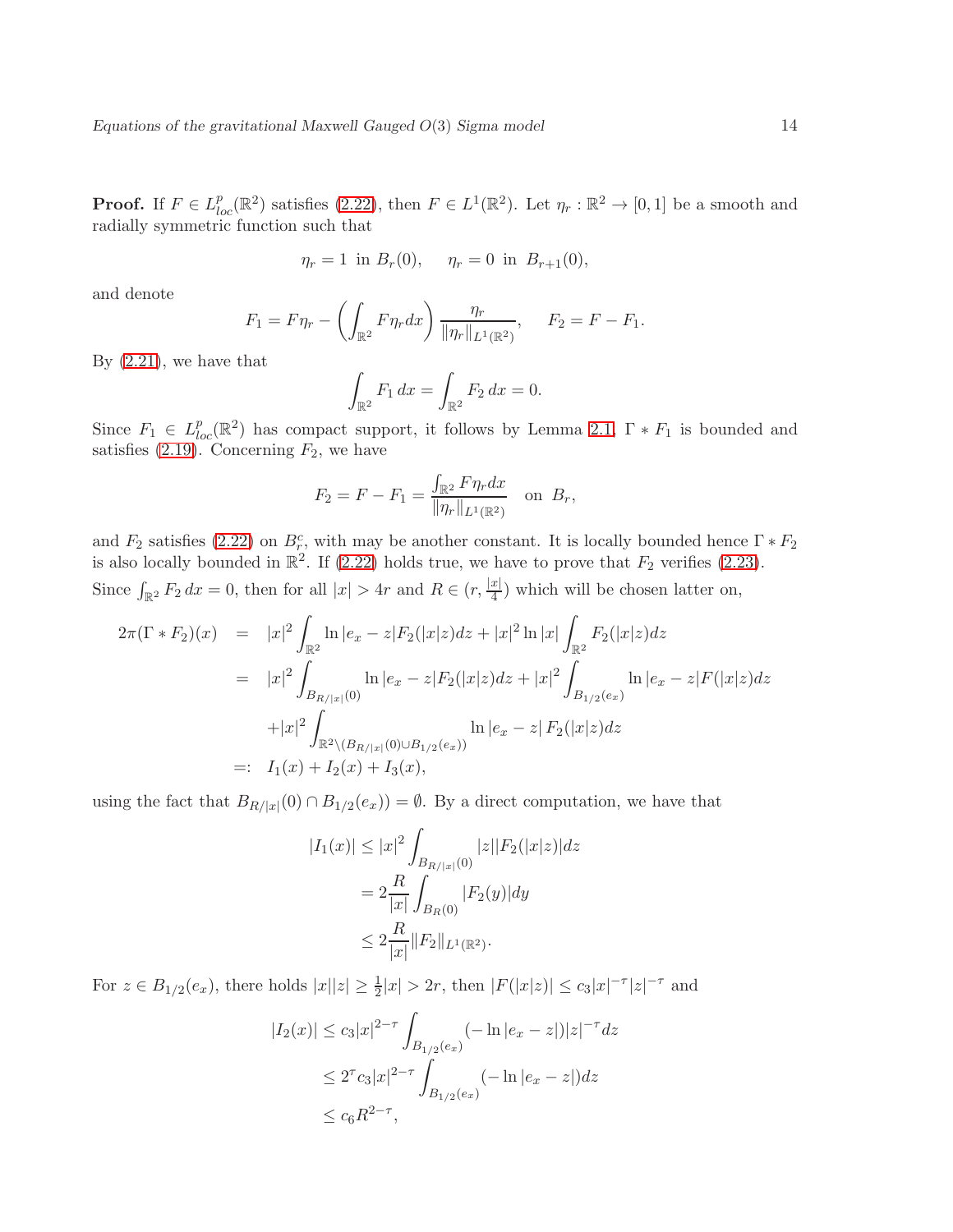where  $c_6 = 2^{2(N-M)} c_3 \big(\int_{B_{1/2}(0)} (-\ln |z|) dz\big)$  can be chosen independently of  $\tau$  in  $(2, 2(N-M))$ . Next, if  $z \in \mathbb{R}^2 \setminus (B_{R/|x|}(0) \cup B_{1/2}(e_x))$ , then  $|\ln |e_x - z|| \le \ln(1+|z|)$  and  $|F(|x|z)| \le c_7 |x|^{-\tau} |z|^{-\tau}$ , since  $|z| \geq \frac{R}{|x|} > \frac{r}{|x|}$  $\frac{r}{|x|}$ . By the integration by parts we get

$$
|I_3(x)| \le c_8 |x|^{2-\tau} \int_{\mathbb{R}^2 \setminus B_{R/|x|}(0)} \ln(1+|z|) |z|^{-\tau} dz
$$
  

$$
\le \frac{2\pi c_8}{\tau - 2} R^{2-\tau} \ln\left(1 + \frac{R}{|x|}\right) + \frac{2\pi c_5}{(\tau - 2)^2} R^{2-\tau}
$$
  

$$
\le \frac{2\pi c_8}{(\tau - 2)^2} \left((\tau - 2) \ln 2 + 1\right) R^{2-\tau}.
$$

Thus, taking  $R = |x|^\frac{1}{\tau-1}$  and  $|x|$  sufficiently large (certainly  $R \in (r, \frac{|x|}{4})$  $\frac{x_1}{4}$ ) is satisfied), we have

$$
\begin{array}{rcl}\n|\Gamma \ast F_2(x)| & \leq & \frac{R}{\pi |x|} \|F\|_{L^1(\mathbb{R}^2)} + \frac{c_8}{2\pi} R^{2-\tau} + \frac{c_8}{(\tau - 2)^2} \Big(2(N - M - 1)\ln(e + 1) + 1\Big) R^{2-\tau} \\
& \leq & \frac{c_9}{(\tau - 2)^2} |x|^{-\frac{\tau - 2}{\tau - 1}},\n\end{array}
$$

where  $c_9 > 0$  can be chosen independently of  $\tau$ . In order to prove the gradient estimate, we denote by  $(r, \theta)$  the polar coordinates in  $\mathbb{R}^2$ , set  $t = \ln r$  and

$$
\omega(t,\theta) = \tilde{\omega}(r,\theta) = r^{-\frac{\tau-2}{\tau-1}}\Gamma \ast F(r,\theta) \quad \text{and} \ \phi(t,\theta) = r^{\tau}F(r,\theta).
$$

Then  $\omega$  and  $\phi$  are bounded on  $[\ln r_1, \infty) \times S^1$  where there holds

$$
\mathcal{L}\omega := \frac{\partial^2 \omega}{\partial t^2} - 2\frac{\tau - 2}{\tau - 1} \frac{\partial \omega}{\partial t} + \left(\frac{\tau - 2}{\tau - 1}\right)^2 \omega + \frac{\partial^2 \omega}{\partial \theta^2} = \tau^{-\frac{(\tau - 2)^2}{\tau - 1}} \phi.
$$

Since the operator  $\mathcal L$  is uniformly elliptic on  $[\ln r_1, \infty) \times S^1$ , for any  $T > \ln r_1 + 2$  there holds by standard elliptic equations regularity estimates [\[13\]](#page-38-7),

$$
\sup_{[T-1,T+1]\times S^1} \left( \left| \frac{\partial \omega}{\partial \theta} \right| + \left| \frac{\partial \omega}{\partial t} \right| \right) \leq c_{10} \sup_{[T-2,T+2]\times S^1} \left( |\omega| + \left| \tau^{-\left(\frac{\tau-2}{\tau-1}\right)^2} \phi \right| \right) \leq c_{11},
$$

and  $c_{11}$  does not depend on T. As  $|x||\nabla \tilde{\omega}(x)| = \left(\left|\frac{\partial \omega}{\partial \theta}\right| \right)$  $\frac{\partial \omega}{\partial \theta}$ <sup>2</sup> +  $\frac{\partial \omega}{\partial t}$  $\frac{\partial \omega}{\partial t}$  $\binom{2}{2}^{\frac{1}{2}}$ , this implies the claim.  $\Box$ 

<span id="page-14-1"></span>The decay estimate on the gradient at infinity does not use the identity [\(2.21\)](#page-12-1). It is actually more general.

**Corollary 2.1** Let  $F \in L_{loc}^p(\mathbb{R}^2)$  with  $p > 1$  satisfy [\(2.22\)](#page-12-0) with  $\tau > 2$  and w be a solution of  $-\Delta w = F \quad in \; \mathbb{R}^2$  $(2.24)$ 

(i) If  $\lim_{|x| \to \infty} |x|^{\frac{\tau-2}{\tau-1}} |w(x)| < \infty$ , then

<span id="page-14-2"></span><span id="page-14-0"></span>
$$
|\nabla w(x)| \le c_{12}|x|^{-\frac{2\tau - 3}{\tau - 1}} \quad \text{for } |x| \ge r_0. \tag{2.25}
$$

(ii) If there exists a constant C such that  $w(x) = C + O(|x|^{-\frac{\tau-2}{\tau-1}})$  when  $|x| \to \infty$ , then estimate [\(2.25\)](#page-14-0) holds.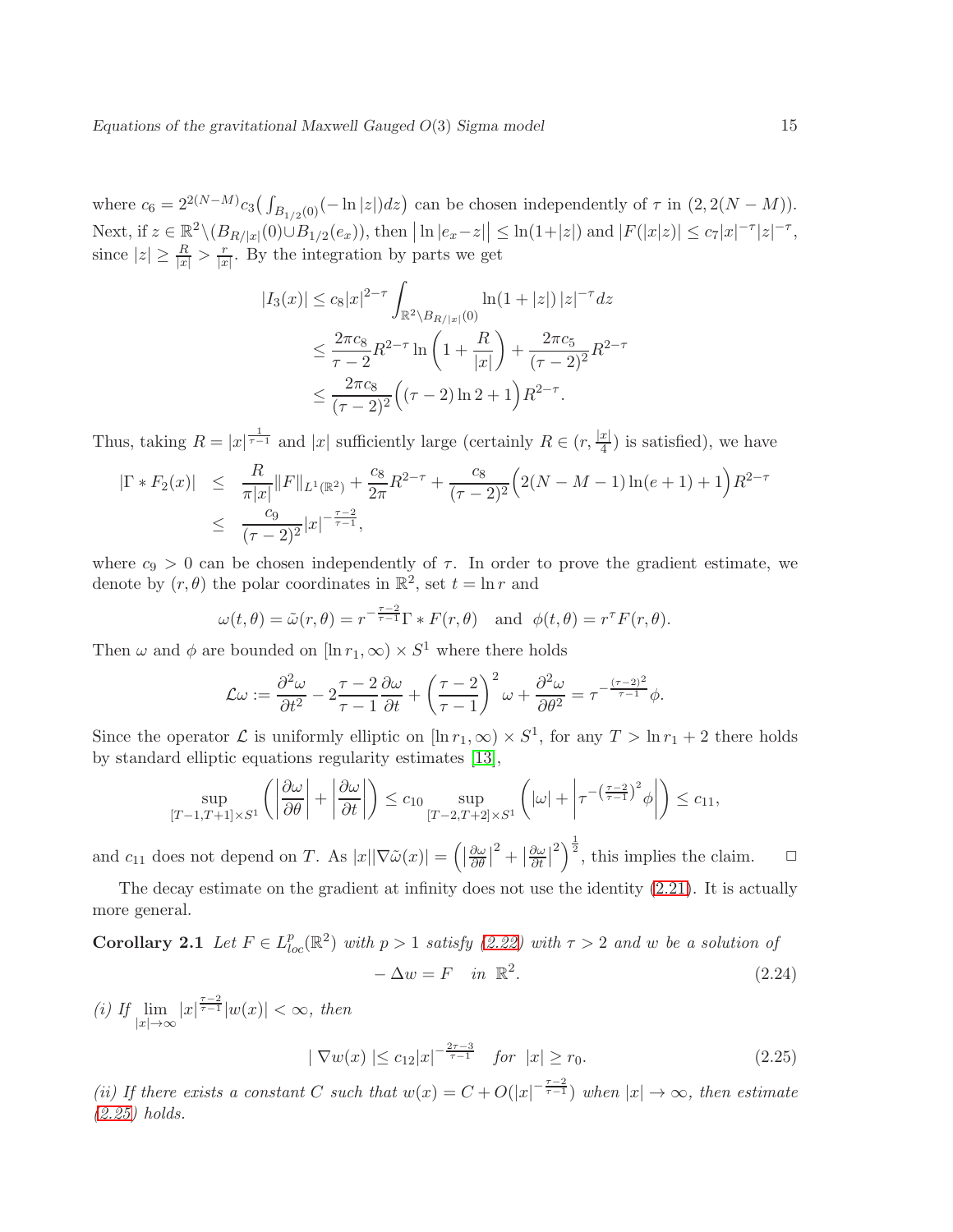**Proof.** The assertion (i) is clear since the starting point of the gradient estimate in the previous lemma is

 $|w(x)| \leq c_{13}|x|^{-\frac{\tau-2}{\tau-1}}$  for  $|x|$  large enough.

For assertion (ii), we set  $w(x) = C + \tilde{w}(x)$  where  $|\tilde{w}(x)| = O(|x|^{-\frac{\tau-2}{\tau-1}})$ . Then  $-\Delta \tilde{w} = -\Delta w$  and  $\nabla w = \nabla \tilde{w}$ . We conclude by (i).

When  $\tau = 2$ , Lemma [2.2](#page-12-3) is no longer valid, however the following limit case is available.

**Lemma 2.3** Let  $F \in L_{loc}^p(\mathbb{R}^2)$  with  $p > 1$  satisfy [\(2.21\)](#page-12-1) and

<span id="page-15-0"></span>
$$
|F(x)| \le c_{14}|x|^{-2}(\ln|x|)^{-\nu} \quad \text{for} \quad |x| \ge r,\tag{2.26}
$$

for some  $\nu > 2$ ,  $c_{14} > 0$  and  $r > 0$ . Then

<span id="page-15-2"></span>
$$
\|\Gamma \ast F\|_{L^{\infty}(\mathbb{R}^2)} \leq c_{15},
$$

and

<span id="page-15-1"></span>
$$
|x||\nabla\Gamma * F(x)| + |\Gamma * F(x)| \le c_{16}(\ln|x|)^{-\nu} \quad \text{for } |x| \ge r_1,
$$
\n(2.27)

where  $c_{15}$ ,  $c_{16} > 0$  and  $r_1 > r$  is large enough.

**Proof.** The assumption [\(2.26\)](#page-15-0) jointly with  $F \in L^p_{loc}(\mathbb{R}^2)$  implies  $F \in L^1(\mathbb{R}^2)$ . We write  $F = F_1 + F_2$  in the same way as in Lemma [2.2.](#page-12-3) Clearly  $\Gamma * F_1$  is uniformly bounded and satisfies [\(2.19\)](#page-11-2) and [\(2.20\)](#page-11-3). Then for  $|x| > 4r > 4$  and  $R \in (r, \frac{x}{4})$  $\frac{x_1}{4}$ ,

$$
2\pi(\Gamma * F_2)(x) = I_1(x) + I_2(x) + I_3(x),
$$

where  $I_1$ ,  $I_2$  and  $I_3$  are defined in the proof of Lemma [2.2](#page-12-3) and where  $|I_1(x)| \leq 2\frac{R}{|x|}$  $\frac{R}{|x|} \|F_2\|_{L^1(\mathbb{R}^2)}.$ 

When  $z \in B_{\frac{1}{2}}(e_x)$  we have  $|x||z| \ge \frac{1}{2}|x| > 2r$ , hence

$$
|F_2(|x|z)| \le c_{14}|x|^{-2}|z|^{-2} \left(\ln|x| + \ln|z|\right)^{-\nu} \le c_{14}|x|^{-2}|z|^{-2} \left|\ln|x| - \ln 2\right|^{-\nu},\tag{2.28}
$$

and

$$
I_2(x) \le -c_{14} |\ln |x| - \ln 2|^{-\nu} \int_{B_{\frac{1}{2}}(e_x)} \ln |z - e_x||z|^{-2} dz \le c_{17} (\ln |x|)^{-\nu}.
$$

Finally, if  $z \in \mathbb{R}^2 \setminus (B_{R/|x|}(0) \cup B_{1/2}(e_x))$ , then  $|\ln |e_x - z|| \le \ln(1 + |z|)$  and

$$
|F_2(|x|z)| \le c_{17}(1+|x||z|)^{-2} \left(\ln(1+|x||z|)\right)^{-\nu} \le c_{17}|x|^{-2}|z|^{-2} \left(\ln(1+|x||z|)\right)^{-\nu}.
$$

Since  $|z| \geq \frac{R}{|x|} > \frac{r}{|x|}$  $\frac{r}{|x|}$ , we have

$$
I_3(x) \leq c_{18} \int_{\frac{R}{|x|}}^{\infty} \ln(1+t) (\ln(1+t|x|)^{-\nu} \frac{dt}{t} \leq c_{18} \int_{R}^{\infty} (\ln(1+s))^{1-\nu} \frac{ds}{s}.
$$

Since  $R > r > 1$ ,

$$
I_3(x) \le c_{19} \int_R^{\infty} (\ln(1+s))^{1-\nu} \frac{ds}{1+s} = \frac{c_{19}}{\nu(\ln(1+R))^\nu}.
$$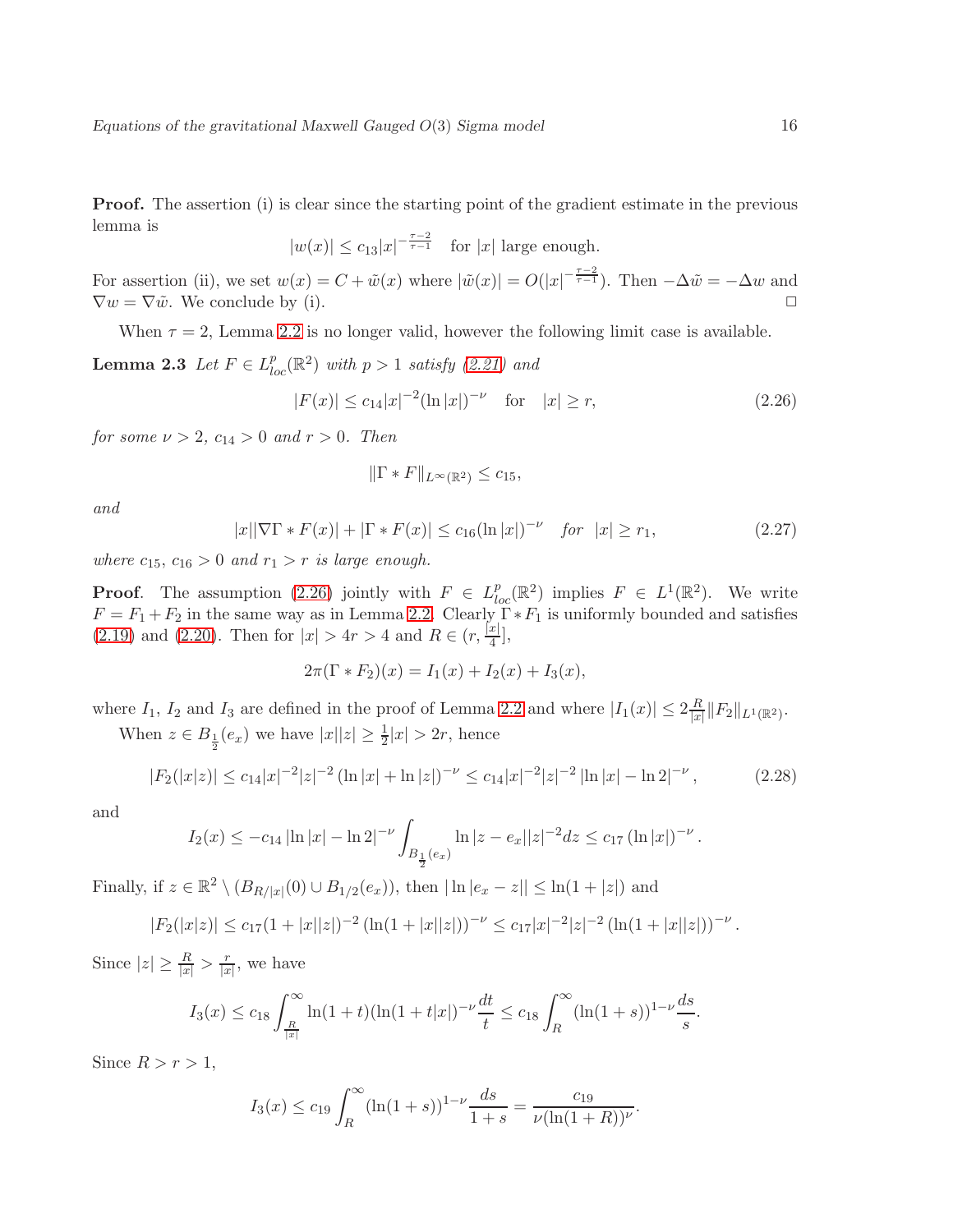If we choose  $R = \frac{|x|}{4}$  $\frac{|x|}{4}$ , we obtain that  $(\ln(1+|x|))^{\nu}(\Gamma * F)(x)$  remains uniformly bounded on  $\mathbb{R}^2$ .

Next we prove the gradient estimate. Set  $t = \ln r$ ,  $\omega(t, \theta) = (\Gamma * F)t, \theta$  and  $\phi(t, \theta) = F(r, \theta)$ , then

$$
\mathcal{L}\omega := \frac{\partial^2 \omega}{\partial t^2} + \frac{\partial^2 \omega}{\partial \theta^2} = \phi
$$

and  $|\omega(t,\theta)| \leq c_{20}t^{-\nu}$  and  $|\phi(t,\theta)| \leq c_{20}t^{-\nu}$  for  $t \geq t_1$ . Since the operator  $\mathcal{L} = \frac{\partial^2}{\partial t^2} + \frac{\partial^2}{\partial \theta^2}$  is uniformly elliptic, then we have for  $T \ge \max\{4, t_1\}$ ,

$$
\sup_{[T-1,T+1]\times S^1}\left(\left|\frac{\partial\omega}{\partial\theta}\right|+\left|\frac{\partial\omega}{\partial t}\right|\right)\leq c_{10}\sup_{[T-2,T+2]\times S^1}\left(|\omega|+|\phi|\right)\leq 2c_{10}c_{20}(T-2)^{-\nu}\leq c_{21}T^{-\nu}.
$$

Returning to the variable x, we infer  $(2.27)$ .

<span id="page-16-4"></span>Similarly as in Corollary [2.1,](#page-14-1) the following extension of [\(2.27\)](#page-15-1) holds.

**Corollary 2.2** Let  $F \in L_{loc}^p(\mathbb{R}^2)$  with  $p > 1$  satisfy [\(2.26\)](#page-15-0) with  $\nu > 2$  and w satisfiesf [\(2.24\)](#page-14-2). (i) If  $\lim_{n \to \infty}$   $(\ln |x|)^{\nu} |w(x)| < \infty$ , then there exist  $c_{22} > 0$  and  $r_2 > 1$  such that  $|x|→∞$ 

<span id="page-16-1"></span>
$$
|\nabla w(x)| \le c_{22} |x|^{-1} (\ln |x|)^{-\nu} \quad \text{for } |x| \ge r_2. \tag{2.29}
$$

(ii) If there exists a constant C such that  $w(x) = C + O((\ln |x|)^{-\nu})$  when  $|x| \to +\infty$ , then estimate [\(2.29\)](#page-16-1) holds.

#### <span id="page-16-0"></span>2.3 Related problems with increasing nonlinearity

In order to remove the condition  $\beta \ln |x| + O(1)$  as  $|x| \to \infty$  satisfied by the solutions of [\(1.1\)](#page-1-1), we introduce two functions  $\lambda$  and  $\Lambda$ , which are positive smooth functions such that

<span id="page-16-5"></span>
$$
\lambda(x) = |x|, \quad \Lambda(x) = \ln|x| \quad \text{for } |x| \ge e^e. \tag{2.30}
$$

Since  $\Delta \Lambda = 0$  in  $B_{e^e}^c(0)$ ,

$$
\Delta \ln \Lambda = \frac{\Delta \Lambda}{\Lambda} - \frac{|\nabla \Lambda|^2}{\Lambda^2} = -\frac{1}{|x|^2 (\ln |x|)^2} \quad \text{in } B_{e^e}^c(0),\tag{2.31}
$$

and

<span id="page-16-2"></span>
$$
\frac{1}{2\pi} \int_{\mathbb{R}^2} (\Delta \ln \lambda) dx = 1,
$$
\n(2.32)

it implies

$$
\frac{1}{2\pi} \int_{\mathbb{R}^2} (\Delta \ln \Lambda) dx = \lim_{r \to +\infty} \frac{1}{2\pi} \int_{\partial B_r(0)} \frac{\nabla \Lambda(x)}{\Lambda(x)} \cdot \frac{x}{|x|} d\omega(x)
$$

$$
= \lim_{r \to +\infty} \frac{1}{r \ln r} = 0.
$$

In what follows we classify the solutions of the following equations

<span id="page-16-3"></span>
$$
-\Delta u + WF_i(\lambda^{\beta} e^u) = g_{\beta} \quad \text{in } \mathbb{R}^2,
$$
\n(2.33)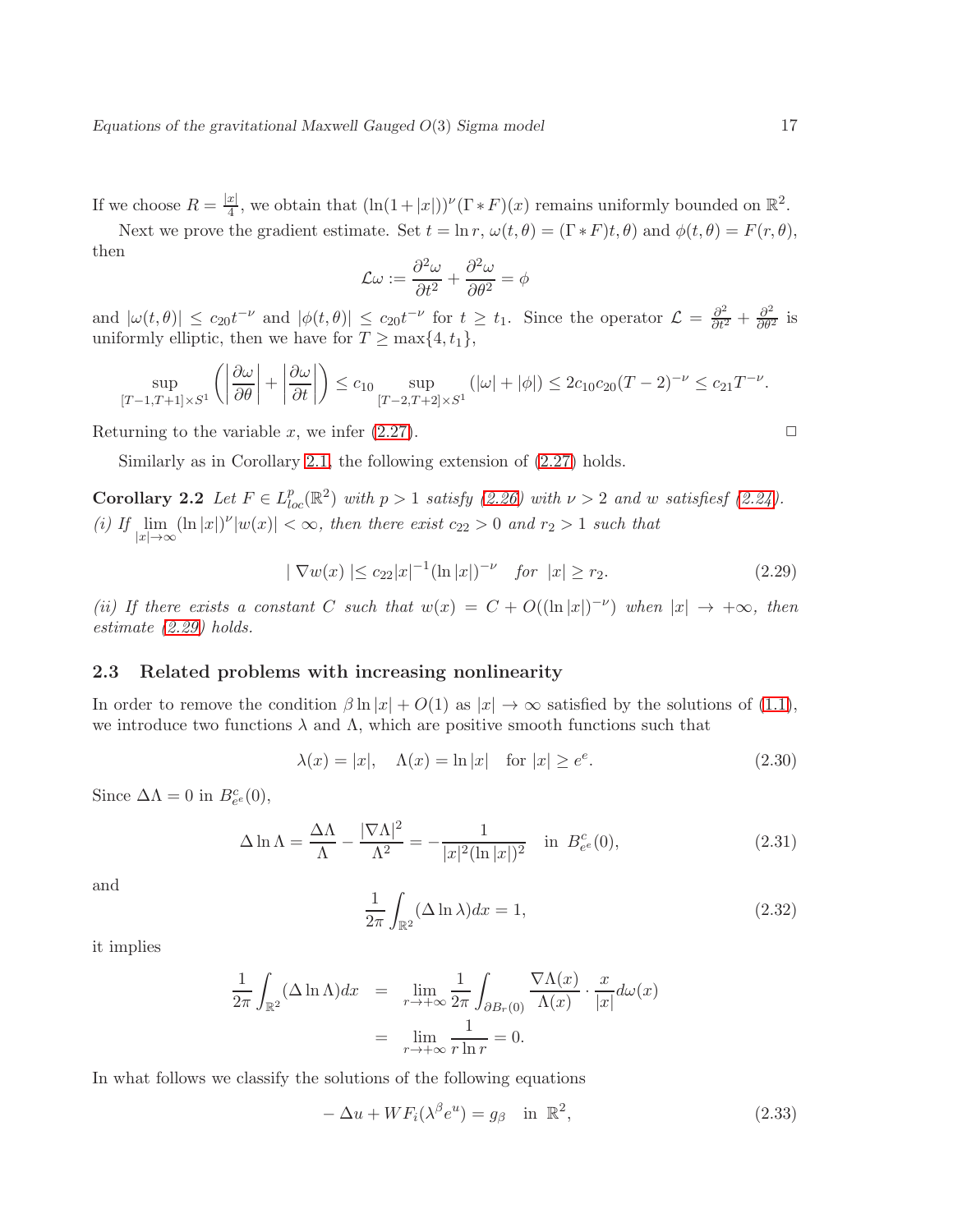where  $i = 1, 2, F_1(s) = s, F_2(\cdot, s) = \frac{s}{e^{(\nu_1 - \nu_2)(\cdot)} + s},$ 

<span id="page-17-0"></span>
$$
g_{\beta} = f_1 - f_2 + \beta \Delta \ln \lambda, \qquad (2.34)
$$

and where W satisfies the following assumption: ( $\mathcal{W}_0$ ) The function W is positive and locally Hölder continuous in  $\mathbb{R}^2 \setminus \Sigma_1$  and

$$
W(x) \le c_{23}|x - p_j|^{-\tau_{p_j}} \quad \text{in} \quad B_{\sigma}(p_j) \quad \text{and} \quad \limsup_{|x| \to +\infty} W(x)|x|^{\gamma_{\infty}} < +\infty,
$$

where  $c_{23} > 0$ ,  $\tau_{p_j} \in [0, 2)$  and  $\gamma_{\infty} > 0$ .

It is important to note that from  $(2.5)$ ,  $(2.32)$  and  $(2.34)$ , there holds

<span id="page-17-1"></span>
$$
\int_{\mathbb{R}^2} g_\beta \, dx = 2\pi [2(N - M) + \beta].\tag{2.35}
$$

<span id="page-17-5"></span>**Theorem 2.1** Assume that  $F_1(s) = s$ ,  $F_2(x, s) = \frac{s}{e^{(\nu_1 - \nu_2)(x)} + s}$  and  $g_\beta$  is a Hölder continuous function with compact support in  $B_{r_0}(0)$  satisfying the relation [\(2.35\)](#page-17-1) for some nonnegative integers N and M. Let W verify  $(\mathcal{W}_0)$  with

<span id="page-17-3"></span>
$$
\gamma_{\infty} > \beta + 2. \tag{2.36}
$$

(i) Then problem [\(2.33\)](#page-16-3) with  $i = 1$  has a unique bounded solution v verifying, for some  $C_\beta \in \mathbb{R}$ ,

<span id="page-17-4"></span>
$$
v(x) = C_{\beta} + O(|x|^{-\frac{\gamma_{\infty} - \beta - 2}{\gamma_{\infty} - \beta - 1}}) \quad \text{and} \quad |\nabla v(x)| = O(|x|^{-1 - \frac{\gamma_{\infty} - \beta - 2}{\gamma_{\infty} - \beta - 1}}) \quad \text{as } |x| \to +\infty. \tag{2.37}
$$

(ii) Assume additionally that  $2(N - M) + \beta > 0$  and

<span id="page-17-2"></span>
$$
2\pi[2(N-M)+\beta] < \int_{\mathbb{R}^2} W dx \le +\infty. \tag{2.38}
$$

Then problem [\(2.33\)](#page-16-3) with  $i = 2$  has a unique bounded solution verifying

$$
v(x) = C_{\beta} + O(|x|^{-\frac{\gamma_{\infty} + \beta_{-} - 2}{\gamma_{\infty} + \beta_{-} - 1}}) \quad \text{and} \quad |\nabla v(x)| = O(|x|^{-1 - \frac{\gamma_{\infty} + \beta_{-} - 2}{\gamma_{\infty} + \beta_{-} - 1}}) \quad \text{as } |x| \to +\infty. \tag{2.39}
$$

**Proof.** Step 1. Since  $0 \leq \tau_{p_j} < 2$ ,  $W \in L^1_{loc}(\mathbb{R}^N)$ . For  $t \in \mathbb{R}$ , we set

$$
h_{i,t}(x) = W(x)F_i(x, \lambda^{\beta}(x)e^t) \qquad \forall x \in \mathbb{R}^2 \setminus \Sigma_1.
$$

Notice that  $h_{2,t}$  is defined on  $\Sigma_2$  by

$$
h_{2,t}(q_j) = 0 = \lim_{x \to q_j} h_{2,t}(x)
$$
 for all  $q_j \in \Sigma_2$ .

The function  $h_{i,t}$  is Hölder continuous in  $\mathbb{R}^2 \setminus \Sigma_1$ ,  $t \mapsto h_{i,t}$  is increasing in  $\mathbb{R}^2 \setminus \Sigma_1$ , and there holds

$$
h_{1,t} \to \infty
$$
 locally in  $\mathbb{R}^2 \setminus \Sigma_1$  as  $t \to +\infty$ ,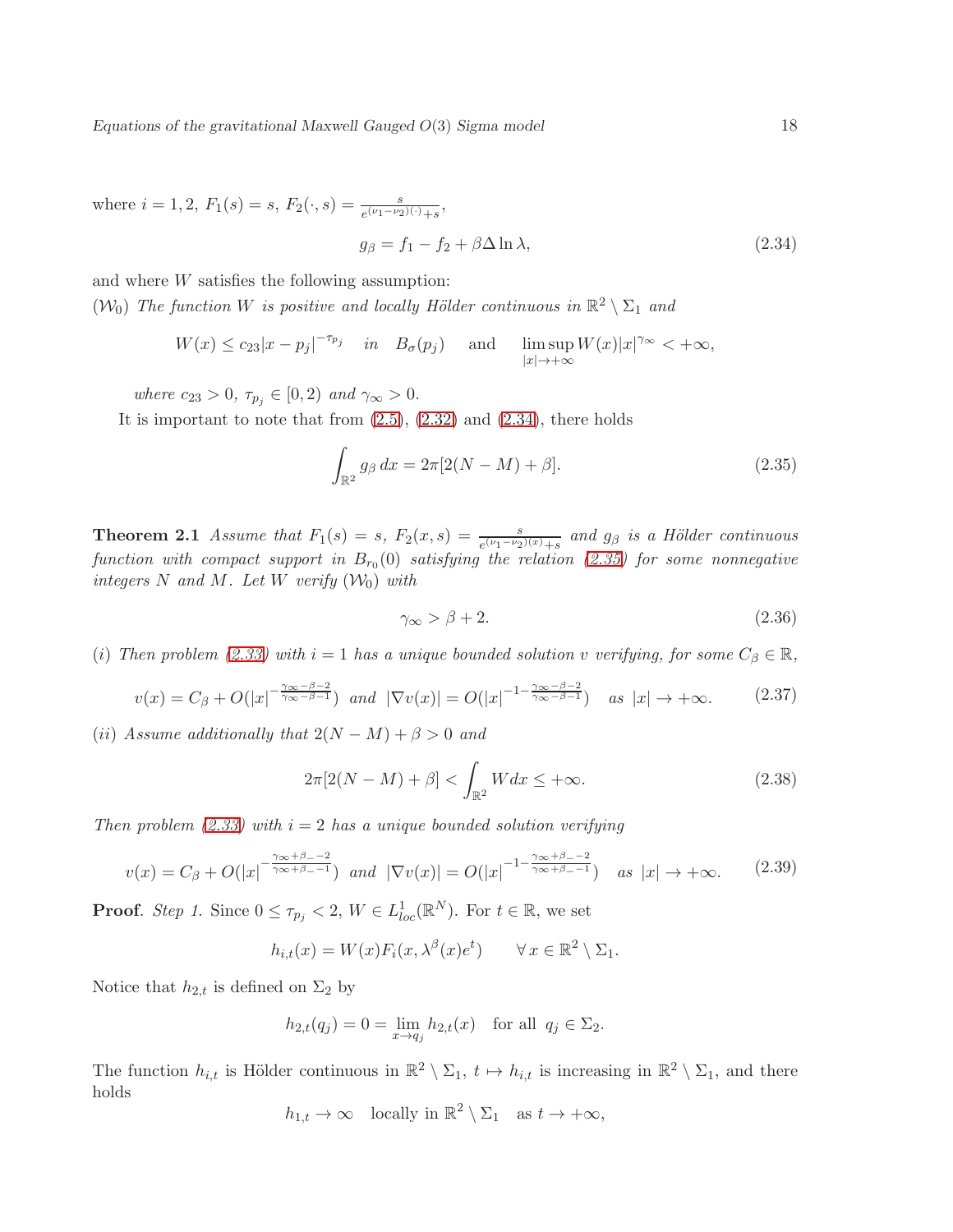$h_{2,t} \to W$  locally in  $\mathbb{R}^2 \setminus \Sigma_1$  as  $t \to +\infty$ .

Furthermore,

$$
h_{i,t} \to 0
$$
 locally in  $\mathbb{R}^2 \setminus \Sigma_1$  as  $t \to -\infty$ ,  $i = 1, 2$ .

Using assumption  $(\mathcal{W}_0)$ , we obtain that

$$
h_{1,t}(x) \le c_{24} e^t |x|^{-\gamma_{\infty} + \beta} \quad \text{for } |x| \ge r_3 \tag{2.40}
$$

for some  $r_3 > 0$ . Since  $-\gamma_{\infty} + \beta < -2$ , we have that

$$
\lim_{t \to -\infty} \int_{\mathbb{R}^2} h_{1,t}(x) dx = 0.
$$

Concerning  $h_2$ , we have  $(\nu_1 - \nu_2)(x)(x) = 0$  if  $dist(x, \Sigma) \ge \sigma$ , and there holds

$$
F_2(x,\lambda(x)^{\beta}e^t) = \frac{\lambda(x)^{\beta}e^t}{1+\lambda(x)^{\beta}e^t} = \frac{|x|^{\beta}e^t}{1+|x|^{\beta}e^t} \quad \text{for } |x| \ge r_3,
$$

then

$$
h_{2,t}(x) \le c_{25} e^t |x|^{-\gamma_{\infty} - \beta_{-}} \quad \text{for } |x| \ge r_3,
$$
\n(2.41)

which implies

$$
\lim_{t \to -\infty} \int_{\mathbb{R}^2} h_{2,t}(x) dx = 0.
$$

We claim that there exists  $t_i \in \mathbb{R}$  such that

$$
\int_{\mathbb{R}^2} h_{i,t_i}(x) dx = \int_{\mathbb{R}^2} g_{\beta}(x) dx = 2\pi [2(N-M) + \beta].
$$
\n(2.42)

From the definition of  $F_i$ , [\(2.38\)](#page-17-2) and the assumption on  $g_\beta$ ,

$$
\lim_{t \to +\infty} \int_{\mathbb{R}^2} h_{1,t}(x) dx = \infty \quad \text{and} \quad \lim_{t \to +\infty} \int_{\mathbb{R}^2} h_{2,t}(x) dx = \int_{\mathbb{R}^2} W dx > \int_{\mathbb{R}^2} g_\beta dx.
$$

Since  $t \mapsto \int_{\mathbb{R}^2} h_{i,t}(x)dx$  is continuous and increasing, it follows by the mean value theorem that there exists  $t_i \in \mathbb{R}$  such that

$$
\int_{\mathbb{R}^2} h_{i,t_i}(x) dx = \int_{\mathbb{R}^2} g_{\beta}(x) dx.
$$

Step 2. We use Lemma [2.2](#page-12-3) to obtain some basic estimates on  $w_{0,i} = \Gamma * (g_{\beta} - h_{i,t_i})$ , taking into account the fact that  $\int_{\mathbb{R}^2} (g_{\beta} - h_{i,t_i}) dx = 0$  and

$$
-\Delta w_{0,i} = g_{\beta} - h_{i,t_i} \quad \text{in} \quad \mathbb{R}^2.
$$

The function  $g_{\beta}$  is smooth with compact support, the functions  $h_{i,t_i}$  are locally integrable in  $\mathbb{R}^2$ and satisfy

$$
|h_{1,t_1}(x)| \leq c_{26}|x|^{-\gamma_{\infty}-\beta}
$$
 and  $|h_{2,t_2}(x)| \leq c_{26}|x|^{-\gamma_{\infty}-\beta}$  for  $|x|$  large enough.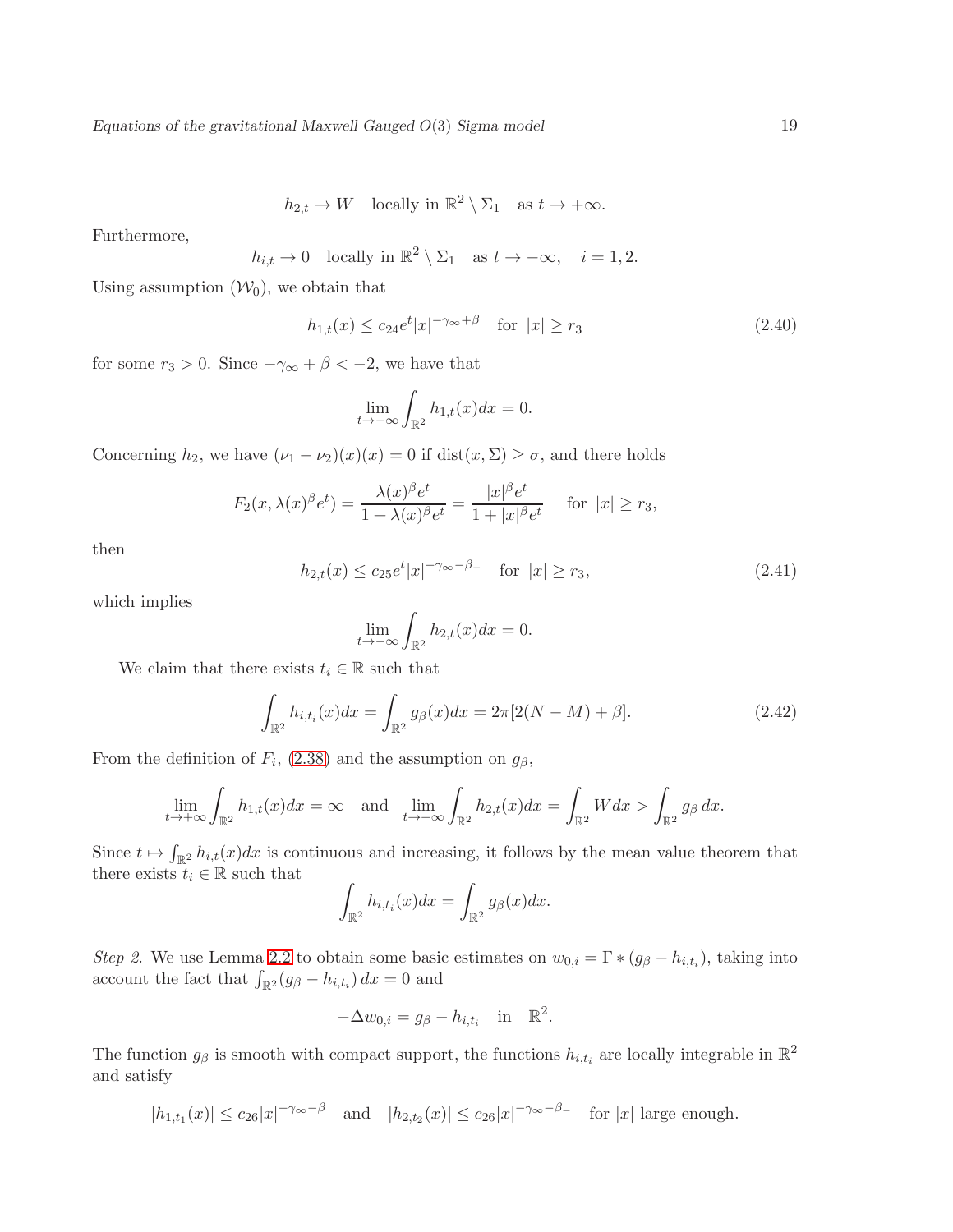Since [\(2.36\)](#page-17-3) holds, then, by Lemma [2.2,](#page-12-3) the functions  $w_{0,i}$  are uniformly bounded in  $\mathbb{R}^2$ ,

$$
|w_{0,i}(x)| \leq c_{27}|x|^{\varrho_i}
$$
 and  $|\nabla w_{0,i}(x)| \leq c_{28}|x|^{\varrho_i-1}$  for  $|x|$  large enough, (2.43)

where

<span id="page-19-0"></span>
$$
\varrho_1 = -\frac{\gamma_\infty + \beta - 2}{\gamma_\infty + \beta - 1} \quad \text{and} \quad \varrho_2 = -\frac{\gamma_\infty + \beta - 2}{\gamma_\infty + \beta - 1}.\tag{2.44}
$$

Step 3. In order to apply the classical iterative method we have to construct suitable supersolutions and subsolutions for equation [\(2.33\)](#page-16-3).

Construction of the supersolution. Set  $\overline{v}_i = (t_i)_+ + w_{0,i} + ||w_{0,i}||_{L^\infty(\mathbb{R}^2)}$ , then

$$
-\Delta \overline{v}_i + WF_i(\lambda^{\beta} e^{\overline{v}_i}) = g_{\beta} - WF_i(\lambda^{\beta} e^{t_i}) + WF_i(\lambda^{\beta} e^{\overline{v}_i})
$$
  

$$
\geq g_{\beta},
$$

since  $F_i(\lambda^{\beta}e^{\overline{v}_i}) \geq F_i(\lambda^{\beta}e^{t_i})$  as  $\overline{v}_i \geq t_i$ . Hence  $\overline{v}_i$  is a super solution of [\(2.33\)](#page-16-3) for  $i = 1, 2$ . Construction of the subsolution. Set  $\underline{v}_i = -(t_i)_- + w_{0,i} - ||w_{0,i}||_{L^\infty(\mathbb{R}^2)}$ , then

$$
-\Delta \underline{v}_i + WF_i(\lambda^{\beta} e^{\underline{v}_i}) = g_{\beta} - WF_i(\lambda^{\beta} e^{t_i}) + WF_i(\lambda^{\beta} e^{\underline{v}_i}) \leq g_{\beta},
$$

since  $F_i(\lambda^{\beta}e^{\underline{v}_i}) \leq F_i(\lambda^{\beta}e^{t_i})$  as  $\underline{v}_i \leq t_i$ . Hence  $\underline{v}_i$  is a subsolution of [\(2.33\)](#page-16-3) for  $i = 1, 2$ . As  $\overline{v}_i > \underline{v}_i$ in  $\mathbb{R}^2$ , by a standard iterating process, see [\[31,](#page-39-1) Section 2.4.4], there exists a solution  $v_i$  of [\(2.33\)](#page-16-3) such that

$$
\underline{v}_i \le v_i \le \overline{v}_i \quad \text{in } \mathbb{R}^2.
$$

Note that  $v_i$  belongs to  $C^2(\mathbb{R}^2 \setminus \Sigma_1) \cap C(\mathbb{R}^2) \cap L^{\infty}(\mathbb{R}^2)$ . Uniqueness: Let  $\tilde{v}_i$  be another solution of [\(2.33\)](#page-16-3) and  $w_i = \tilde{v}_i - v_i$ , then

$$
\Delta(w_i^2) = 2w_i \Delta w_i + 2|\nabla w_i|^2
$$
  
\n
$$
\geq 2w_i \Delta w_i
$$
  
\n
$$
= 2w_i \left( F_i(\lambda^{\beta} e^{\tilde{v}_i}) - F_i(\lambda^{\beta} e^{v_i}) \right) \geq 0,
$$

hence  $w_i^2$  is bounded and subharmonic in  $\mathbb{R}^2$ . Thus  $w_i^2$  is a constant by Liouville's theorem, that is  $\tilde{v}_i = v_i + C$ . Then  $F_i(\lambda^{\beta}e^{v_i}) = F_i(\lambda^{\beta}e^{v_i+C})$ . Thus  $C = 0$  and uniqueness follows. We denote by  $v_{\beta,i}$  this unique solution.

Step 3: asymptotic expansion. Now we shall employ Lemma [2.2](#page-12-3) with  $\Phi_i = WF_i(\lambda^{\beta}e^t) - g_{\beta}$ , where  $g_\beta$  has compact support and  $(2.36)$  holds, thus

$$
\limsup_{|x|\to+\infty} \left( |\Phi_1(x)||x|^{\gamma_\infty+\beta} + |\Phi_2(x)||x|^{\gamma_\infty+\beta_-} \right) < +\infty.
$$

Therefore we have that

$$
\limsup_{|x| \to +\infty} |\Gamma * \Phi_i(x)| |x|^{-\varrho_i} < +\infty. \tag{2.45}
$$

The function  $w = v_{\beta,i} - \Gamma * \Phi_i$  is harmonic and bounded, hence it is constant by Louville theorem. Denote this constant by  $C_{\beta,i}$ , we deduce that

$$
v_{\beta,i} = C_{\beta,i} + O(|x|^{\varrho_i})
$$
 as  $|x| \to +\infty$ .

<span id="page-19-1"></span>The gradient estimates in  $(2.37)$  are the consequences of Corollary [2.1,](#page-14-1) which ends the proof. $\Box$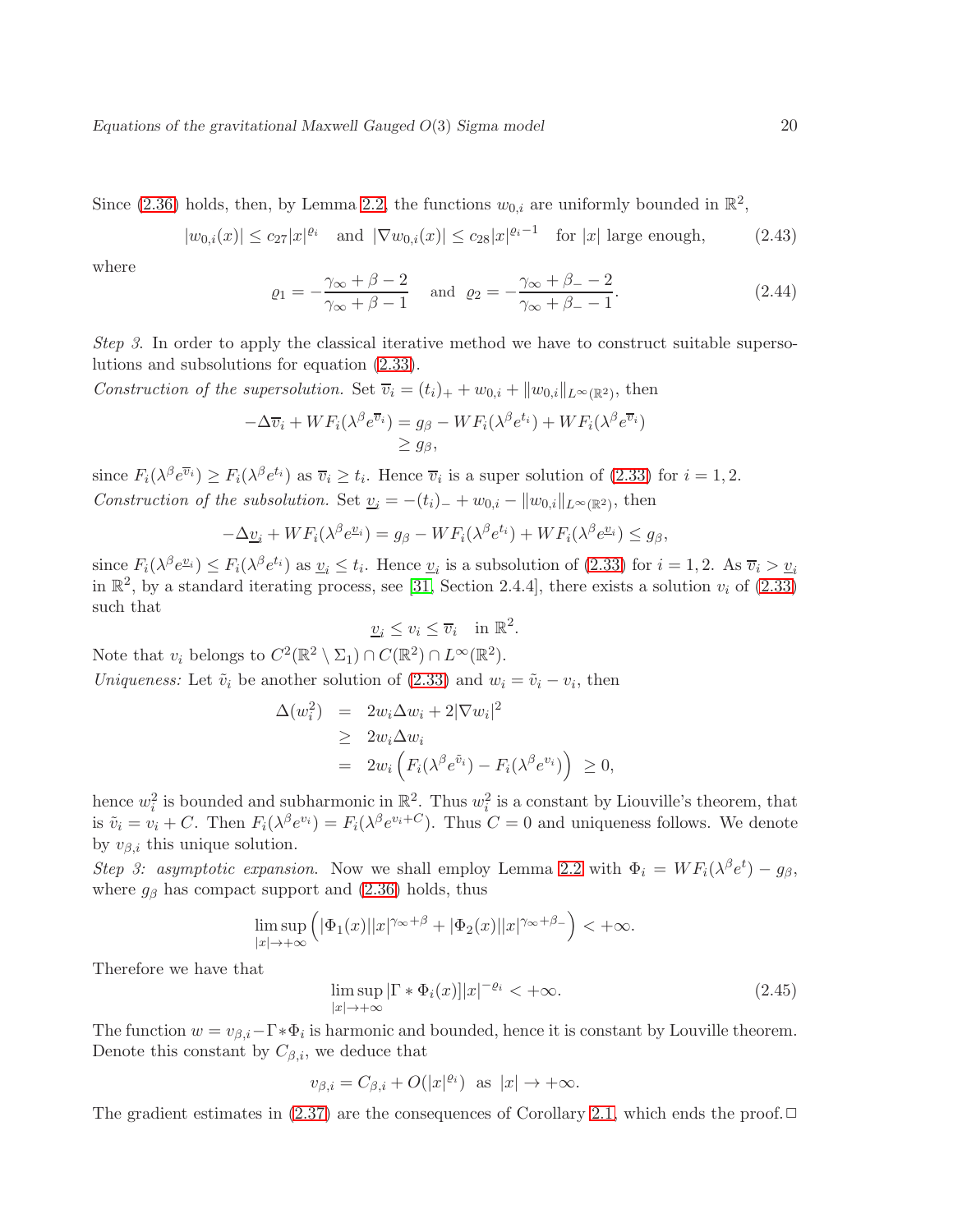**Corollary 2.3** Under the assumptions of Theorem [2.1](#page-17-5) the unique solutions  $v_{\beta,i}$  of problem  $(2.33)$  with  $i = 1, 2$  respectively, satisfy the flux identity

$$
\int_{\mathbb{R}^2} WF_i(\lambda^{\beta} e^{v_{\beta,i}}) dx = 2\pi (2(N-M) + \beta).
$$
\n(2.46)

**Proof.** For any  $R > 0$ , there holds

$$
-\int_{|x|=R} \frac{\partial v_{\beta,i}}{\partial r} dS + \int_{B_R} WF_i(\lambda e^{v_{\beta,i}}) dx = \int_{B_R} g_{\beta} dx.
$$

By [\(2.37\)](#page-17-4),

$$
\left| \int_{|x|=R} \frac{\partial v_{\beta,i}}{\partial r} dS \right| = O(|x|^{\rho_i}) \quad \text{as} \ \ |x| \to +\infty,
$$

where  $\rho_i$  is defined in [\(2.44\)](#page-19-0). The result follows from [\(2.35\)](#page-17-1).

In the critical case  $\beta = \beta^* := 2aN - 2$  where  $a > 0$  and  $0 < aN \leq 1$ , the problem related to [\(1.1\)](#page-1-1) is the following

<span id="page-20-1"></span>
$$
-\Delta u + WF_2(\lambda^{\beta^*}\Lambda^{-2}e^u) = g_{\beta^*} \quad \text{in } \mathbb{R}^2,
$$
\n(2.47)

where  $g_{\beta^*}$  expressed by

<span id="page-20-0"></span>
$$
g_{\beta^*} = f_1 - f_2 + \beta^* \Delta \ln \lambda - 2\Delta \ln \Lambda, \qquad (2.48)
$$

is subject to the condition

$$
\int_{\mathbb{R}^2} g_{\beta^*} dx = 2\pi [2(N-M) + \beta^*],
$$

and W satisfies that

 $(W_1)$  The function W is positive, locally Hölder continuous in  $\mathbb{R}^2 \setminus \Sigma_1$  and satisfies

$$
W(x) \le c_{29}|x - p_j|^{-2n_j a} \quad in \quad B_{\sigma}(p_j) \quad \text{and} \quad \limsup_{|x| \to \infty} (||x|^{2aN}W(x) - 2||x|) < +\infty,
$$

where  $c_{29} > 0$ ,  $n_j a < 1$  with  $j = 1, \dots, k$ .

<span id="page-20-4"></span>**Theorem 2.2** Let  $F_2(s) = \frac{s}{e^{\nu_1-\nu_2}+s}$ ,  $g_{\beta^*}$  be defined in [\(2.48\)](#page-20-0) with  $\beta^* = 2(aN-1) \leq 0$  and W satisfies  $(W_1)$ . Assume furthermore that  $M < (1 + a)N - 1$  and set  $\theta^* = \min\{3, 2 - \beta^*\} \geq 2$ . Then problem [\(2.47\)](#page-20-1) has a unique bounded solution v and there exists  $C_* \in \mathbb{R}$  such that

<span id="page-20-2"></span>
$$
v_*(x) = C_* + O(|x|^{-\frac{\theta^*-2}{\theta^*-1}})
$$
 as  $|x| \to +\infty$   

$$
|\nabla v(x)| = O(|x|^{-1-\frac{\theta^*-2}{\theta^*-1}})
$$
 as  $|x| \to +\infty$ , (2.49)

if  $aN < 1$ , or

<span id="page-20-3"></span>
$$
v_*(x) = C_* + O\left((\ln|x|)^{-4}\right) \qquad \text{as } |x| \to +\infty
$$
  

$$
|\nabla v(x)| = O\left(|x|^{-1}(\ln|x|)^{-4}\right) \qquad \text{as } |x| \to +\infty,
$$
 (2.50)

if  $aN = 1$ .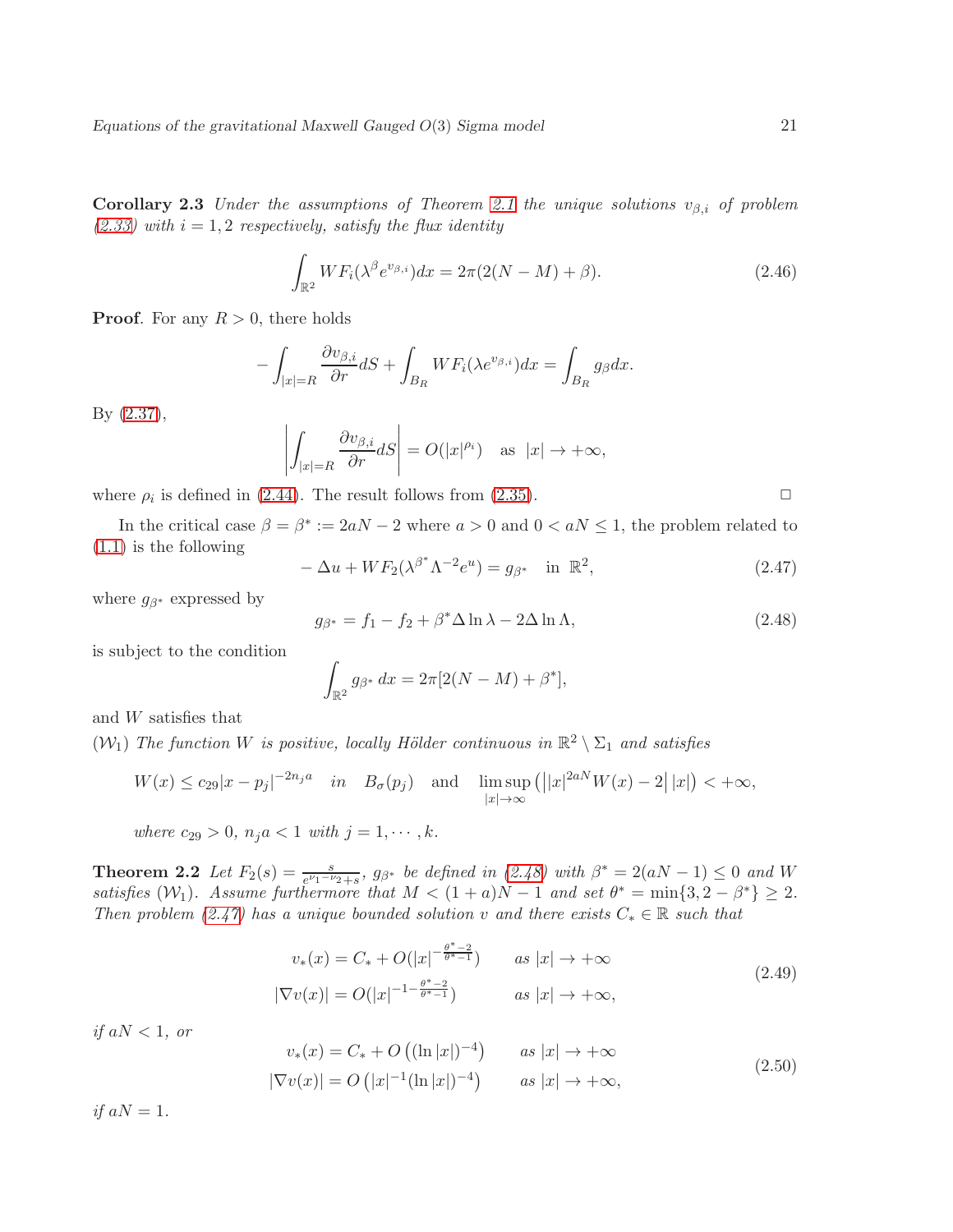**Proof.** Notice that the assumptions  $aN \leq 1$  and  $M < (1 + a)N - 1$  imply  $N - M > 0$ . Set

<span id="page-21-0"></span>
$$
\Lambda_0(x) = \frac{1}{1+|x|^2} \quad \text{for any } x \in \mathbb{R}^2,
$$
\n(2.51)

and for  $t \in \mathbb{R}$ ,

$$
h_t(x) = \frac{W\lambda^{\beta^*}\Lambda^{-2}e^{t\Lambda_0(x)}}{e^{\nu_1(x) - \nu_2(x)} + \lambda^{\beta^*}\Lambda^{-2}e^{t\Lambda_0(x)}} \quad \text{for any } x \in \mathbb{R}^2 \setminus \Sigma,
$$

with  $h_t(x) = 0$  for  $x \in \Sigma_2$ . The function  $h_t(\cdot)$  is continuous in  $\mathbb{R}^2 \setminus \Sigma_1$  and  $t \mapsto h_t(x)$  is increasing for all  $x \in \mathbb{R}^2 \setminus \Sigma$ . Direct computation implies the following properties:

$$
h_t(x) \to W
$$
 locally in  $\mathbb{R}^2 \setminus \Sigma_2$  as  $t \to +\infty$ ,

and

$$
h_t(x) \to 0
$$
 locally in  $\mathbb{R}^2 \setminus \Sigma_1$  as  $t \to -\infty$ .

Since  $2aN \leq 2$ , there holds

$$
\int_{\mathbb{R}^2} W(x) dx = \infty.
$$

Furthermore, there exist  $\tau \in \mathbb{R}$  and  $r_*>0$  such that for any  $t\leq \tau$  and  $|x|\geq r_*,$ 

$$
h_t(x) \le c_{30} \frac{|x|^{-2}(\ln(|x|+1))^{-2}}{1+|x|^{2aN-2}(\ln(|x|+1))^{-2}},
$$

where  $c_{30} > 0$  depends on  $\tau$ . Since  $2aN - 2 \leq 0$ , it follows that for  $|x| \geq r_*$ ,

$$
h_t(x) \le c_{31}|x|^{-2}(\ln(|x|+1))^{-2}.\tag{2.52}
$$

Hence, by the dominated convergence theorem,

$$
\lim_{t \to -\infty} \int_{\mathbb{R}^2} h_t(x) dx = 0.
$$

Using the fact that  $t \mapsto \int_{\mathbb{R}^2} h_t(x)dx$  is increasing, there exists  $t_0 \in \mathbb{R}$  such that

$$
\int_{\mathbb{R}^2} h_{t_0}(x) dx = 2\pi [2(N - M) + \beta^*] = \int_{\mathbb{R}^2} g_{\beta^*}(x) dx.
$$
 (2.53)

We claim that for some  $c_{32} > 0$ ,

$$
|w_0(x)| \le c_{32}|x|^{-\frac{\theta^*-2}{\theta^*-1}} \quad \text{for } |x| \text{ large enough},\tag{2.54}
$$

and if this holds true it will follow that  $||w_0||_{L^{\infty}} < \infty$ , where  $w_0 = \Gamma * (g_{\beta^*} - h_{t_0})$ . Using [\(2.48\)](#page-20-0),

$$
g_{\beta^*}(x) = \frac{2}{|x|^2 \Lambda^2(x)}
$$
 for  $|x| \ge r_1$ ,

and

$$
h_{t_0}(x) = \frac{W\lambda^{\beta^*}\Lambda^{-2}e^{t_0\Lambda_0}}{1+\lambda^{\beta^*}\Lambda^{-2}e^{t_0\Lambda_0}} = \frac{2|x|^{-2}e^{t_0\Lambda_0}(1+O(|x|^{-1}))}{\Lambda^2+|x|^{\beta^*}e^{t_0\Lambda_0}} \quad \text{as } |x| \to +\infty.
$$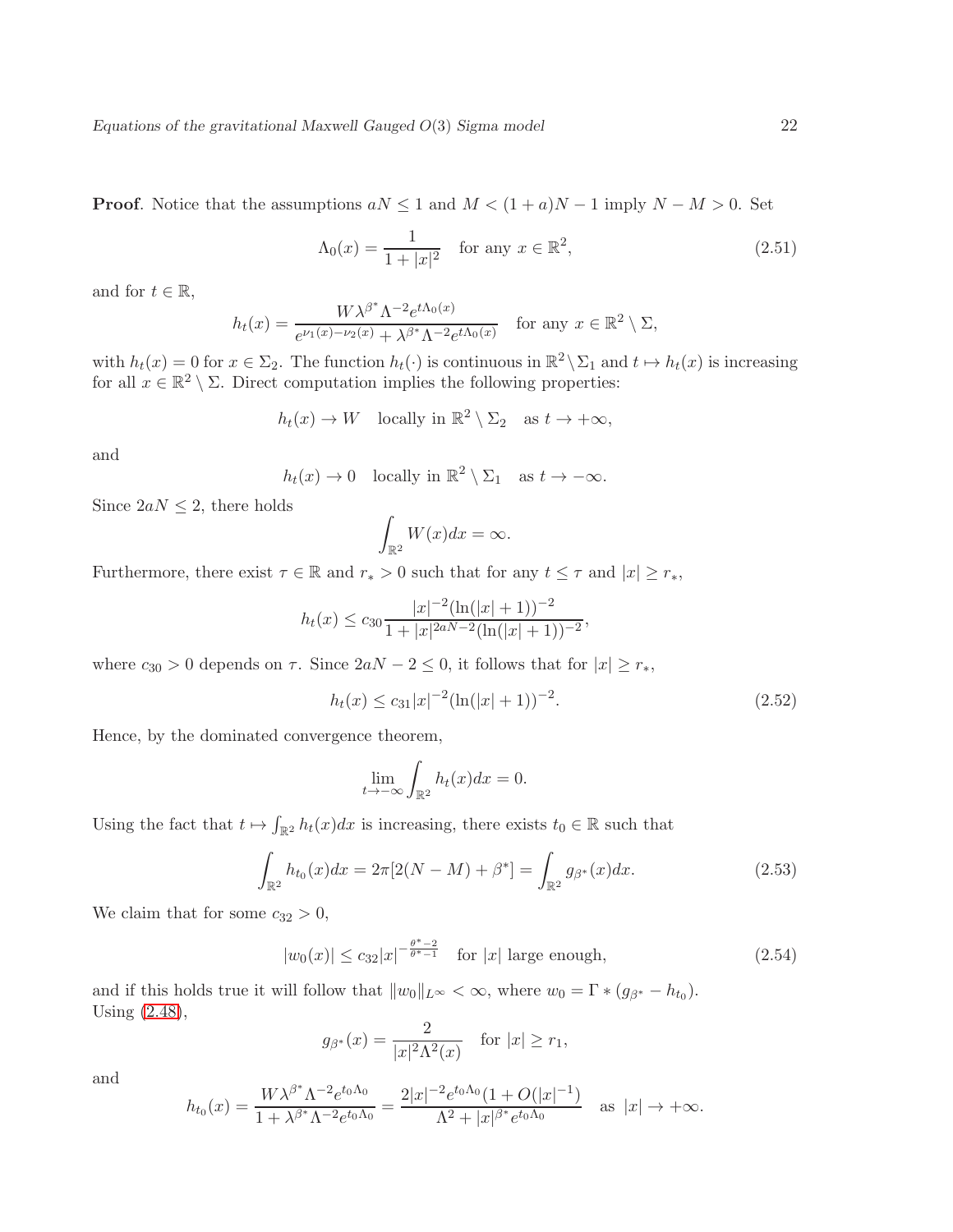Therefore, we obtain that

$$
g_{\beta^*} - h_{t_0} = \frac{2e^{t_0\Lambda_0}}{|x|^2} \left( \frac{\Lambda^2 e^{t_0\Lambda_0} (1 + O(|x|^{-1})) - \Lambda^2 - |x|^{\beta^*} e^{t_0\Lambda_0}}{\Lambda^2 e^{t_0\Lambda_0} (\Lambda^2 + |x|^{\beta^*} e^{t_0\Lambda_0})} \right)
$$
  
= 
$$
\frac{2e^{t_0\Lambda_0} (\Lambda^2 (e^{t_0\Lambda_0} - 1) - e^{t_0\Lambda_0} (|x|^{\beta^*} - \Lambda^2 O(|x|^{-1})))}{|x|^2 \Lambda^2 e^{t_0\Lambda_0} (\Lambda^2 + |x|^{\beta^*} e^{t_0\Lambda_0})}.
$$
 (2.55)

Since  $\Lambda_0(x)$  is defined by [\(2.51\)](#page-21-0),  $e^{t_0\Lambda_0}-1=O(|x|^{-2})$  at infinity. Noticing that  $\beta^*=0$  if  $aN=1$ , we conclude that

$$
|g_{\beta^*} - h_{t_0}| \le c_{33} \max \left\{ |x|^{-3} \Lambda^{-2}, |x|^{-2+\beta^*} \Lambda^{-4} \right\} \le c_{33} \left\{ \begin{array}{ll} |x|^{-\theta^*} & \text{if } aN < 1\\ |x|^{-2} (\ln|x|)^{-4} & \text{if } aN = 1. \end{array} \right. \tag{2.56}
$$

Additionally,  $\int_{\mathbb{R}^2} w_0 dx = 0$ . Therefore, from Lemmas [2.2](#page-12-3) and [2.3,](#page-15-2) we have that  $w_0$  remains bounded on  $\mathbb{R}^2$  and there exists  $c_{34} > 0$  such that

<span id="page-22-0"></span>
$$
|w_0(x)| \le c_{34} (1+|x|)^{-\frac{\theta^*-2}{\theta^*-1}}
$$
 for all  $x \in \mathbb{R}^2$  if  $aN < 1$  (2.57)

and

$$
|w_0(x)| \leq c_{34} (\ln(2+|x|))^{-4}
$$
 for all  $x \in \mathbb{R}^2$  if  $aN = 1$ . (2.58)

Existence. We first construct a supersolution. Set

 $\overline{v} = (t_0)_+ + w_0 + ||w_0||_{L^{\infty}(\mathbb{R}^2)} \text{ in } \mathbb{R}^2.$ 

Since  $\Lambda_0 : \mathbb{R}^2 \to (0,1]$ , then  $\overline{v} \geq t_0 \Lambda_0$  in  $\mathbb{R}^2$ . The function  $t \mapsto \frac{\Lambda^{-2} e^t}{e^{\nu_1 - \nu_2} + \Lambda}$  $\frac{\Lambda^{-2}e^{c}}{e^{\nu_1-\nu_2}+\Lambda^{-2}e^{t}}$  is increasing, therefore,

$$
\frac{W\lambda^{\beta^*}\Lambda^{-2}e^{\overline{v}}}{e^{\nu_1-\nu_2}+\lambda^{\beta^*}\Lambda^{-2}e^{\overline{v}}} \ge \frac{W\lambda^{\beta^*}\Lambda^{-2}e^{t_0\Lambda_0}}{e^{\nu_1-\nu_2}+\lambda^{\beta^*}\Lambda^{-2}e^{t_0\Lambda_0}},
$$

which implies,

$$
-\Delta \overline{v} + \frac{W\lambda^{\beta^*}\Lambda^{-2}e^{\overline{v}}}{e^{\nu_1-\nu_2} + \lambda^{\beta^*}\Lambda^{-2}e^{\overline{v}}} - g_{\beta^*} \ge g_{\beta^*} - h_{t_0} + \frac{W\lambda^{\beta^*}\Lambda^{-2}e^{t_0\Lambda_0}}{e^{\nu_1-\nu_2} + \lambda^{\beta^*}\Lambda^{-2}e^{t_0\Lambda_0}} - g_{\beta^*} = 0,
$$

then  $\overline{v}$  is a super solution of [\(2.33\)](#page-16-3).

Similarly we construct a subsolution by setting  $\underline{v} = (t_0)_- + w_0 - ||w_0||_{L^\infty(\mathbb{R}^2)}$ . Using  $\underline{v} \le t_0 \Lambda_0$ in  $\mathbb{R}^2$  and by monotonicity, we have that

$$
\frac{W\lambda^{\beta^*}\Lambda^{-2}e^{\underline{v}}}{e^{\nu_1-\nu_2}+\lambda^{\beta^*}\Lambda^{-2}e^{\underline{v}}} \le \frac{W\lambda^{\beta^*}\Lambda^{-2}e^{t_0\Lambda_0}}{e^{\nu_1-\nu_2}+\lambda^{\beta^*}\Lambda^{-2}e^{t_0\Lambda_0}},
$$

thus,

$$
-\Delta \underline{v} + \frac{W \lambda^{\beta^*} \Lambda^{-2} e^{\underline{v}}}{e^{\nu_1 - \nu_2} + \lambda^{\beta^*} \Lambda^{-2} e^{\underline{v}}} - g_{\beta^*} \leq g_{\beta^*} - h_{t_0} + \frac{W \lambda^{\beta^*} \Lambda^{-2} e^{t_0 \Lambda_0}}{e^{\nu_1 - \nu_2} + \lambda^{\beta^*} \Lambda^{-2} e^{t_0 \Lambda_0}} - g_{\beta^*} = 0,
$$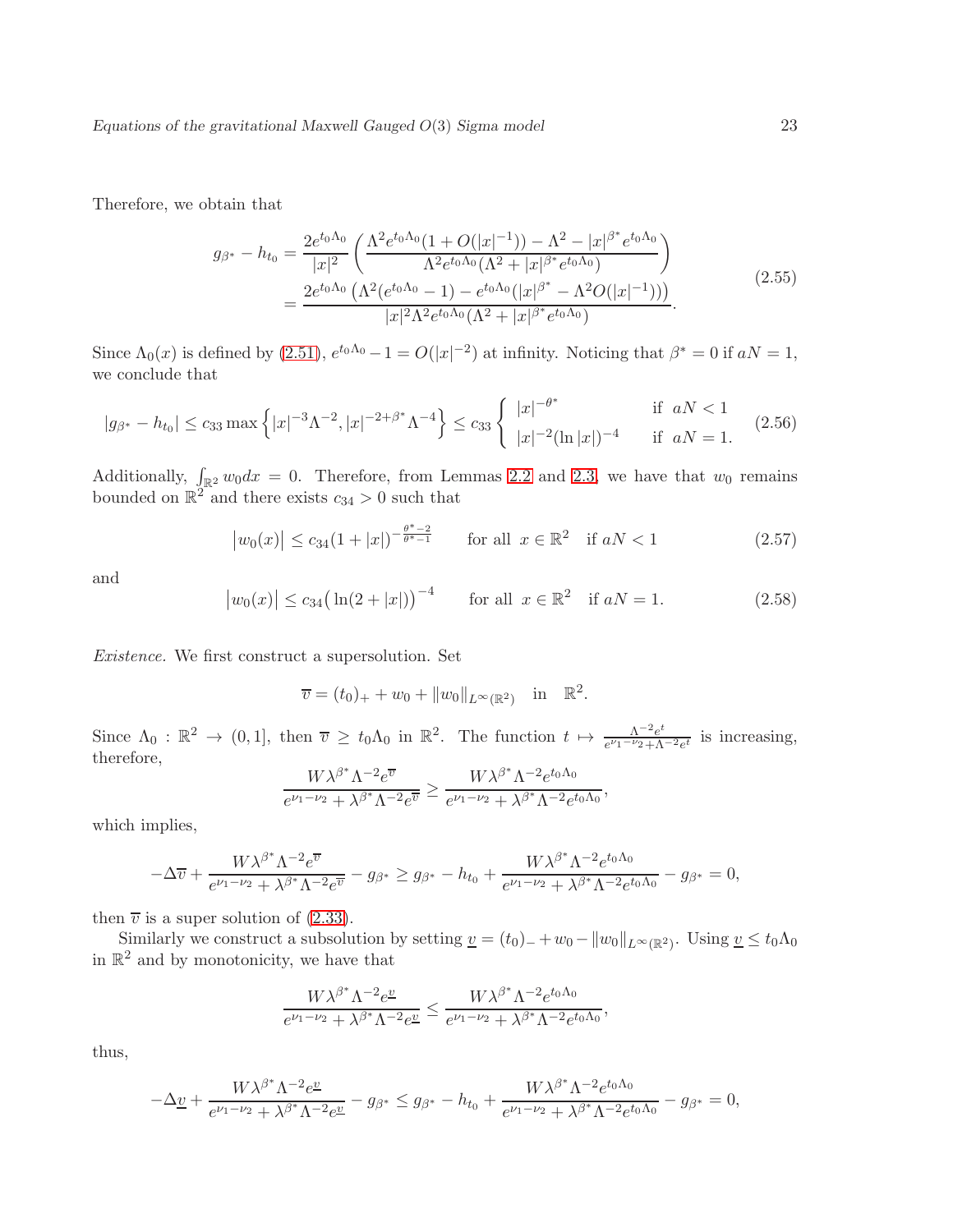thus  $\underline{v}$  is a subsolution.

Since  $\overline{v} > v$ , the standard iterative process, yields the existence of a solution  $v_*$  of [\(2.33\)](#page-16-3) such that

$$
\underline{v} \le v_* \le \overline{v} \quad \text{in} \quad \mathbb{R}^2.
$$

As in the proof of Theorem [2.1](#page-17-5) the solutions are unique in the class of bounded solutions, a class to which  $v_*$  belongs. Put  $\Phi_* = g_{\beta^*} - WF_2(\lambda^*\Lambda^{-2}e^{v_*})$ , then  $w_* = v_* - \Gamma * \Phi_*$  is harmonic and bounded, hence it is a constant, say  $C_*$ . Since  $\Phi_*$  satisfies the same estimate [\(2.57\)](#page-22-0), with possibly another constant, we deduce from Lemma [2.2](#page-12-3) that for all  $x \in \mathbb{R}^2$ 

$$
|\Gamma * \Phi_*| \leq c_{35} \begin{cases} (1+|x|)^{-\frac{\theta^*-2}{\theta^*-1}} & \text{if } aN < 1\\ (1+|x|)^{-2}(\ln(2+|x|))^{-4} & \text{if } aN = 1. \end{cases}
$$
 (2.59)

This implies inequalities [\(2.49\)](#page-20-2) and [\(2.50\)](#page-20-3) by Lemma [2.2](#page-12-3) and Lemma [2.3](#page-15-2) and Corollary [2.1](#page-14-1) and Corollary [2.2.](#page-16-4)

Similarly as Corollary [2.3,](#page-19-1) there holds,

**Corollary 2.4** Under the assumptions of Theorem [2.2](#page-20-4) the solutions  $v_{\beta^*}$  satisfy

<span id="page-23-2"></span>
$$
\int_{\mathbb{R}^2} WF_2(\lambda^{\beta^*} \Lambda^{-2} e^{v_{\beta^*}}) dx = 2\pi (2(N-M) + \beta^*).
$$
 (2.60)

From the existence and uniqueness of solutions of [\(2.33\)](#page-16-3) and [\(2.47\)](#page-20-1), it is easy to prove the following statements.

**Corollary 2.5** Under the assumptions of Theorem [2.1,](#page-17-5) if  $\overline{w}_i$  and  $\underline{w}_i$  are respectively a bounded supersolution and a bounded subsolution of [\(2.33\)](#page-16-3) such that  $\underline{w}_i \leq \overline{w}_i$ , then the standard iterative process will converge to the unique bounded solution  $v_i$  of [\(2.33\)](#page-16-3), and  $\underline{w}_i \leq v_i \leq \overline{w}_i$ . A similar result holds concerning equation [\(2.47\)](#page-20-1) under the assumption of Theorem [2.1.](#page-17-5)

**Corollary 2.6** Under the assumptions of Theorem [2.2,](#page-20-4) the function  $w_* := \lambda^{\beta^*} \Lambda^{-2} + v_*$  where  $v_*$  is the unique bounded solution of  $(2.47)$  satisfies

$$
-\Delta w_* + WF_2(e^{w_*}) = f_1 - f_2 \quad \text{in } \mathbb{R}^2. \tag{2.61}
$$

### <span id="page-23-0"></span>3 Minimal solution

In order to consider solutions w of [\(2.3\)](#page-8-2) with asymptotic behavior  $\beta \ln |x| + O(1)$ , we look for w under the form  $w = \beta \ln |x| + v$  where v is a bounded function satisfying some related equation. In particular, we look for non-topological solution  $u<sub>\beta</sub>$  of problem [\(1.1\)](#page-1-1) under the form

$$
u_{\beta} = -\nu_1 + \nu_2 + \beta \ln \lambda + v_{\beta} \quad or \quad w_{\beta} = v_{\beta} + \beta \ln \lambda,
$$

where  $\lambda$  is given by [\(2.30\)](#page-16-5) and  $v_\beta$  is a bounded classical solution of

<span id="page-23-1"></span>
$$
-\Delta v + \frac{V\lambda^{\beta}e^{v}}{(e^{\nu_1-\nu_2}+\lambda^{\beta}e^{v})^{1+a}} = g_{\beta} \quad \text{in } \mathbb{R}^2,
$$
\n(3.1)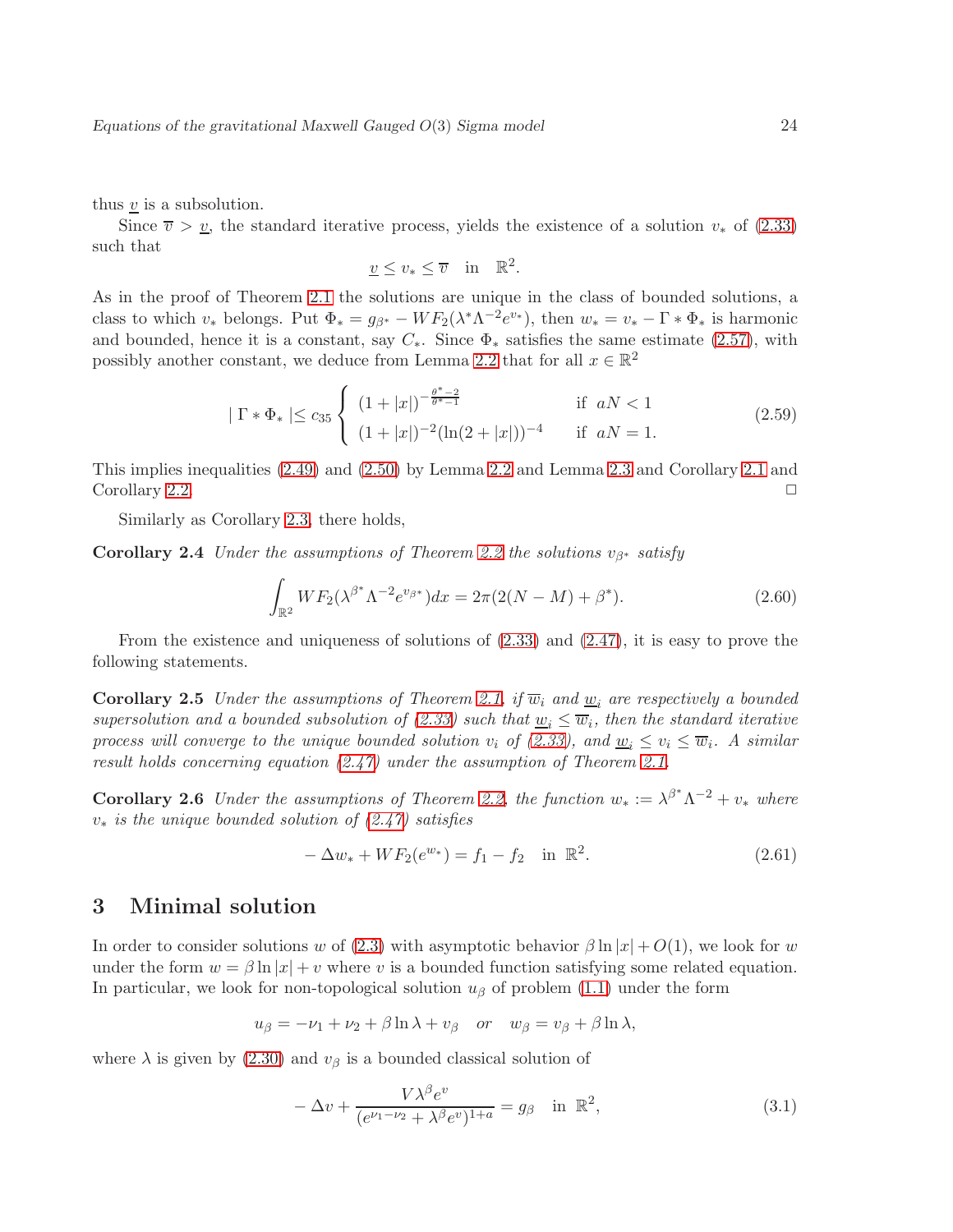with V being defined in [\(2.4\)](#page-8-4) and where  $g_\beta$  is defined in [\(2.34\)](#page-17-0). Here and in what follows, we always assume that  $a = 16\pi G$ ,  $an_j < 1$  for  $j = 1, \dots, k$  and M is the total magnetic flux given in [\(1.9\)](#page-5-1).

We first consider the non-topological solutions of type I for problem  $(1.1)$  in the subcritical case, which are solutions verifying  $u(x) = \beta \ln |x| + O(1)$  as  $|x| \to \infty$  with  $\beta < 0$ . It is equivalent to look for classical solutions of [\(3.1\)](#page-23-1) with  $\beta < 0$ .

<span id="page-24-2"></span>**Proposition 3.1** Let N, M be positive integers verifying [\(1.12\)](#page-5-2) and aN  $\leq$  1, then for any  $\beta \in (-2(N-M), \beta^*)$ , problem [\(3.1\)](#page-23-1) has a minimal bounded solution  $v_{\beta,min}$  such that

<span id="page-24-1"></span>
$$
\int_{\mathbb{R}^2} V \frac{\lambda^{\beta} e^{v_{\beta,min}}}{(e^{\nu_1-\nu_2} + \lambda^{\beta} e^{v_{\beta,min}})^{1+a}} dx = 2\pi (2(N-M) + \beta). \tag{3.2}
$$

**Proof.** Step 1: construction of an approximating scheme. We recall that

$$
\mathbf{P} = \frac{V}{e^{a(\nu_1 - \nu_2)}} \quad \text{in } \mathbb{R}^2 \setminus \Sigma,
$$

then

$$
\lim_{x \to p_j} \mathbf{P}(x)|x - p_j|^{2n_j a} = A_0 \prod_{i \neq j}^k |p_i - p_j|^{-2an_i}, \quad \lim_{|x - q_j| \to 0^+} \mathbf{P}(x) = 0,
$$

and

$$
\lim_{|x| \to \infty} \mathbf{P}(x)|x|^{2aN} = A_0.
$$
\n(3.3)

Since  $aN \leq 1$ , there holds

$$
\int_{\mathbb{R}^2} \mathbf{P}(x) dx = \infty,
$$

then that **P** verifies the assumption  $(\mathcal{W}_0)$  with  $\tau_{p_i} = 2n_j a < 2$  and  $\tau_{\infty} = 2aN > 2 - 2(N - M)$ . Theorem [2.1-](#page-17-5)(ii) implies that for any  $\beta \in (-2(N-M), 2aN-2)$ , the nonlinear elliptic problem

<span id="page-24-0"></span>
$$
-\Delta v + \frac{V}{e^{a(\nu_1 - \nu_2)}} \frac{\lambda^{\beta} e^v}{e^{\nu_1 - \nu_2} + \lambda^{\beta} e^v} = g_{\beta} \quad \text{in } \mathbb{R}^2,
$$
\n(3.4)

has a unique bounded solution  $v_0$ , which is continuous in  $\mathbb{R}^2$ , smooth in  $\mathbb{R}^2 \setminus \Sigma$  and

$$
\int_{\mathbb{R}^2} \left( \frac{V}{e^{a(\nu_1 - \nu_2)}} \frac{\lambda^{\beta} e^{\nu_0}}{e^{\nu_1 - \nu_2} + \lambda^{\beta} e^{\nu_0}} - g_{\beta} \right) dx = 0
$$

by the same argument as in Theorem [2.1-](#page-17-5)(ii); then there exists a constant  $C_{0,\beta}$  such that

$$
\lim_{|x| \to +\infty} v_0(x) = C_{0,\beta} \quad \text{and} \quad v_0(x) - C_{0,\beta} = O\left(|x|^{-\frac{2aN - \beta - 2}{2aN - \beta - 1}}\right) \quad \text{as} \quad |x| \to +\infty. \tag{3.5}
$$

We set

$$
W_0 = \mathbf{P} \text{ and } W_1 = \frac{V}{(e^{\nu_1 - \nu_2} + \lambda^{\beta} e^{\nu_0})^a} = \frac{e^{a(\nu_1 - \nu_2)}}{(e^{\nu_1 - \nu_2} + \lambda^{\beta} e^{\nu_0})^a} W_0 \text{ in } \mathbb{R}^2 \setminus \Sigma.
$$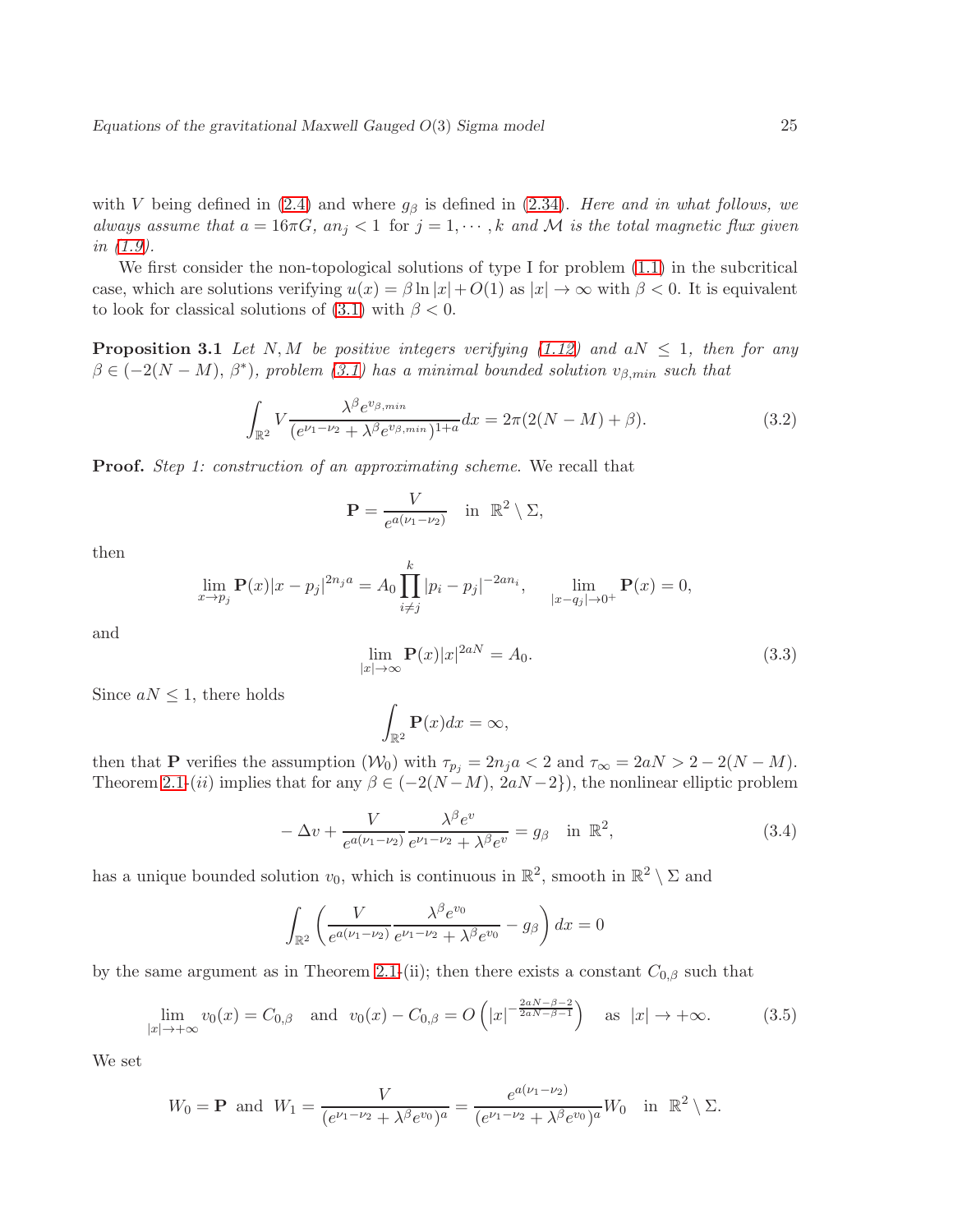The function  $W_1$  is positive and Hölder continuous in  $\mathbb{R}^2 \setminus \Sigma_1$ , and since

$$
0 < W_1(x) \le W_0(x) \quad \forall x \in \mathbb{R}^2,\tag{3.6}
$$

it satisfies  $W_0$ . Furthermore, as  $N - M > 0$ ,  $v_0(x) \to 0$  as  $|x| \to \infty$  and  $\beta < 0$  and therefore  $W_1(x) = W_0(x)(1+o(1))$  as  $|x| \to \infty$ . Applying Theorem [2.1-](#page-17-5)(*ii*), with  $\gamma_{\infty} = 2aN$ , we see that there exists a unique bounded function  $v_1$  satisfying

<span id="page-25-0"></span>
$$
-\Delta v_1 + W_1 \frac{\lambda^{\beta} e^{v_1}}{e^{\nu_1 - \nu_2} + \lambda^{\beta} e^{v_1}} = g_{\beta} \quad \text{in } \mathbb{R}^2.
$$
 (3.7)

Furthermore,  $v_1(x)$  converges to some constant  $C_{1,\beta}$  when  $x \to +\infty$  and

$$
v_1(x) = C_{1,\beta} + O\left(|x|^{-\frac{2aN - \beta - 2}{2aN - \beta - 1}}\right) \quad \text{as } |x| \to +\infty.
$$
 (3.8)

Set  $z = v_0 - v_1$ . Since the function  $t \mapsto \frac{\lambda^{\beta} e^{t}}{e^{\nu_1 - \nu_2}}$  $\frac{\lambda^{\rho}e^{\nu}}{e^{\nu_1-\nu_2}+\lambda^{\beta}e^{\nu}}$  is nondecreasing, it follows that

$$
-\Delta z_{+}^{2} = 2z_{+}(W_{1} - W_{0}) \frac{\lambda^{\beta} e^{v_{1}}}{e^{\nu_{1} - \nu_{2}} + \lambda^{\beta} e^{v_{1}}} - 2W_{0}z_{+} \left( \frac{\lambda^{\beta} e^{v_{0}}}{e^{\nu_{1} - \nu_{2}} + \lambda^{\beta} e^{v_{0}}} - \frac{\lambda^{\beta} e^{v_{1}}}{e^{\nu_{1} - \nu_{2}} + \lambda^{\beta} e^{v_{1}}} \right) - 2|\nabla z_{+}|^{2}
$$
  
\$\leq 0.

Hence  $z_+^2$  is subharmonic and bounded, it is therefore constant. Hence  $(v_0 - v_1)_+ = C \geq 0$ . If  $C > 0$  then sup $\{v_0 - v_1, 0\} = C$ , which implies that  $v_0 - v_1 = C$ . Replacing  $v_0$  by  $v_1 + C$  we deduce from [\(3.4\)](#page-24-0), [\(3.7\)](#page-25-0)

$$
\frac{V}{(e^{\nu_1-\nu_2}+\lambda^{\beta}e^{\nu_1+c})^a} \frac{\lambda^{\beta}e^{\nu_1}}{e^{\nu_1-\nu_2}+\lambda^{\beta}e^{\nu_1}} = \frac{V}{e^{a(\nu_1-\nu_2)}} \frac{\lambda^{\beta}e^{\nu_1+c}}{e^{\nu_1-\nu_2}+\lambda^{\beta}e^{\nu_1+c}},
$$

which yields

$$
e^{C} \left( e^{\nu_1 - \nu_2} + \lambda^{\beta} e^{\nu_1} \right) = e^{a(\nu_1 - \nu_2)} \left( e^{\nu_1 - \nu_2} + \lambda^{\beta} e^{\nu_1 + c} \right)^{1 - a} \quad \text{in } \mathbb{R}^2 \setminus \Sigma.
$$

Since  $\beta < 0$ , we obtain  $e^C = 1$  by letting  $|x| \to \infty$ . Hence  $C = 0$  which implies  $v_0 \le v_1$  in  $\mathbb{R}^2$ and  $C_{1,\beta} \geq C_{0,\beta}$ .

By induction, we suppose that for  $n \geq 2$  we have constructed the sequence  $\{v_k\}_{k \leq n}$  of bounded solutions to

$$
-\Delta v_k + W_k \frac{\lambda^{\beta} e^{v_k}}{e^{\nu_1 - \nu_2} + \lambda^{\beta} e^{v_k}} = g_{\beta} \quad \text{in } \mathbb{R}^2,
$$
\n(3.9)

where

$$
W_k = \frac{e^{a(\nu_1 - \nu_2)}}{(e^{\nu_1 - \nu_2} + \lambda^{\beta} e^{\nu_{k-1}})^a} W_0.
$$

Then  $0 < W_k \leq W_{k-1} \leq ... \leq W_0$  and therefore  $v_0 \leq ... \leq v_{k-1} \leq v_k$ , and furthermore

$$
v_k(x) = C_{k,\beta} + O\left(|x|^{-\frac{2aN - \beta - 2}{2aN - \beta - 1}}\right) \quad \text{as } |x| \to +\infty.
$$
 (3.10)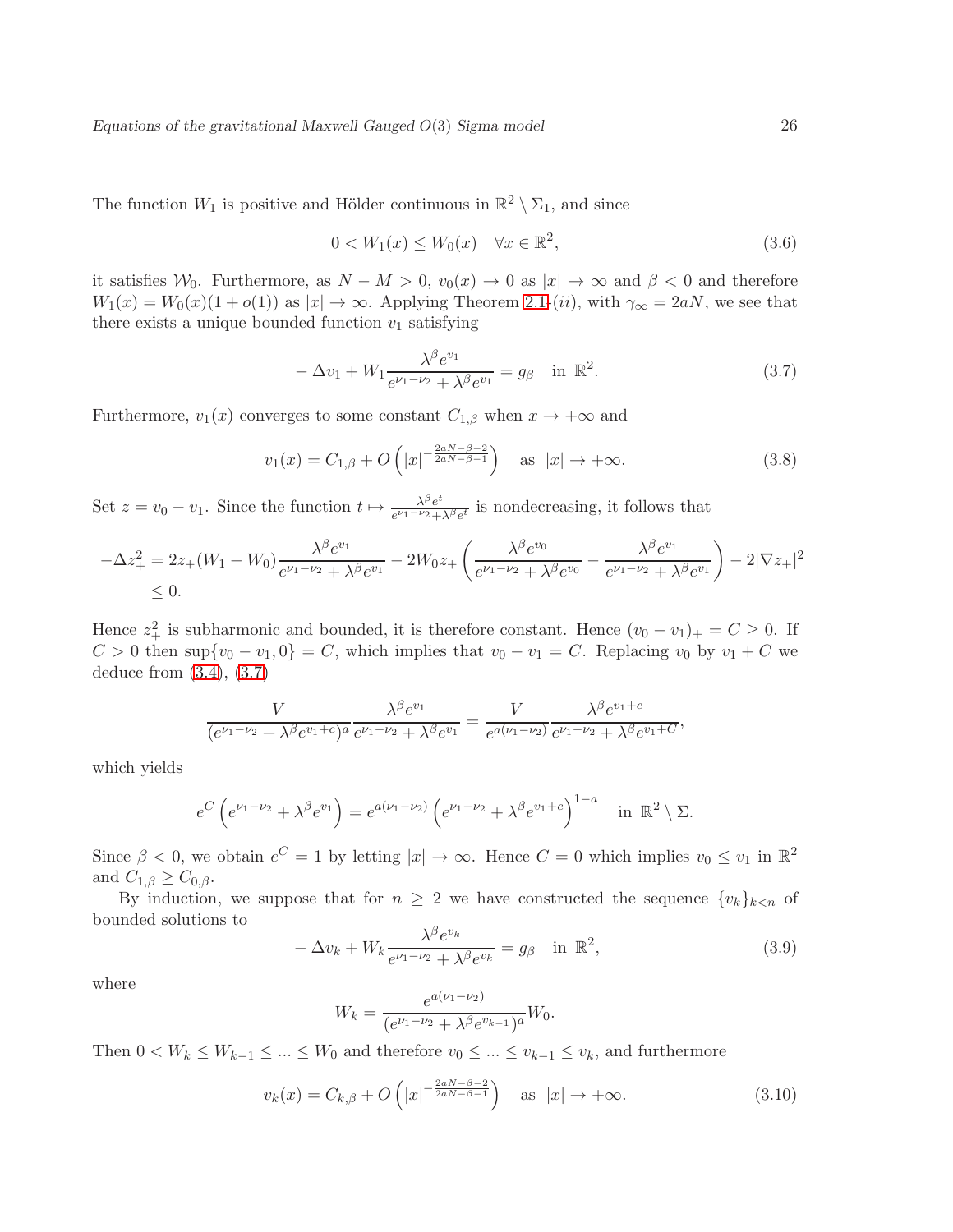Then  $v_n$  is the unique bounded solutions of

<span id="page-26-1"></span>
$$
-\Delta v_n + W_n \frac{\lambda^{\beta} e^{v_n}}{e^{\nu_1 - \nu_2} + \lambda^{\beta} e^{v_n}} = g_\beta \quad \text{in } \mathbb{R}^2,
$$
\n(3.11)

where

$$
W_n = \frac{e^{a(\nu_1 - \nu_2)}}{(e^{\nu_1 - \nu_2} + \lambda^{\beta} e^{\nu_{n-1}})^a} W_0 \le W_{n-1} = \frac{e^{a(\nu_1 - \nu_2)}}{(e^{\nu_1 - \nu_2} + \lambda^{\beta} e^{\nu_{n-2}})^a} W_0,
$$

since  $v_{n-2} \le v_{n-1}$  by induction. Furthermore, by Lemma [2.2](#page-12-3) (since  $\beta < 0$  and  $N - M > 0$ ),

$$
v_n(x) = C_{n,\beta} + O\left(|x|^{-\frac{2aN - \beta - 2}{2aN - \beta - 1}}\right) \quad \text{as } |x| \to +\infty. \tag{3.12}
$$

As above the function  $(v_{n-1} - v_n)_+^2$  is subharmonic and bounded, hence it is constant, which implies  $v_{n-1} = v_n + C, C \ge 0$ . Then from the equations satisfied by  $v_n$  and  $v_{n-1}$ ,

$$
1 \ge \frac{W_n}{W_{n-1}} = e^C \frac{e^{\nu_1 - \nu_2} + \lambda^{\beta} e^{\nu_n}}{e^{\nu_1 - \nu_2} + \lambda^{\beta} e^C e^{\nu_n}} \ge 1.
$$

Hence  $e^C = 1$ , then  $C = 0$  and  $v_{n-1} \le v_n$ . Consequently  $n \mapsto C_{n,\beta}$  is increasing.

Let  $R > 1$  be such that  $\text{supp}(g_{\beta}) \subset B_R$  and  $\Theta(x) := \Gamma * |g_{\beta}|(x) = \frac{1}{2\pi} \int_{B_R} |g_{\beta}(x)| \ln|x - y| dy$ . For  $|x| \ge R+1$ , one has  $1 \le |x-y| \le |x|+R$ , hence

$$
0 \le \ln|x - y| \le \ln(|x| + R) \le \ln|x| + \frac{R}{|x|} \le \ln|x| + 1,
$$

therefore

$$
0 \le \Theta(x) \le \frac{R^2 \|g_{\beta}\|_{L^{\infty}}}{2} (\ln|x| + 1) \quad \text{if } |x| \ge R + 1.
$$

Since  $|\Theta|$  is bounded from above on  $B_{R+1}$  by some constant  $c_{36}$ , we deduce

<span id="page-26-0"></span>
$$
|\Theta(x)| \le c_{36} + \frac{R^2 \|g_{\beta}\|_{L^{\infty}}}{2} (\ln_+ |x| + 1) \quad \text{for all } x \in \mathbb{R}^2.
$$
 (3.13)

Set  $z = v_n - \Theta$ , then

$$
-\Delta z_{+}^{2} \le -2z_{+} \Delta z = -2z_{+} W_{n} \frac{\lambda^{\beta} e^{v_{n}}}{e^{\nu_{1} - \nu_{2}} + \lambda^{\beta} e^{v_{n}}} \le 0.
$$

The function  $z_+$  has compact support because of [\(3.13\)](#page-26-0). It is subharmonic, nonnegative and bounded, hence it is constant with zero value necessarily, hence, for any  $n \in \mathbb{N}$ ,

$$
v_0(x) \le v_n(x) \le c_{36} + \frac{R^2 \|g_\beta\|_{L^\infty}}{2} (\ln_+ |x| + 1) \quad \text{for all } x \in \mathbb{R}^2.
$$
 (3.14)

For  $\epsilon > 0$  set

$$
w_{\epsilon}(x) = \epsilon \ln |x| + c_{36} + \frac{R^2 ||g_{\beta}||_{L^{\infty}}}{2} (\ln R + 1).
$$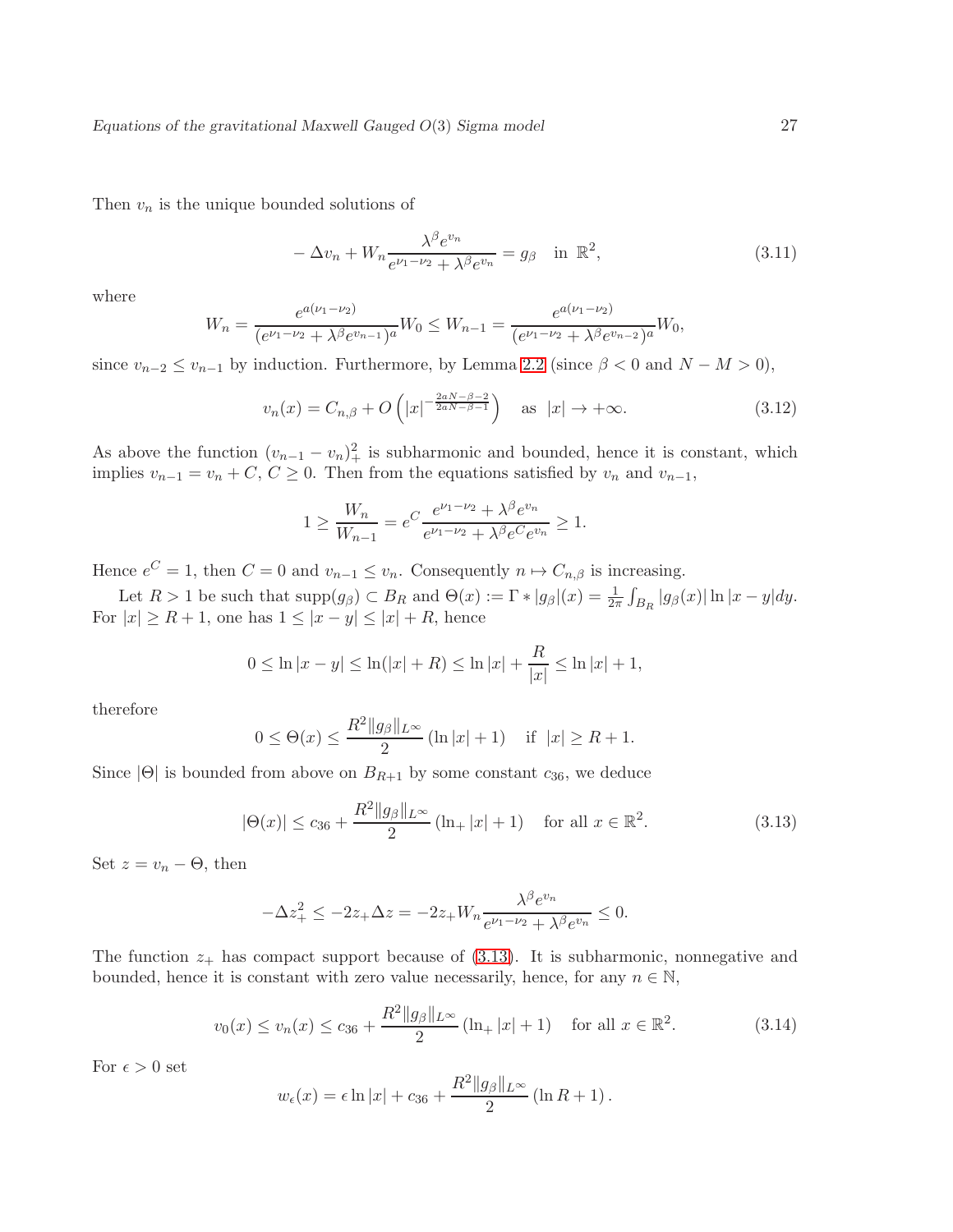Then  $w_{\epsilon}$  is harmonic in  $\overline{B_R}^c$ . It is larger than  $v_n$  for  $|x| = R$  and also at infinity, since  $v_n$  is bounded. If we set  $Z = v_n - w_\epsilon$ , then as above the function  $Z^2_+$  is subharmonic, nonnegative and bounded in  $B_R^c$ . Since it vanishes for  $|x| = R$ , its extension  $\zeta$  by 0 in  $\overline{B_R}$  is still subharmonic nonnegative and bounded. It is therefore constant. Since it vanishes at infinity, it is identically 0. Hence  $v_n - w_\epsilon \leq 0$ . Letting  $\epsilon \to 0$  we obtain

<span id="page-27-0"></span>
$$
v_0(x) \le v_n(x) \le c_{36} + \frac{R^2 \|g_\beta\|_{L^\infty}}{2} (\ln R + 1) \quad \text{for all } x \in \mathbb{R}^2.
$$
 (3.15)

Combining Lemma [2.2](#page-12-3) with  $(3.15)$  for  $n = 1$  we infer

$$
|v_n(x) - C_{n,\beta}| \le c_{37} (1+|x|)^{-\frac{2aN-\beta-2}{2aN-\beta-1}} \quad \text{for all } x \in \mathbb{R}^2,
$$
 (3.16)

where  $c_{37} > 0$  is independent of n. By Lemma [2.2](#page-12-3)

<span id="page-27-1"></span>
$$
|\nabla v_n(x)| \le c_{38}|x|^{-1-\frac{2aN-\beta-2}{2aN-\beta-1}} \quad \text{for } |x| \text{ large enough},\tag{3.17}
$$

then,

$$
-\int_{|x|=R} \frac{\partial v_n}{\partial r} dS + \int_{B_R} W_n \frac{\lambda^{\beta} e^{v_n}}{e^{\nu_1-\nu_2} + \lambda^{\beta} e^{v_n}} dx = \int_{B_R} g_{\beta} dx.
$$

By [\(3.17\)](#page-27-1), the first integral tends to 0 when  $R \to +\infty$ , therefore

$$
\int_{\mathbb{R}^2} W_n \frac{\lambda^{\beta} e^{v_n}}{e^{\nu_1 - \nu_2} + \lambda^{\beta} e^{v_n}} dx = \int_{\mathbb{R}^2} g_{\beta} dx = 2\pi (2(N - M) + \beta).
$$
 (3.18)

Set  $v_{\beta,min} = \lim_{n \to \infty} v_n$  and  $C_{\beta} = \lim_{n \to \infty} C_{n,\beta}$ , then

$$
W_n \to W_{\infty} := \frac{e^{a(\nu_1 - \nu_2)}}{(e^{\nu_1 - \nu_2} + \lambda^{\beta} e^{\nu_{\beta, min}})^a} W_0
$$

and

$$
|v_{\beta,min}(x) - C_{\beta}| \le c_{39} (1+|x|)^{-\frac{2aN+2(N-M)-\beta-2}{2aN+2(N-M)-\beta-1}} \quad \text{for all } x \in \mathbb{R}^2. \tag{3.19}
$$

Furthermore

$$
0 \le W_n \frac{\lambda^{\beta} e^{v_n}}{e^{\nu_1 - \nu_2} + \lambda^{\beta} e^{v_n}} \le W_0 \frac{\lambda^{\beta} e^{v_{\beta, min}}}{e^{\nu_1 - \nu_2} + \lambda^{\beta} e^{v_{\beta, min}}}.
$$

The right-hand side of the above inequality is an integrable function, therefore

$$
W_n \frac{\lambda^{\beta} e^{v_n}}{e^{\nu_1 - \nu_2} + \lambda^{\beta} e^{v_n}} \to W_0 \frac{e^{a(\nu_1 - \nu_2)} \lambda^{\beta} e^{v_{\beta, min}}}{(e^{\nu_1 - \nu_2} + \lambda^{\beta} e^{v_{\beta, min}})^{1+a}} \quad \text{in } L^1(\mathbb{R}^2) \quad \text{as } n \to +\infty.
$$

This implies that  $v_{\beta,min}$  is a weak solution of [\(1.1\)](#page-1-1) and relation [\(3.2\)](#page-24-1) holds.

Step 2:  $v_{\beta,min}$  is minimal among the bounded solutions. Let  $\tilde{v}$  be any bounded solution. Then  $\frac{V}{(e^{\nu_1-\nu_2}+\lambda^{\beta}e^{\tilde{v}})^a} \leq \frac{V}{e^{a(\nu_1)}}$  $\frac{V}{e^{a(\nu_1-\nu_2)}}$ , and by uniqueness, it implies  $v_0 \leq \tilde{v}$ . Hence  $\frac{V}{(e^{\nu_1-\nu_2}+\lambda^{\beta}e^{\tilde{v}})^a}$  ≤ V  $\frac{V}{(e^{\nu_1-\nu_2}+\lambda^{\beta}e^{\nu_0})^a}$  and therefore  $v_1 \leq \tilde{v}$ . By induction we obtain  $v_n \leq \tilde{v}$  and finally  $v_{\beta,min} \leq \tilde{v}$ .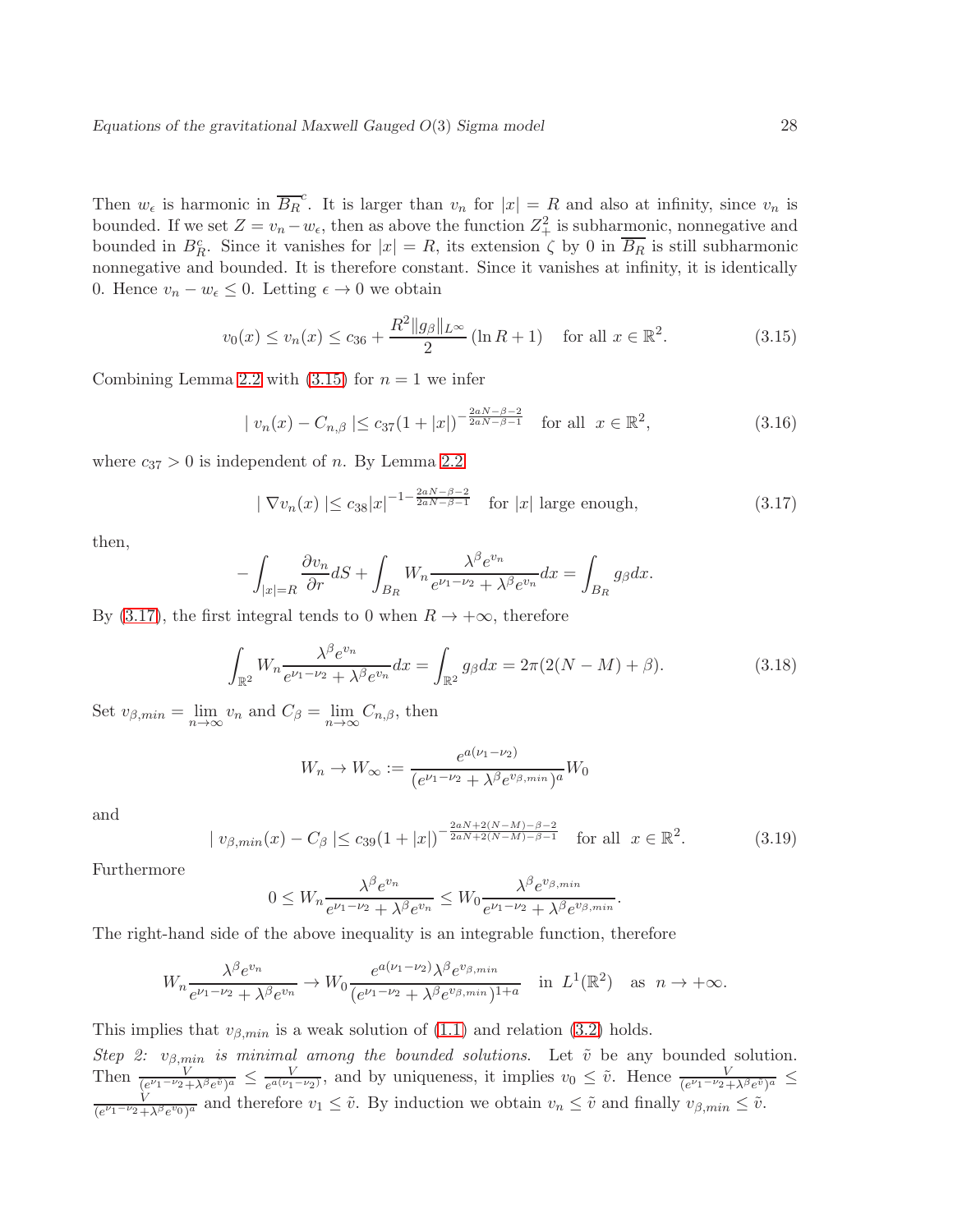Step 3: asymptotic behaviour. Put

$$
F = g_{\beta} - \frac{V\lambda^{\beta}e^{v_{\beta,min}}}{(e^{\nu_1-\nu_2} + \lambda^{\beta}e^{v_{\beta,min}})^{1+a}}
$$

Then  $\int_{\mathbb{R}^2} F dx = 0$  and  $|F(x)| \le c_{40}|x|^{-(2aN-\beta)}$  for  $|x| \ge r_0$ . So we have [\(3.2\)](#page-24-1), and applying Lemma [2.2](#page-12-3) yields the estimate

$$
|\Gamma * F| \leq c_{41}(1+|x|)^{-\frac{2aN-\beta-2}{2aN-\beta-1}}
$$
 for all  $x \in \mathbb{R}^2$ .

Therefore  $w = v_{\beta,min} - \Gamma * F$  is harmonic and bounded in  $\mathbb{R}^2$ . It is therefore constant. This implies

$$
v_{\beta,min} = C_{\beta} + O(|x|^{-\frac{2aN - \beta - 2}{2aN - \beta - 1}}) \quad \text{as } |x| \to +\infty.
$$
 (3.20)

.

This ends the proof.  $\Box$ 

#### Proof of Theorem [1.2](#page-5-3) part (i). Let

$$
u_{\beta,min} = -\nu_1 + \nu_2 + \beta \ln \lambda + v_{\beta,min},
$$

where  $v_{\beta,min}$  is the minimal bounded solution of [\(3.1\)](#page-23-1) obtained in Proposition [3.1.](#page-24-2) Then  $u_{\beta,min}$ is the minimal non-topological solution of type I of [\(1.1\)](#page-1-1) in the sense that

$$
u_{\beta,min}(x) - \beta \ln |x| = O(1)
$$
 as  $|x| \to +\infty$ .

Moreover,  $u_{\beta,min}$  verifies [\(1.13\)](#page-5-6) and its total magnetic flux is  $2\pi[2(N-M)+\beta]$  by [\(3.2\)](#page-24-1).  $\Box$ 

## <span id="page-28-1"></span><span id="page-28-0"></span>4 Critical-minimal solutions

### 4.1 Non-topological solutions

If  $N > M$  and  $aN < 1$ , we recall that by Theorem [2.1,](#page-17-5) for any  $\beta \in (-2(N-M), \beta^*)$ , with  $\beta^* = 2(aN - 1) < 0$ , there exists a unique bounded solution  $v_\beta$  to equation

$$
-\Delta v + \frac{V}{e^{a(\nu_1 - \nu_2)}} \frac{\lambda^{\beta} e^v}{e^{\nu_1 - \nu_2} + \lambda^{\beta} e^v} = g_{\beta} \quad \text{in } \mathbb{R}^2,
$$
\n(4.1)

and by Theorem [2.2,](#page-20-4) there exists a unique bounded solution  $v_{\beta^*}$  to

$$
-\Delta v + \frac{V}{e^{a(\nu_1 - \nu_2)}} \frac{\lambda^{\beta^*} \Lambda^{-2} e^v}{e^{\nu_1 - \nu_2} + \lambda^{\beta^*} \Lambda^{-2} e^v} = g_{\beta^*} \quad \text{in } \mathbb{R}^2.
$$
 (4.2)

For  $\beta \in (-2(N-M), \beta^*)$ , we first set

<span id="page-28-3"></span>
$$
w_{\beta} = v_{\beta} + \beta \ln \lambda. \tag{4.3}
$$

Then  $w_\beta$  is a the unique solution of

<span id="page-28-2"></span>
$$
-\Delta w + \frac{V}{e^{a(\nu_1 - \nu_2)}} \frac{e^w}{e^{\nu_1 - \nu_2} + e^w} = f_1 - f_2 \quad \text{in } \mathbb{R}^2
$$
\n(4.4)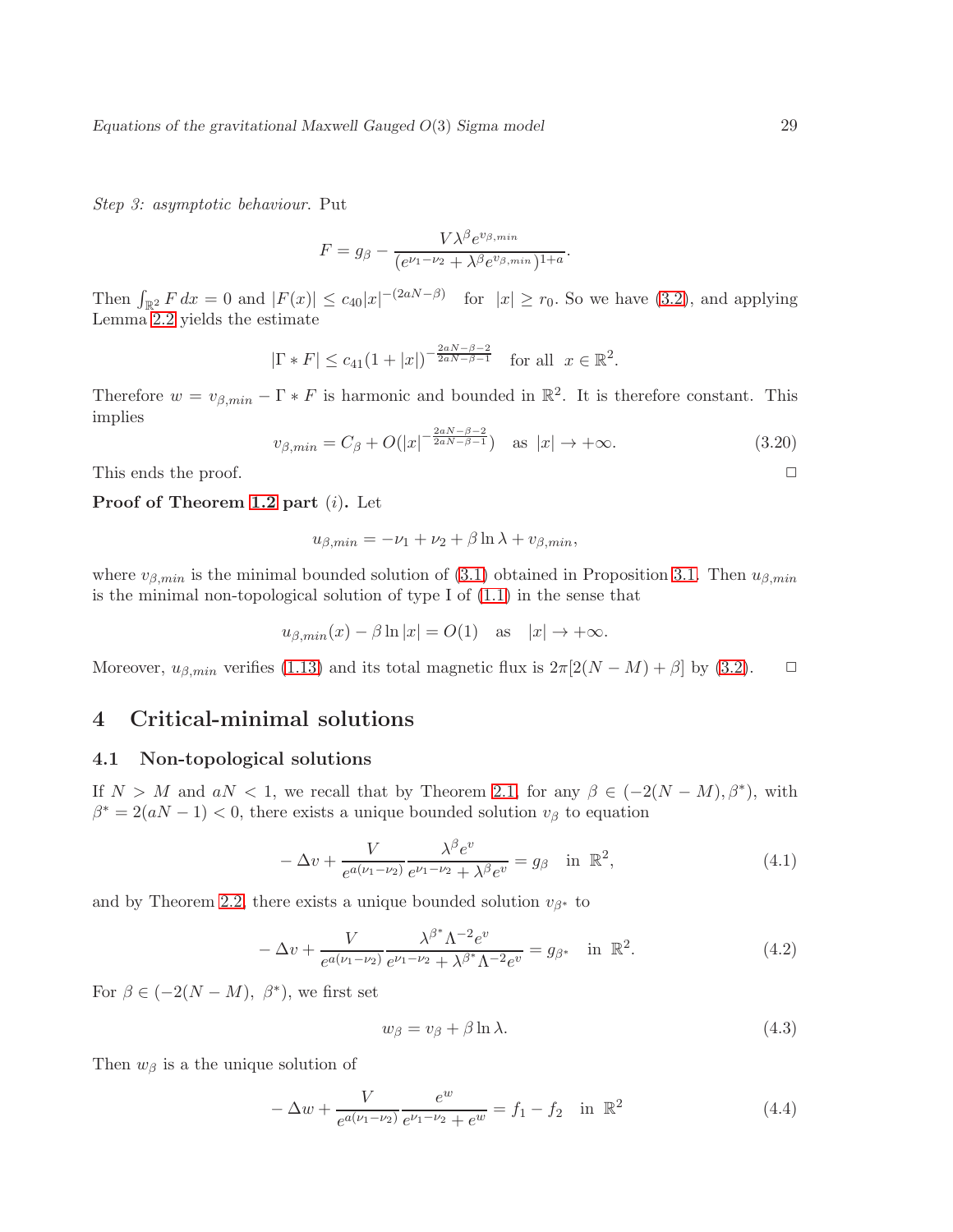such that  $w - \beta \ln \lambda$  is bounded in  $\mathbb{R}^2$ . When  $\beta = \beta^*$ , we set

<span id="page-29-0"></span>
$$
w_{\beta^*} = v_{\beta^*} + \beta^* \ln \lambda - 2 \ln \Lambda, \tag{4.5}
$$

<span id="page-29-1"></span>thus  $w_{\beta^*}$  is the unique solution of [\(4.4\)](#page-28-2) such that  $w - \beta^* \ln \lambda - 2 \ln \Lambda$  remains bounded in  $\mathbb{R}^2$ .

**Proposition 4.1** Under the assumptions of Theorem [2.2,](#page-20-4) the mapping  $\beta \mapsto w_{\beta}$  is increasing for  $\beta \in (-2(N-M), \beta^*)$  and

$$
w_{\beta^*} = \sup \{ w_{\beta} \text{ in } \mathbb{R}^2 : \ \beta \in (-2(N-M), \ \beta^*) \}.
$$

**Proof.** If  $\beta^* > \beta > \beta' > -2(N-M)$ , the function  $z = w_{\beta'} - w_{\beta}$  is negative in  $B_R^c$  for some  $R > 0$ . Hence

$$
-\Delta z_{+}^{2} = -2z_{+}\Delta z - 2|\nabla z_{+}|^{2} \leq -\frac{2V}{e^{a(\nu_{1}-\nu_{2})}}\left(\frac{e_{\beta}^{w}}{e^{\nu_{1}-\nu_{2}}+e^{w_{\beta}'}} - \frac{e_{\beta}^{w}}{e^{\nu_{1}-\nu_{2}}+e^{w_{\beta}}}\right)(w_{\beta'} - w_{\beta}) \leq 0.
$$

Hence  $z_+^2$  is a nonnegative and bounded subharmonic function in  $\mathbb{R}^2$ , it is therefore constant. Since it vanishes in  $B_R^c$ , it is identically 0, which yields  $w_{\beta'} \leq w_{\beta}$ . Actually the inequality is strict since it is the case at infinity and there cannot exist  $x_0 \in \mathbb{R}^2$  such that  $w_{\beta'}(x_0) = w_{\beta}(x_0)$ , because of the strong maximum principle. Similarly, if  $\beta < \beta^*$ , there holds by [\(4.3\)](#page-28-3) and [\(4.5\)](#page-29-0),

 $(w_{\beta} - w_{\beta^*})(x) = (\beta - \beta^*) \ln |x| + 2 \ln(\ln |x|) + O(1) \text{ as } |x| \to +\infty.$ 

Hence  $z_+^2 = (w_\beta - w_{\beta^*})_+^2$  is subharmonic nonnegative and bounded, hence it is constant and necessarily with value zero. Therefore  $w_{\beta} \leq w_{\beta^*}$ , and actually  $w_{\beta} < w_{\beta^*}$  by the strong maximum principle. We set

$$
\tilde{w}_{\beta^*} := \sup \{ w_{\beta} : \beta \in (-2(N-M), \beta^*) \} = \lim_{\beta \uparrow \beta^*} w_{\beta}.
$$

Then  $\tilde{w}_{\beta^*} \leq w_{\beta^*}$  and  $w_{\beta^*}$  is a solution of [\(4.4\)](#page-28-2). By the strong maximum principle, either  $\tilde{w}_{\beta^*} < w_{\beta^*}$  or  $\tilde{w}_{\beta^*} = w_{\beta^*}$ . In order to identify  $w_{\beta^*}$ , we use the flux identities obtained in Corollaries [2.3](#page-19-1) and [2.4,](#page-23-2) replacing  $v_{\beta,2}$  and  $v_{\beta^*}$  by their respective expressions from [\(4.3\)](#page-28-3) and  $(4.5):$  $(4.5):$ 

$$
\mathcal{M}(w_{\beta}) = \int_{\mathbb{R}^2} \frac{V}{e^{\nu_1 - \nu_2}} \frac{e^{w_{\beta}}}{e^{\nu_1 - \nu_2} + e^{w_{\beta}}} = 2\pi (2(N - M) + \beta),
$$

and

$$
\mathcal{M}(w_{\beta^*}) = \int_{\mathbb{R}^2} \frac{V}{e^{\nu_1 - \nu_2}} \frac{e^{w_{\beta^*}}}{e^{\nu_1 - \nu_2} + e^{w_{\beta^*}}} dx = 2\pi (2(N - M) + \beta^*).
$$

Since the mapping  $\beta \mapsto \frac{e^{w_{\beta}}}{1+e^{w_{\beta}}}$  $\frac{e^{-\beta}}{1+e^{w_{\beta}}}$  is increasing, there holds by the monotone convergence theorem,

$$
\mathcal{M}(\tilde{w}_{\beta^*}) = \int_{\mathbb{R}^2} \frac{V}{e^{a(\nu_1 - \nu_2)}} \frac{e^{\tilde{w}_{\beta^*}}}{e^{\nu_1 - \nu_2} + e^{\tilde{w}_{\beta^*}}} dx \n= \lim_{\beta \uparrow \beta^*} \int_{\mathbb{R}^2} \frac{V}{e^{a(\nu_1 - \nu_2)}} \frac{e^{w_{\beta}}}{e^{\nu_1 - \nu_2} + e^{w_{\beta}}} dx \n= 2\pi (2(N - M) + \beta^*) \n= \int_{\mathbb{R}^2} \frac{V}{e^{a(\nu_1 - \nu_2)}} \frac{e^{w_{\beta^*}}}{e^{\nu_1 - \nu_2} + e^{\tilde{w}_{\beta^*}}} dx,
$$
\n(4.6)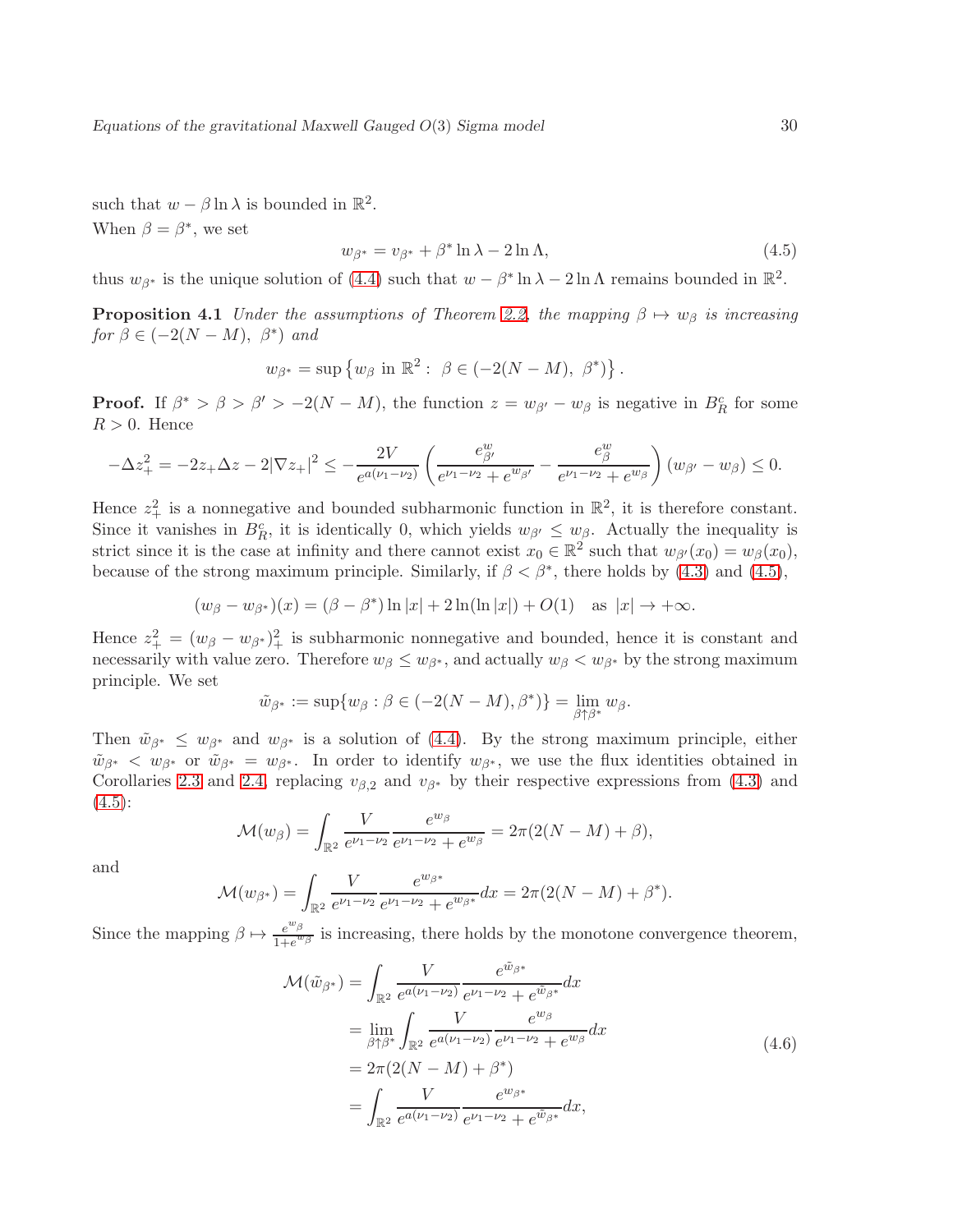where  $e^{\tilde{w}_{\beta}*}$  $e^{w_{\beta}*}\over e^{\nu_1-\nu_2}+e^{\tilde{w}_{\beta}*}} \leq \frac{e^{w_{\beta}*}}{e^{\nu_1-\nu_2}+e^{\nu_1+\nu_2}}$  $\frac{e^{-\beta}}{e^{\nu_1-\nu_2}+e^{w_{\beta^*}}}$ . This implies that  $\tilde{w}_{\beta^*}=w_{\beta^*}$  almost everywhere and actually everywhere by continuity.  $\square$ 

### <span id="page-30-0"></span>4.2 Proof of Theorem [1.3](#page-6-0)

If  $v_{\beta,min}$  is the minimal bounded solution of [\(3.1\)](#page-23-1) obtained in Proposition [3.1,](#page-24-2) we set

$$
w_{\beta,min} = v_{\beta,min} + \beta \ln \lambda \quad \text{in} \quad \mathbb{R}^2. \tag{4.7}
$$

Then  $w_{\beta,min}$  is a solution of

<span id="page-30-1"></span>
$$
\begin{cases}\n-\Delta w + \frac{Ve^w}{(e^{\nu_1 - \nu_2} + e^w)^{1+a}} = f_1 - f_2 & \text{in } \mathbb{R}^2, \\
w = \beta \ln \lambda + O(1) & \text{as } |x| \to +\infty.\n\end{cases}
$$
\n(4.8)

Since  $v_{\beta,min}$  is the minimal bounded solution of [\(3.1\)](#page-23-1),  $w_{\beta,min}$  is the minimal solution of [\(4.8\)](#page-30-1).

Furthermore,  $v_{\beta,min}$  is the limit of the increasing sequence of the bounded solutions  $\{v_n\}$  of [\(3.11\)](#page-26-1), therefore  $w_{\beta,min}$  is the limit of the increasing sequence  $\{w_{\beta,n}\} := \{v_n + \beta \ln \lambda\}$  of the solutions of

<span id="page-30-2"></span>
$$
\begin{cases}\n-\Delta w_{\beta,n} + \frac{V}{(e^{\nu_1 - \nu_2} + e^{w_{\beta,n-1}})^a} \frac{e^{w_{\beta,n}}}{e^{\nu_1 - \nu_2} + e^{w_{\beta,n}}} = f_1 - f_2 & \text{in } \mathbb{R}^2, \\
w_{\beta,n} = \beta \ln \lambda + O(1) & \text{as } |x| \to \infty.\n\end{cases} (4.9)
$$

By the comparison principle, the mapping  $\beta \in (-2(N-M), \beta^*) \mapsto w_{\beta,n}$  is increasing for any n, and this is also true for  $\beta \mapsto w_{\beta,min}$ . By [\(3.15\)](#page-27-0) there holds for any  $n \in \mathbb{N}$ ,

$$
w_0(x) \le w_{\beta,n}(x) \le w_{\beta,\min}(x) \le c_{42} + \frac{R^2 \|g_{\beta}\|_{L^{\infty}}}{2} (\ln R + 1) + \beta \ln \lambda(x) \quad \text{in } \mathbb{R}^2.
$$
 (4.10)

Uniformly upper bound for  $\{w_{\beta,min}\}_\beta$ . Let  $\overline{v}_2 = \Gamma * g_{\beta^*}$ , then  $\overline{v}_2 = \Gamma * (f_1 - f_2) + \beta^* \ln \lambda - 2 \ln \Lambda$ and

$$
\lim_{|x| \to \infty} \frac{\overline{v}_2(x)}{\ln |x|} = 2(N - M) + \beta^* > 0.
$$

Since  $\overline{v}_2$  is a super solution of [\(4.9\)](#page-30-2), we have by comparison

$$
w_{\beta,n} \leq \overline{v}_2 \quad \text{in} \quad \mathbb{R}^2,
$$

which implies that for any  $\beta \in (-2(N-M), \beta^*)$ 

$$
w_{\beta,min} \leq \overline{v}_2
$$
 in  $\mathbb{R}^2$ .

Hence there exists  $w_{\beta^*,min} = \lim_{\beta \uparrow \beta^*} w_{\beta,min}$  and

$$
w_{\beta^*,min} \leq \overline{v}_2
$$
 in  $\mathbb{R}^2$ ,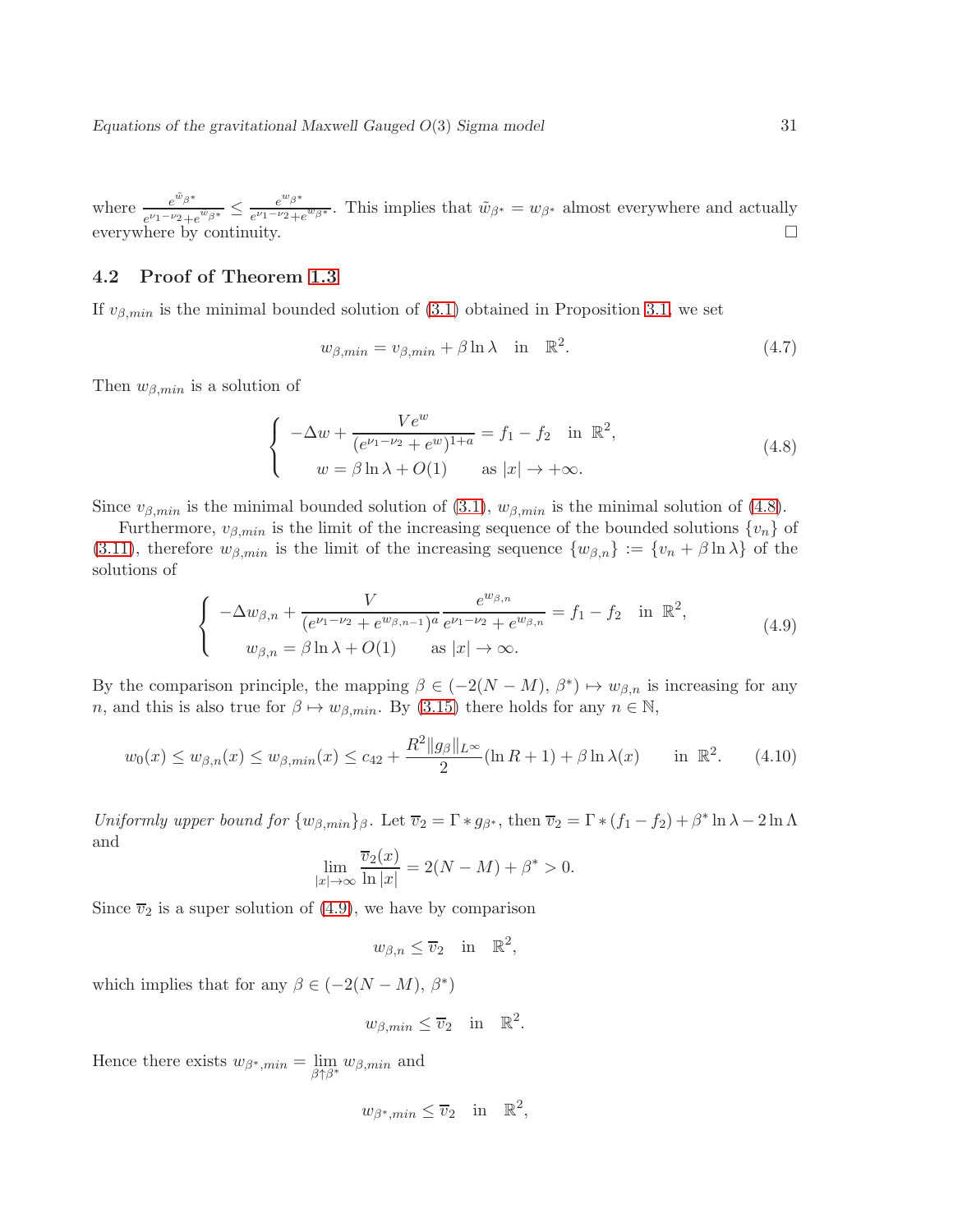and therefore

<span id="page-31-2"></span>
$$
w_{\beta^*,\min}(x) \le \beta^* \ln|x| - 2\ln\ln|x| + C \tag{4.11}
$$

for some  $C \in \mathbb{R}$ .

Lower bound for  $w_{\beta^*,min}$ . From Proposition [4.1,](#page-29-1) the equation

$$
-\Delta w + \frac{V}{e^{a(\nu_1 - \nu_2)}} \frac{e^w}{e^{\nu_1 - \nu_2} + e^w} = f_1 - f_2 \quad \text{in } \mathbb{R}^2
$$
\n(4.12)

has a unique solution  $w_{\beta^*}$ , with the following asymptotic behavior

$$
w_{\beta^*}(x) = \beta^* \ln|x| - 2\ln\ln|x| + O(1) \quad \text{as} \quad |x| \to +\infty,
$$

and  $w_{\beta^*}$  is the limit of the solutions  $w_{\beta}$  of [\(4.4\)](#page-28-2) for  $\beta \in (-2(N-M), \beta^*)$  satisfying

$$
w_{\beta}(x) = \beta \ln |x| + O(1)
$$
 as  $|x| \to +\infty$ .

Since  $w_{\beta}$  is a subsolution for [\(4.8\)](#page-30-1) it is bounded from above by  $w_{\beta,min}$  by the same comparison method as the ones used previously. Therefore  $w_{\beta^*} \leq w_{\beta^*, min}$ . Combining [\(4.11\)](#page-31-2) with the expression of  $w_{\beta^*}$  given in [\(4.11\)](#page-31-2), we infer that

$$
w_{\beta^*,m}(x) = \beta^* \ln |x| - 2 \ln \ln |x| + O(1)
$$
 as  $|x| \to +\infty$ .

<span id="page-31-0"></span>Clearly the flux identity holds as in the previous theorem, which ends the proof.  $\Box$ 

# 5 Multiple solutions

### <span id="page-31-1"></span>5.1 Non-topological solutions

Let  $\beta \neq 0$  and  $u_{\beta}$  be a solution of problem [\(1.1\)](#page-1-1) with the asymptotic behavior

$$
u_{\beta}(x) = \beta \ln |x| + O(1)
$$
 as  $|x| \to +\infty$ .

Then  $u_{\beta}$  can written under the form

$$
u_{\beta} = -\nu_1 + \nu_2 + \beta \ln \lambda + v_{\beta},
$$

where  $v_\beta$  is a bounded solution of the following equation equivalent to [\(3.1\)](#page-23-1)

<span id="page-31-3"></span>
$$
-\Delta v + W_{\beta} \frac{e^{v}}{(e^{\nu_1 - \nu_2}\lambda^{-\beta} + e^{v})^{1+a}} = g_{\beta} \quad \text{in } \mathbb{R}^2
$$
 (5.1)

with  $W_{\beta} = V \lambda^{-a\beta}$ , and where  $g_{\beta}$  is expressed by

$$
g_{\beta} = f_1 - f_2 + \beta \Delta \ln \lambda.
$$

Note that it is a smooth function with compact support in  $B_{r_0}(0)$  and it verifies

$$
\int_{\mathbb{R}^2} g_\beta \, dx = 2\pi [2(N-M) + \beta].
$$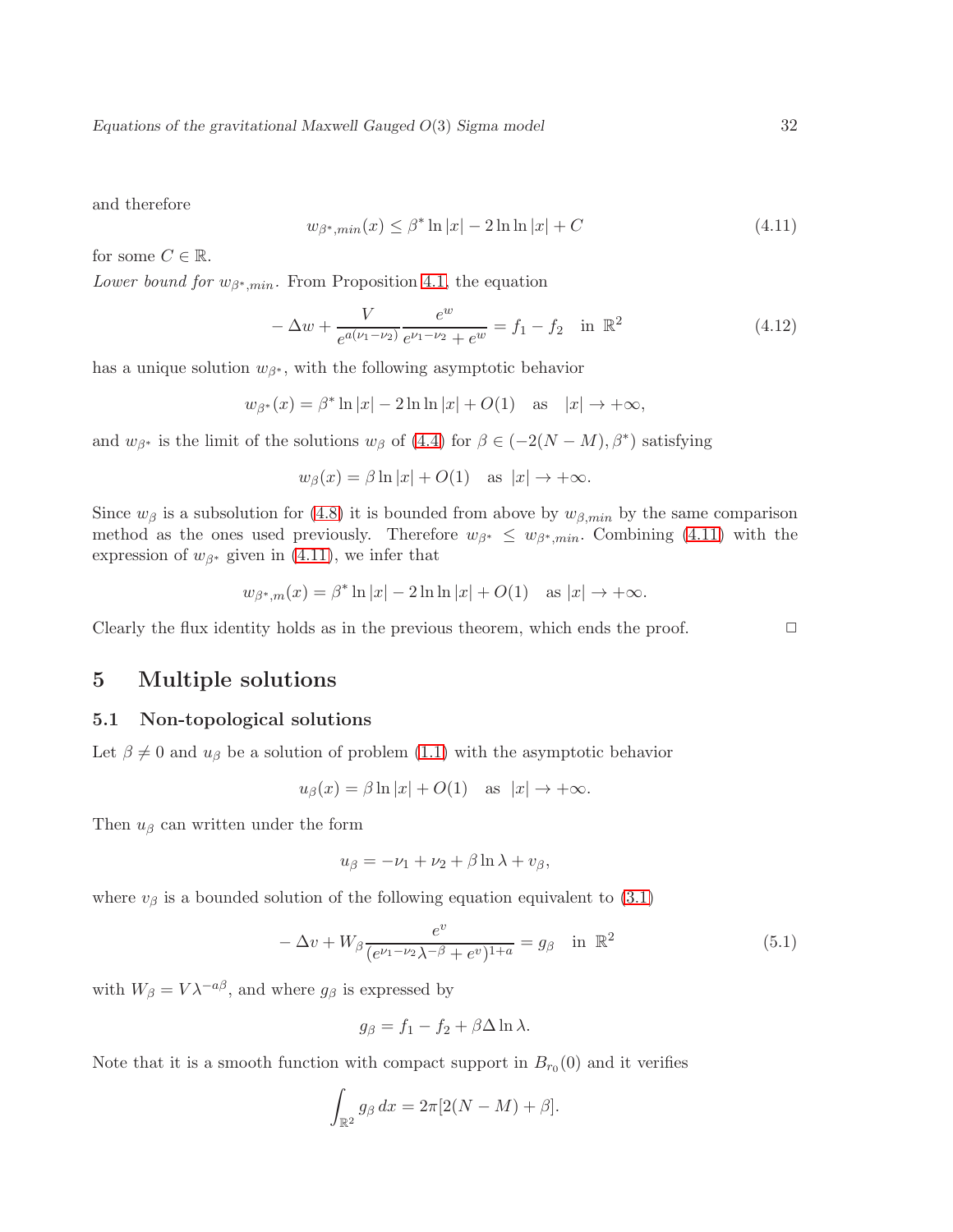As for  $W_\beta$  it satisfies

$$
\lim_{x \to p_j} W_{\beta}(x) = A_0 \left( \prod_{i \neq j} |p_j - p_i|^{2n_i} \right)^{-a}, \quad \lim_{x \to q_j} W_{\beta}(x) = 0 \text{ and } \lim_{|x| \to \infty} W_{\beta}(x) |x|^{2aN + a\beta} = A_0.
$$

<span id="page-32-2"></span>The existence of multiple solutions states as follows:

**Proposition 5.1** Let N, M be positive integers and  $\beta^{\sharp}$  be given in [\(1.10\)](#page-5-4). Then for any  $\beta > \beta^{\sharp}$ problem [\(5.1\)](#page-31-3) possesses a sequence of solutions  $v_{\beta,i}$  such that

$$
\int_{\mathbb{R}^2} W_{\beta} \frac{e^{v_{\beta,i}}}{(e^{\nu_1 - \nu_2}\lambda^{-\beta} + e^{v_{\beta,i}})^{1+a}} dx = 2\pi [2(N-M) + \beta],
$$
\n(5.2)

and

$$
v_{\beta,i}(x) = C_{\beta,i} + O(|x|^{-\frac{a\beta + 2aN - 2}{a\beta + 2aN - 1}}) \quad \text{as } |x| \to +\infty
$$

with

$$
C_{\beta,i} \to \infty \text{ as } i \to +\infty.
$$

**Proof.** By Theorem [2.1,](#page-17-5) for any  $A > 0$  the equation

<span id="page-32-0"></span>
$$
-\Delta w + e^{-A(1+a)}W_{\beta}e^w = g_{\beta} \quad \text{in } \mathbb{R}^2
$$
\n
$$
(5.3)
$$

has a unique bounded solution  $w_A$ . We note that

$$
w_A = w_0 + A(1 + a),
$$

where  $w_0$  is the bounded solution of [\(5.3\)](#page-32-0) with  $A = 0$ . Note that for any  $A \geq A^* = a^{-1} ||w_0||_{L^\infty(\mathbb{R}^2)}$ ,

$$
w_A \ge A \quad \text{in} \quad \mathbb{R}^2.
$$

Step 1: construction of an approximating sequence. We set  $v_0 := w_A$  and define  $H_t(.)$  by

$$
H_0(t, \cdot) = \begin{cases} A_0 & \text{in } \Sigma_1, \\ 0 & \text{in } \Sigma_2, \\ W_\beta \frac{e^t}{(e^{\nu_1 - \nu_2} \lambda^{-\beta} + e^{\nu_0})^{1+a}} & \text{in } \mathbb{R}^2 \setminus \Sigma. \end{cases}
$$

Under the assumptions,  $H_0(t, \cdot) \in L^{\delta}(\mathbb{R}^2)$  for some  $\delta > 1$  and there exists a unique (and explicit) real number  $t_1$  such that

$$
\int_{\mathbb{R}^2} H_0(t_1, x) dx = 2\pi (2(N - M) + \beta).
$$

We construct first a bounded solution  $v_1$  of

<span id="page-32-1"></span>
$$
-\Delta v + W_{\beta} \frac{e^v}{(e^{\nu_1 - \nu_2}\lambda^{-\beta} + e^{v_0})^{1+a}} = g_{\beta} \quad \text{in } \mathbb{R}^2.
$$
 (5.4)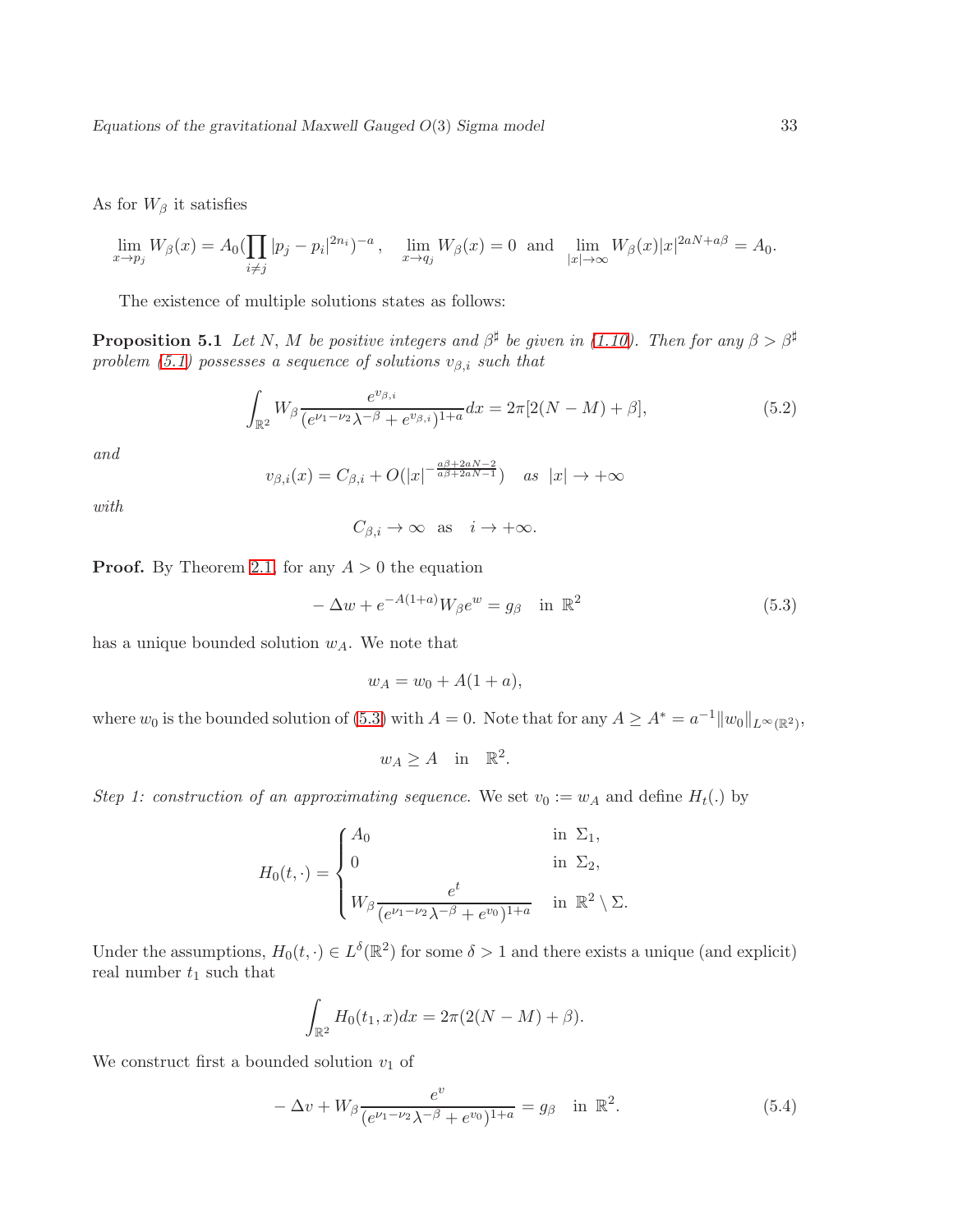We set

$$
w_1 = \Phi * (g_{\beta} - H_0(t_1, \cdot)).
$$

By Lemma [2.2,](#page-12-3)  $w_1$  is bounded. Put  $\overline{v} = ||v_0||_{L^{\infty}} + w_1 + ||w_1||_{L^{\infty}} + |t_1|$ . Then

$$
\frac{e^{\overline{v}}}{(e^{\nu_1-\nu_2}\lambda^{-\beta}+e^{\nu_0})^{1+a}} \ge \frac{e^{t_1}}{(e^{\nu_1-\nu_2}\lambda^{-\beta}+e^{\nu_0})^{1+a}},
$$

therefore

$$
-\Delta \overline{v} + W_{\beta} \frac{e^{\overline{v}}}{(e^{\nu_1 - \nu_2} \lambda^{-\beta} + e^{\nu_0})^{1+a}} - g_{\beta} \ge g_{\beta} - H(t_1, \cdot) + W_{\beta} \frac{e^{t_1}}{(e^{\nu_1 - \nu_2} \lambda^{-\beta} + e^{\nu_0})^{1+a}} - g_{\beta} \ge 0.
$$

Hence  $\overline{v}$  is a supersolution of [\(5.4\)](#page-32-1). Since

$$
-\Delta v_0 + W_{\beta} \frac{e^{v_0}}{(e^{\nu_1 - \nu_2}\lambda^{-\beta} + e^{v_0})^{1+a}} - g_{\beta} \le W_{\beta} e^{v_0} \left(\frac{1}{(e^{\nu_1 - \nu_2}\lambda^{-\beta} + e^{v_0})^{1+a}} - \frac{1}{e^{(1+a)A}}\right) \le 0,
$$

 $v_0$  is a subsolution of [\(5.4\)](#page-32-1) dominated by  $\overline{v}$ . Hence there exists a solution  $v = v_1$  of (5.4) satisfying

$$
v_0 \le v_1 \le \overline{v}.
$$

Since  $a\beta + 2aN > 2$ , we have from Lemma [2.2](#page-12-3)

$$
v_1(x) = C_{1,\beta} + O(|x|^{-\frac{a\beta + 2aN - 2}{a\beta + 2aN - 1}})
$$
 as  $|x| \to \infty$ .

We define a sequence  $\{v_n\}_{n\in\mathbb{N}}$  with  $v_0 = w_A$  and  $v = v_n$  is the bounded solution of

<span id="page-33-0"></span>
$$
-\Delta v + W_{\beta} \frac{e^v}{(e^{\nu_1 - \nu_2} \lambda^{-\beta} + e^{\nu_{n-1}})^{1+a}} = g_{\beta} \quad \text{in } \mathbb{R}^2.
$$
 (5.5)

Assume that we have proved the existence and boundedness of the functions  $v_k$  for  $k < n$  and that there holds  $v_0 \le v_1 \le ... \le v_{n-1}$ . We define  $H_{n-1}(t,.)$  by

$$
H_{n-1}(t,.) = \begin{cases} A_0 & \text{in } \Sigma_1 \\ 0 & \text{in } \Sigma_2 \\ W_\beta \frac{e^t}{(e^{\nu_1 - \nu_2}\lambda^{-\beta} + e^{\nu_{n-1}})^{1+a}} & \text{in } \mathbb{R}^2 \setminus \Sigma, \end{cases}
$$

and denote by  $t_n$  the unique real number such that

$$
\int_{\mathbb{R}^2} H_{n-1}(t, x) dx = 2\pi (2(N - M) + \beta).
$$

Since  $v_0 \le v_1 \le \ldots \le v_{n-1}$ , there holds  $t_0 < t_1 < \ldots < t_n$ . If we set  $w_n = \Gamma * (g_\beta - H_{n-1}(t_n, .))$ , clearly  $\overline{v}_n := ||v_{n-1}||_{L^{\infty}} + w_n + ||w_n||_{L^{\infty}} + |t_n|$  is a supersolution. Furthermore

$$
-\Delta v_{n-1} + W_{\beta} \frac{e^{v_{n-1}}}{(e^{\nu_1 - \nu_2} \lambda^{-\beta} + e^{v_{n-1}})^{1+a}} - g_{\beta}
$$
  
\$\leq W\_{\beta} e^{v\_{n-1}} \left( \frac{1}{(e^{\nu\_1 - \nu\_2} \lambda^{-\beta} + e^{v\_{n-1}})^{1+a}} - \frac{1}{(e^{\nu\_1 - \nu\_2} \lambda^{-\beta} + e^{v\_{n-2}})^{1+a}} \right) \leq 0.\$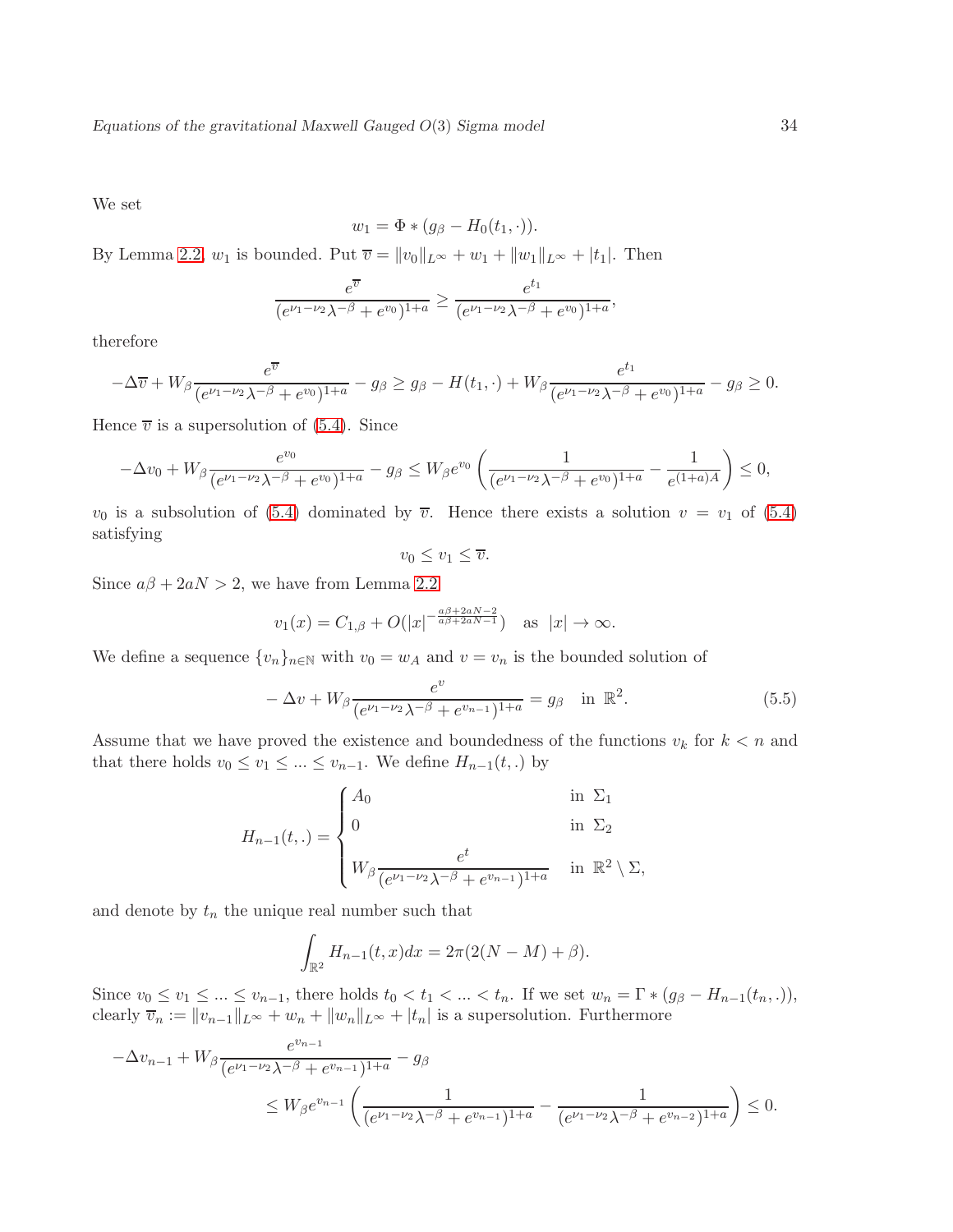Hence  $v_{n-1}$  is a subsolution. A solution  $v = v_n$  of [\(5.5\)](#page-33-0) satisfying  $v_{n-1} \le v_n \le \overline{v}_n$  exists. It is bounded and satisfies

$$
v_n(x) = C_{n,\beta} + O(|x|^{-\frac{a\beta + 2aN - 2}{a\beta + 2aN - 1}}) \quad \text{as } |x| \to \infty \tag{5.6}
$$

for some  $C_{n,\beta}$ . Furthermore the sequence  $\{C_{n,\beta}\}\$ is nondecreasing, and by Corollary [2.1](#page-14-1)

<span id="page-34-0"></span>
$$
|\nabla v_n(x)| = O(|x|^{-1 - \frac{a\beta + 2aN - 2}{a\beta + 2aN - 1}}) \quad \text{as } |x| \to \infty.
$$
 (5.7)

Uniformly upper bound for  $\{v_n\}_n$ . Let  $\overline{v}_\beta = \Gamma * g_\beta$ , then it is a supersolution of [\(5.5\)](#page-33-0) for any  $n \in \mathbb{N}$  and satisfies

$$
\lim_{|x| \to \infty} \frac{\overline{v}_{\beta}(x)}{\ln |x|} = 2(N - M) + \beta.
$$

This implies that for any for any  $\epsilon > 0$ , there exists  $C_{\epsilon} > 0$  such that

$$
\overline{v}_{\beta}(x) \le (2(N-M) + \beta + \epsilon) \ln(|x|+1) + C_{\epsilon} \quad \text{in } \mathbb{R}^2.
$$
 (5.8)

Note that  $\overline{v}_{\beta}$  is a super solution of [\(5.5\)](#page-33-0) and by the comparison principle

$$
v_n \le \overline{v}_{\beta} \quad \text{in} \quad \mathbb{R}^2.
$$

Therefore the limit of the sequence  $\{v_n\}$  as  $n \to \infty$  exists. As it depends also on A, we denote it by  $v_{\beta,A}$  and there holds

$$
v_{\beta,A}\leq \overline{v}_{\beta} \quad \text{in} \quad \mathbb{R}^2
$$

Furthermore  $v_{\beta,A}$  is a locally bounded solution of [\(5.1\)](#page-31-3) which satisfies

$$
A \le v_{\beta,A}(x) \le (2(N-M) + \beta + \epsilon) \ln(|x|+1) + C_{\epsilon} \quad \text{in } \mathbb{R}^2.
$$
 (5.9)

.

Because of the above lower estimate, the functions  $x \mapsto \frac{e^{v_n(x)}}{(e^{\nu_1-\nu_2})^{-\beta}+e^{\nu_1}}$  $\frac{e^{v_n(x)}}{(e^{\nu_1-\nu_2}\lambda^{-\beta}+e^{v_n(x)})^{1+a}}$  are upper bounded on  $\mathbb{R}^2$  by some constant depending on A and  $\beta$  but independent of n, and this estimate holds true if  $v_n$  is replaced by  $v_{\beta,A}$ . Hence for any  $R > 0$ ,

$$
-\int_{|x|=R} \frac{\partial v_n}{\partial r} dS + \int_{B_R} W_\beta \frac{e^{v_n}}{e^{\nu_1-\nu_2}\lambda^{-\beta}+e^{v_n}} dx = \int_{B_R} g_\beta dx.
$$

By [\(5.7\)](#page-34-0) the integral term on  $|x| = R$  tends to 0 when  $R \to \infty$ , therefore

$$
\int_{\mathbb{R}^2} W_{\beta} \frac{e^{v_n}}{e^{\nu_1 - \nu_2} \lambda^{-\beta} + e^{v_n}} dx = \int_{\mathbb{R}^2} g_{\beta} dx = 2\pi (2(N - M) + \beta).
$$
 (5.10)

Since  $\frac{e^{v_n}}{e^{\nu_1-\nu_2}$  $e^{v_1}e^{v_2}\lambda^{-\beta}+e^{v_n}$  is bounded independently of *n*, it follows by the dominated convergence theorem that

$$
\int_{\mathbb{R}^2} W_{\beta} \frac{e^{v_{\beta,A}}}{e^{\nu_1 - \nu_2} \lambda^{-\beta} + e^{v_{\beta,A}}} dx = \int_{\mathbb{R}^2} g_{\beta} dx.
$$
\n(5.11)

Combining this identity with the estimate

$$
\left| g_{\beta}(x) - W_{\beta}(x) \frac{e^{v_{\beta,A}(x)}}{(e^{\nu_1 - \nu_2} \lambda^{-\beta} + e^{v_{\beta,A}(x)})^{1+a}} \right| \leq c_{43} (1+|x|)^{-2aN-a\beta},
$$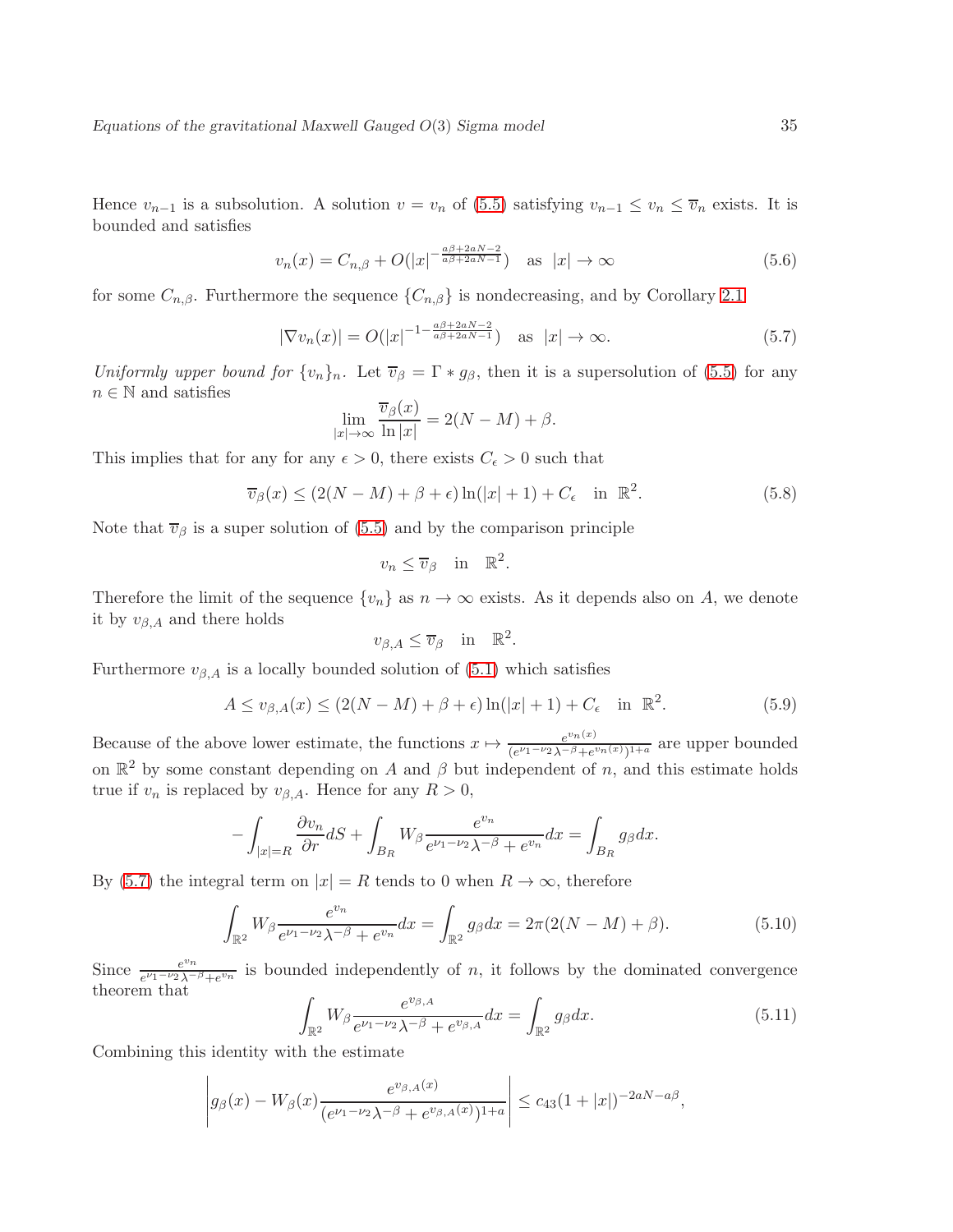and using Lemma [2.2,](#page-12-3) we infer that  $v_{\beta,A}$  is uniformly bounded in  $\mathbb{R}^2$  and that there exists  $C_{\beta,A} > A$  such that

$$
v_{\beta,A}(x) = C_{\beta,A} + O(|x|^{-\frac{a\beta + 2aN - 2}{a\beta + 2aN - 1}}) \quad \text{as } |x| \to +\infty.
$$
 (5.12)

In order to construct the sequence of solutions, we start with  $A = A_0 = 1$ , then take  $A = A_1 = \inf\{k \in \mathbb{N} : k > C_{\beta,A}\}\$ and we iterate this process, defining by induction  $A_{i+1}$  by  $A_{i+1} = \inf\{k \in \mathbb{N} : k > C_{\beta, A_i}\}.$ 

Proof of Theorem [1.2](#page-5-3) part (ii) and Theorem [1.4.](#page-6-1) Multiple solutions. Let

$$
u_{\beta,i} = -\nu_1 + \nu_2 + \beta \ln \lambda + v_{\beta,i},
$$

where  $\{v_{\beta,i}\}_i$  is a sequence solutions of  $(5.1)$  which exist by Proposition [5.1.](#page-32-2) Then  $\{u_{\beta,i}\}_i$  is a sequence of non-topological solutions in type II of [\(1.1\)](#page-1-1) verifying [\(1.13\)](#page-5-6) and with total magnetic flux  $2\pi[2(N-M)+\beta]$ . The proof is now complete.  $\square$ 

### <span id="page-35-0"></span>5.2 Topological solution

**Proof of Theorem [1.5.](#page-6-2)** *Multiple Topological solutions*. Let u be a topological solution of problem [\(1.1\)](#page-1-1). We can write it as  $u = -\nu_1 + \nu_2 + v$  where v is a bounded regular solution of

<span id="page-35-1"></span>
$$
-\Delta v + V \frac{e^v}{(e^{\nu_1 - \nu_2} + e^v)^{1+a}} = g_0 \quad \text{in } \mathbb{R}^2
$$
\n(5.13)

with

 $g_0 = f_1 - f_2,$ 

and where the functions  $f_1$  and  $f_2$  have been defined in [\(2.4\)](#page-8-4). They are smooth, have compact support in  $B_{r_0}(0)$  and the flux identity  $(2.5)$  is satisfied.

*Claim:* Problem [\(5.13\)](#page-35-1) possesses a sequence of bounded solutions  $\{v_i\}_i$  such that

$$
\int_{\mathbb{R}^2} V \frac{e^{v_i}}{(e^{\nu_1 - \nu_2} + e^{v_i})^{1+a}} dx = 4\pi (N - M),\tag{5.14}
$$

and

$$
v_i(x) = C_i + O(|x|^{-\frac{2aN-2}{2aN-1}}) \quad \text{as} \quad |x| \to +\infty,
$$
\n(5.15)

with  $C_i \to +\infty$  as  $i \to +\infty$ .

This can be proved as follows: given  $A > 0$ , let  $w<sub>A</sub>$  be the bounded solution of

$$
-\Delta w + e^{-A(1+a)}Ve^w = g_0 \text{ in } \mathbb{R}^2.
$$
 (5.16)

We note that

$$
w_A = w_0 + A(1+a),
$$

where  $w_0$  is a bounded solution of [\(5.3\)](#page-32-0) with  $A = 0$ . Note also that if  $A \geq A^* = a^{-1} ||w_0||_{L^{\infty}(\mathbb{R}^2)}$ , then

$$
w_A \ge A
$$
 in  $\mathbb{R}^2$ .

 $\Box$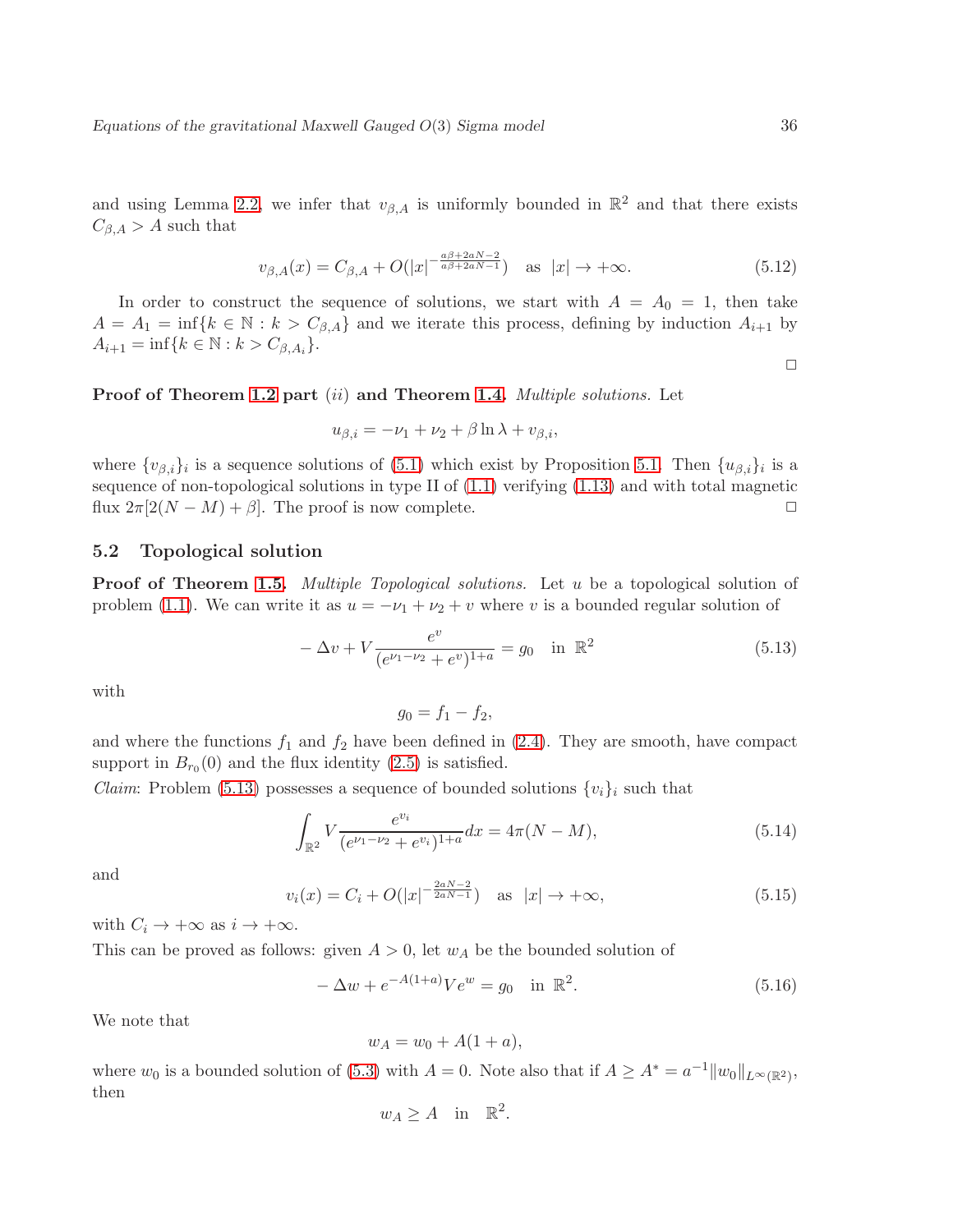We set  $\mu_0 = w_A$ , and define  $\mu_n$   $(n \in \mathbb{N})$  to be the solution of

<span id="page-36-1"></span>
$$
-\Delta\mu_n + V \frac{e^{\mu_n}}{(e^{\nu_1 - \nu_2} + e^{\mu_{n-1}})^{1+a}} = g_0 \quad \text{in } \mathbb{R}^2.
$$
 (5.17)

As in the proof of Proposition [5.1,](#page-32-2) the mapping  $n \mapsto \mu_n$  is increasing and  $\mu_n$  is uniformly upper bounded. It converges to some function  $v_A$  as  $n \to +\infty$ , and  $v_A$  is a weak solution of [\(5.13\)](#page-35-1). Since  $V(x) \leq c_{22}|x|^{-2aN}$  when  $|x| \to +\infty$ , and  $2aN > 2$ , there holds

$$
\mu_n(x) = C_{n,A} + O\left(|x|^{-\frac{2aN-2}{2aN-1}}\right)
$$
 and  $|\nabla \mu_n(x)| \leq c_{44}|x|^{-1-\frac{2aN-2}{2aN-1}}$  as  $|x| \to +\infty$ .

Integrating [\(5.17\)](#page-36-1) on  $B_R$  and letting  $R \to \infty$  yields

$$
\int_{\mathbb{R}^2} V \frac{e^{\mu_n}}{(e^{\nu_1 - \nu_2} + e^{\mu_{n-1}})^{1+a}} dx = \int_{\mathbb{R}^2} (f_1 - f_2) dx = 4\pi (N - M).
$$

Because  $\frac{e^{\mu_n}}{e^{\nu_1-\nu_2}+e^{\mu_1}}$  $\frac{e^{\mu_n}}{(e^{\nu_1-\nu_2}+e^{\mu_{n-1}})^{1+a}}$  is uniformly bounded and  $V \in L^1(\mathbb{R}^2)$  we obtain by the dominated convergence theorem

$$
\int_{\mathbb{R}^2} V \frac{e^{v_A}}{(e^{\nu_1 - \nu_2} + e^{v_A})^{1+a}} dx = 4\pi (N - M).
$$
\n(5.18)

Therefore,

$$
v_A(x) = C_A + O(|x|^{-\frac{2aN-2}{2aN-1}}) \quad \text{as } |x| \to +\infty,
$$
 (5.19)

and the end of the proof is similar as the one of Proposition [5.1.](#page-32-2)

### <span id="page-36-3"></span><span id="page-36-0"></span>6 Nonexistence

**Lemma 6.1** Let  $aN < 1$ . Then

(i) Problem [\(1.1\)](#page-1-1) has no solution  $u_{\beta}$  verifying

<span id="page-36-2"></span>
$$
u_{\beta}(x) - \beta \ln|x| = o(\ln|x|) \quad \text{as} \quad |x| \to +\infty \tag{6.1}
$$

for  $\beta^* < \beta \leq 0$ .

(ii) Problem [\(1.1\)](#page-1-1) has no solution  $u_{\beta}$  verifying [\(6.1\)](#page-36-2) if  $0 \leq \beta < \frac{2-aN}{a}$ .

(*iii*) Problem  $(1.1)$  has no topological solution.

**Proof.** We recall that a solution verifying [\(6.1\)](#page-36-2) with  $\beta < 0$  (resp.  $\beta > 0$ ) is called nontopological of type II (resp. type I). Given a function, we denote by  $\overline{w}$  the circular average of w, i.e.

$$
\overline{w}(r) = \frac{1}{2\pi r} \int_{\partial B_r(0)} w(\xi) d\theta(\xi) = \frac{1}{2\pi} \int_0^{2\pi} w(r,\theta) d\theta.
$$

For  $|x| \ge r_0$ , there exists  $c_{45} > 0$  such that

$$
\mathbf{P}(x) \ge c_{45}|x|^{-aN},
$$

 $\Box$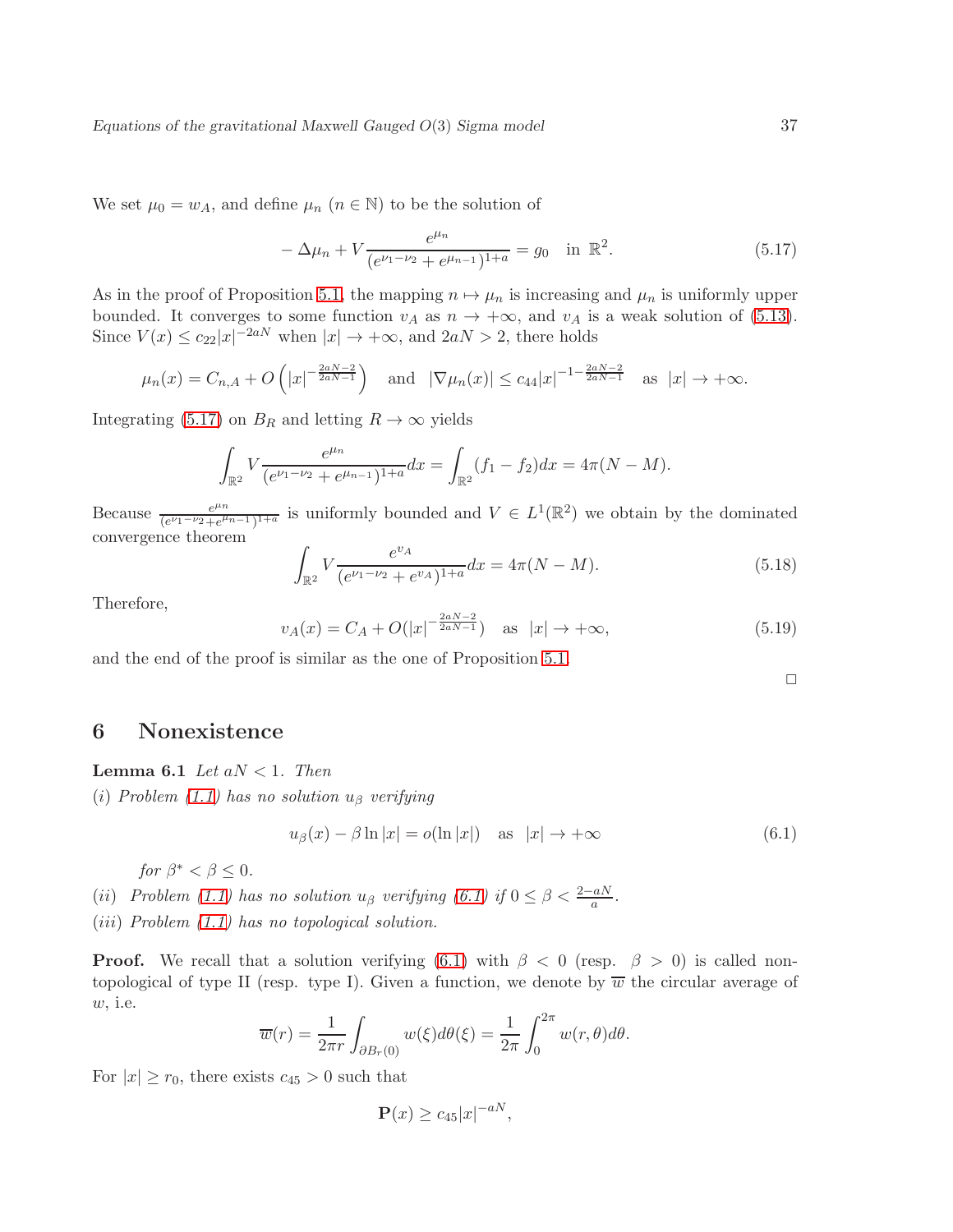and we set, for all  $x \in \mathbb{R}^2$ 

$$
h_u(x) = \mathbf{P}(x) \frac{e^{u(x)}}{(1 + e^{u(x)})^{1+a}}.\tag{6.2}
$$

Part (i). If u is a non-topological solution of Type I, it satisfies  $u(x) \leq c_{46}$  for  $|x| \geq r_0$  and  $c_{46} > 0$ . By Jensen inequality there exists positive constants  $c_{47}$  and  $c_{48}$  such that

$$
\overline{h}_u(r) \ge \frac{c_{47}A_0r^{-aN}}{(1+e^{c_{24}})^{1+a}} \overline{e^{u(x)}} \ge c_{48}e^{\overline{u}(r)} \quad \text{for} \ \ r > r_0,\tag{6.3}
$$

and from [\(6.1\)](#page-36-2), there exist  $\epsilon_0 \in (0, 1)$  and  $c_{49} > 0$  such that for  $r > r_0$ ,

$$
\overline{h}_u(r) \ge \frac{c_{49}}{r^{2-\epsilon_0}}.\tag{6.4}
$$

Then [\(1.1\)](#page-1-1) implies that

$$
(r\overline{u}_r)_r \ge \frac{c_{49}}{r^{1-\epsilon_0}} \quad \text{for } r \ge r_0,
$$

thus, integrating the above inequalities, we obtain

$$
r\overline{u}_r(r) - r_0\overline{u}_r(r_0) \geq c_{50}(r^{\epsilon_1} - r_0^{\epsilon_1}),
$$

where  $\overline{u}_r = \frac{d\overline{u}}{dr}$  and  $c_{49}$ ,  $c_{50} > 0$ . Hence there holds

$$
\overline{u}(r) \ge \overline{u}(r_0) + (r_0 \overline{u}_r(r_0) - c_{50} r_0^{\epsilon_1}) \ln r + \frac{c_{50}}{\epsilon_1} r^{\epsilon_1} \text{ for } r > r_0.
$$

As a consequence,

$$
\overline{u}(r) \to +\infty \quad \text{as} \quad r \to +\infty,\tag{6.5}
$$

which contradicts the fact that  $u$  is bounded from above.

Part (ii). If u is a non-topological solution of Type II and  $0 \leq \beta < \frac{2-aN}{a}$ , then

$$
h_u(x) \geq \mathbf{P}(x) \frac{1}{(1 + e^u)^a} \geq \frac{c_{51}}{|x|^{2-\epsilon_1}}
$$

for some  $\epsilon_1 > 0$  and  $c_{51} > 0$ . Then [\(1.1\)](#page-1-1) implies that

$$
(r\overline{w}_r)_r \ge \frac{c_{52}}{r^{1-\epsilon_1}}
$$
 for  $r \ge r_0$ .

Hence there holds

$$
\overline{w}(r) \ge \overline{w}(r_0) + (r_0 \overline{w}_r(r_0) - c_{52} r_0^{\epsilon_1}) \ln r + \frac{c_{52}}{\epsilon_1} r^{\epsilon_1} \quad \text{for } r > r_0,
$$

which contradicts  $(6.1)$ .

Part (iii). The proof is the same as above.  $\square$ 

**Proof of Theorem [1.6.](#page-7-0)** If  $aN < 1$ , Lemma [6.1](#page-36-3) implies that then problem [\(1.1\)](#page-1-1) has no solution  $u_{\beta}$  for  $\beta^* < \beta < \frac{2-aN}{a}$  verifying  $u_{\beta}(x) = \beta \ln |x| + O(1)$ .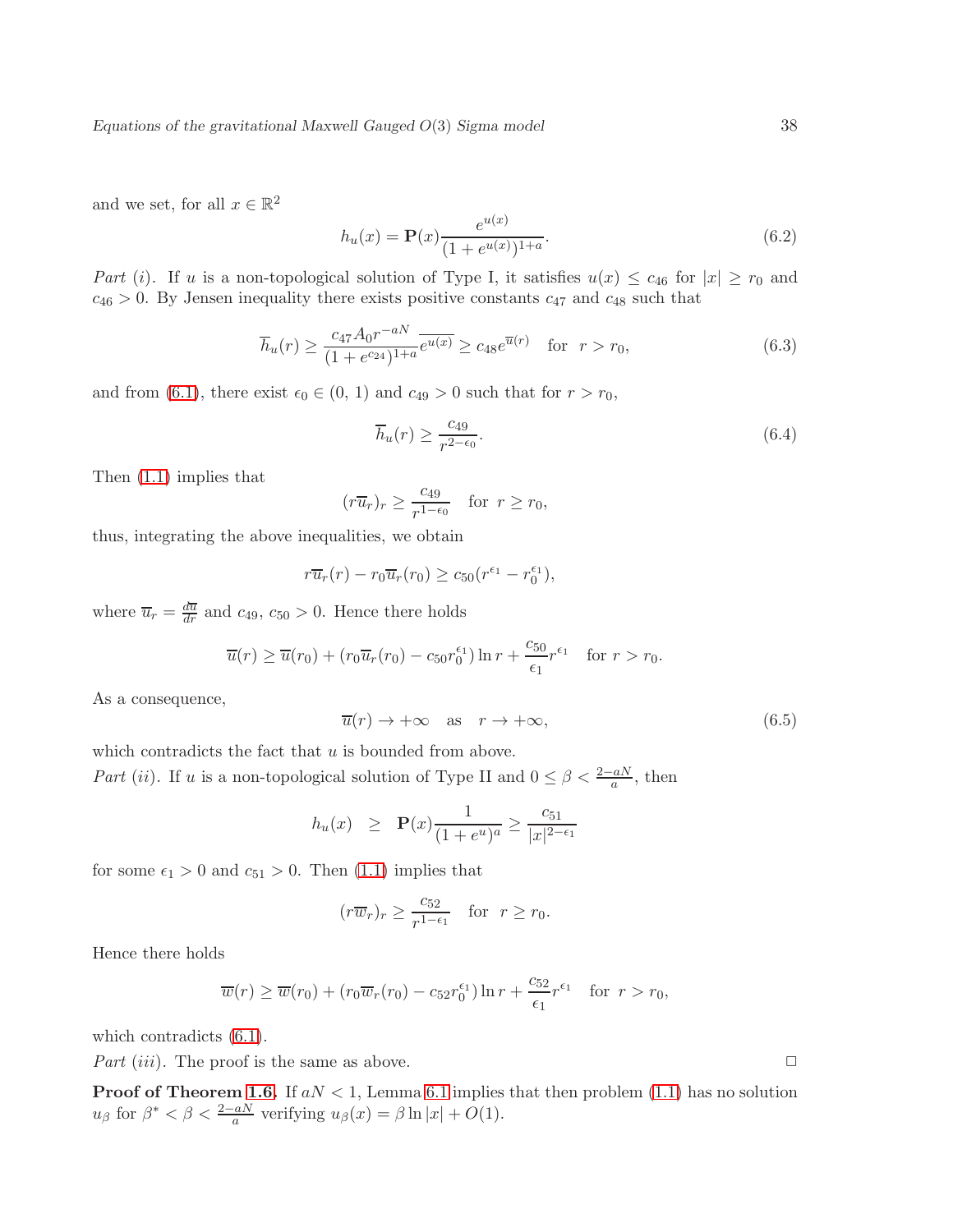Next we assume that  $aN = 1$ , and u is a topological solution [\(1.1\)](#page-1-1). Hence u is bounded at infinity and

$$
h_u(x)
$$
  $\geq$   $\mathbf{P}(x) \frac{e^u}{(1+e^u)^a} \geq \frac{c_{53}}{|x|^{-2}}$ .

Then [\(1.1\)](#page-1-1) implies that

$$
(r\overline{u}_r)_r \ge \frac{c_{54}}{r} \quad \text{for } r \ge r_0.
$$

By integrating this inequality we encounter a contradiction with the fact that  $u$  is bounded at infinity.  $\Box$ 

Acknowledgements: The authors are grateful to the referees for careful checking of the manuscript and relevant observations concerning some theoritical aspects of the physical theory. H. Chen is supported by NSFC (No:11726614, 11661045).

### <span id="page-38-1"></span>References

- <span id="page-38-2"></span>[1] R. Beeker. Electromagnetic Fields and Interactions, Dover, New York (1982).
- [2] A. Belavin and A. Polyakov. Metastable states of two-dimensional isotropic ferromagnets, JETP Lett. 22, 245-247 (1975).
- [3] P. B´enilan and H. Brezis. Nonlinear problems related to the Thomas-Fermi equation, in Nonlinear Evolution Equations and Related Topics, J. Evolution Eq. 3, 673-770 (2004).
- <span id="page-38-8"></span>[4] H. Brezis and P. L. Lions. A note on isolated singularities for linear elliptic equations, Math. Anal. and Appl. 7A, 263-266 (1981).
- <span id="page-38-6"></span>[5] H. Brezis and F. Merle. Uniform estimates and blow-up behavior for solutions of  $\Delta u = V(x)e^u$  in two dimensions, Comm. Part. Diff. Eq. 16, 1223-1253 (1991).
- [6] M. Cantor. Elliptic operators and the decomposition of tensor fields, Bull. Amr. Math. Soc. 5, 235-262 (1981).
- <span id="page-38-3"></span>[7] M. Chae. Existence of multi-string solutions of the gauged harmonic map model, Lett. Math. Phys. 59(2), 173-188 (2002).
- <span id="page-38-5"></span>[8] H. Chan, C. Fu and C. Lin. Non-topological multi-vortex solutions to the self-dual Chern-Simons-Higgs equation, Comm. Math. Phys. 231, 189-221 (2002).
- <span id="page-38-4"></span>[9] J. Chern and Z. Yang. Evaluating solutions on an elliptic problem in a gravitational gauge field theory, J. Funct. Anal. 265(7), 1240-1263 (2013).
- [10] H. Chen and F. Zhou. On governing equation of Gauged Sigma model for Heisenberg ferromagnet, Nonlinear Analysis 196, 111788, 16 pp (2020).
- <span id="page-38-0"></span>[11] H. Chen and H. Hajaiej, Classification of non-topological solutions of a self-dual Gauged Sigma model, Preprint (2018).
- [12] N. Choi and J. Han, Classification of solutions of elliptic equations arising from a gravitational  $O(3)$ gauge field model, J. Diff. Eq. 264(8), 4944-4988 (2018).
- <span id="page-38-7"></span>[13] D. Gilbarg and N. Trudinger. Elliptic Partial Differential Equations of Second Order, Springer-Verlag, Berlin/New York (1983).